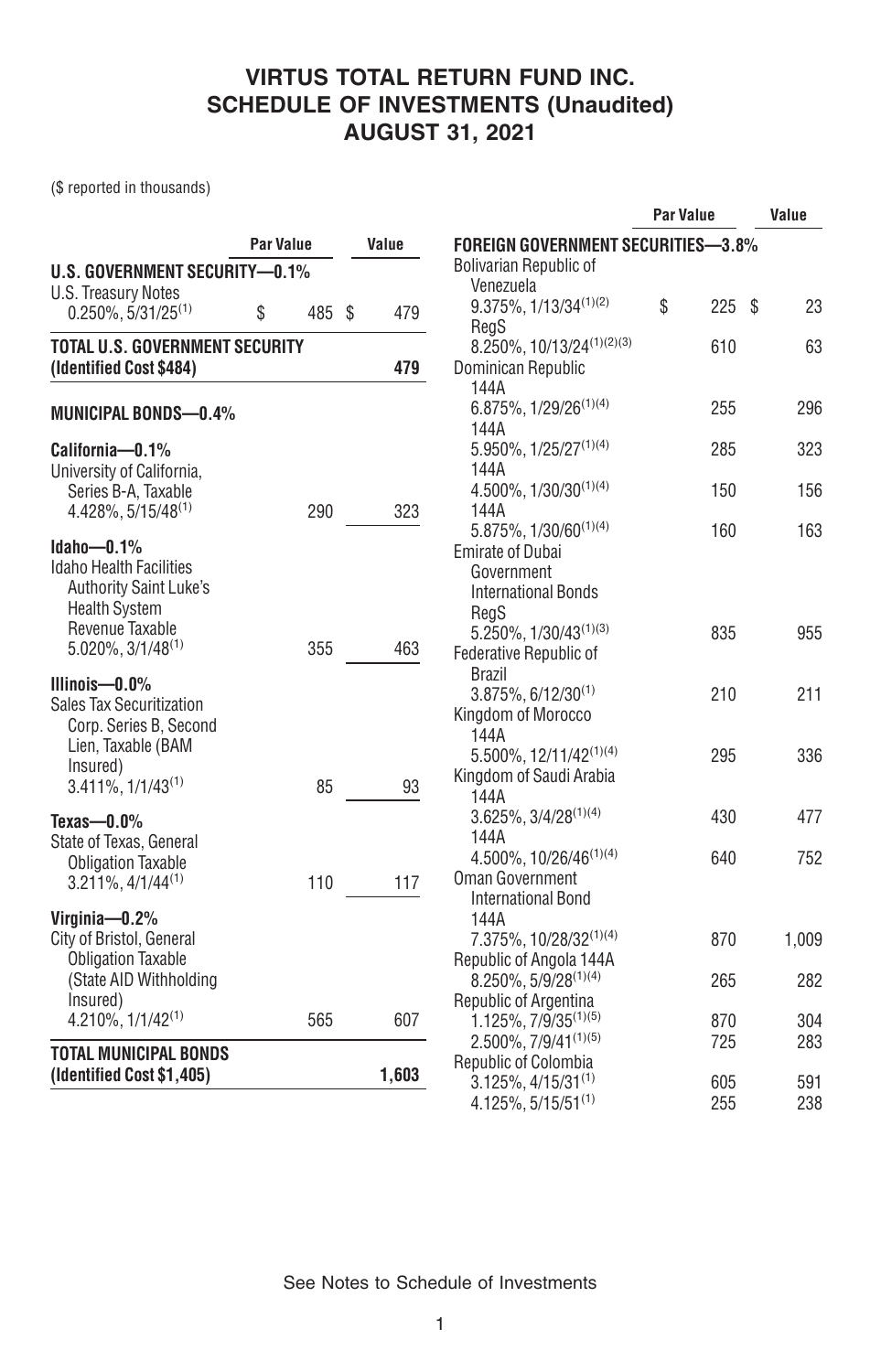(\$ reported in thousands)

| <b>FOREIGN GOVERNMENT SECURITIES-continued</b><br><b>FOREIGN GOVERNMENT SECURITIES-continued</b><br>Republic of Cote d'Ivoire<br><b>State of Qatar</b><br>144A<br>144A<br>\$<br>$3.750\%$ , $4/16/30^{(1)(4)}$<br>\$<br>$6.375\%$ , $3/3/28^{(1)(4)}$<br>320 \$<br>357<br>505 \$<br>575<br>Republic of Ecuador 144A<br>144A<br>$1.000\%$ , $7/31/35^{(1)(4)(5)}$<br>345<br>4.400%, 4/16/50(1)(4)<br>270<br>334<br>247<br><b>Ukraine Government</b><br>Republic of Egypt<br>144A<br>144A<br>7.600%, 3/1/29(1)(4)<br>6.876%, 5/21/29(1)(4)<br>635<br>697<br>385<br>365<br>144A<br>144A<br>200<br>210<br>863<br>$8.500\%$ , $1/31/47^{(1)(4)}$<br>$7.253\%$ , 3/15/33 <sup>(1)(4)</sup><br>815<br>Republic of El Salvador<br>United Mexican States<br>$4.500\%$ , $1/31/50^{(1)}$<br>665<br>723<br>144A<br>5.875%, 1/30/25 <sup>(1)(4)</sup><br>530<br>472<br><b>TOTAL FOREIGN GOVERNMENT</b><br>Republic of Ghana 144A<br><b>SECURITIES</b><br>$8.125\%, 3/26/32^{(1)(4)}$<br>305<br>305<br>(Identified Cost \$17,662)<br>17,130<br>Republic of Indonesia<br>$2.850\%$ , 2/14/30 <sup>(1)</sup><br>1,202<br>1,145<br>MORTGAGE-BACKED SECURITIES-7.2%<br>144A<br>4.350%, $1/8/27^{(1)(4)}$<br>627<br>550<br>Non-Agency—7.2%<br>Republic of Kenya 144A<br>Ajax Mortgage Loan Trust<br>8.000%, 5/22/32(1)(4)<br>234<br>205<br>2019-D, A1 144A<br>Republic of Nigeria<br>$2.956\%$ , $9/25/65^{(1)(4)(5)}$<br>345<br>347<br>144A<br><b>Aligned Data Centers</b><br>6.500%, 11/28/27 <sup>(1)(4)</sup><br>211<br>200<br>Issuer LLC 2021-1A,<br>144A<br>A2 144A<br>215<br>7.875%, 2/16/32(1)(4)<br>200<br>$1.937\%$ , $8/15/46^{(1)(4)}$<br>590<br>593<br>Republic of Pakistan<br>American Homes 4 Rent<br>144A<br>Trust<br>310<br>8.250%, 9/30/25 <sup>(1)(4)</sup><br>285<br>2014-SFR2, C 144A<br>144A<br>4.705%, 10/17/36 <sup>(1)(4)</sup><br>1,000<br>1,071<br>$6.875\%, 12/5/27^{(1)(4)}$<br>200<br>205<br>2015-SFR1, A 144A<br>Republic of Panama<br>169<br>$3.467\%$ , $4/17/52^{(1)(4)}$<br>159<br>4.300%, 4/29/53(1)<br>224<br>200<br>2015-SFR2, C 144A<br><b>Republic of Philippines</b><br>4.691%, 10/17/52(1)(4)<br>340<br>371<br>$3.700\%$ , $3/1/41^{(1)}$<br>390<br>430<br>AMSR Trust 2021-SFR2,<br>Republic of South Africa<br>C 144A<br>$4.850\%, 9/27/27^{(1)}$<br>327<br>305<br>105<br>105<br>$1.877\%$ , $8/17/26^{(1)(4)}$<br>Republic of Turkey<br>Angel Oak Mortgage Trust<br>$4.875\%$ , 10/9/26 <sup>(1)</sup><br>280<br>278<br><b>ILLC</b><br>6.125%, 10/24/28(1)<br>200<br>208<br>2018-3, A1 144A<br>7.625%, 4/26/29 <sup>(1)</sup><br>240<br>268<br>$3.649\%, 9/25/48^{(1)(4)(5)}$<br>98<br>99<br>$5.250\%, 3/13/30^{(1)}$<br>200<br>194<br>2019-2, A1 144A<br>Republic of Venezuela | <b>Par Value</b> | Value |                                   | <b>Par Value</b> | Value |  |  |
|-----------------------------------------------------------------------------------------------------------------------------------------------------------------------------------------------------------------------------------------------------------------------------------------------------------------------------------------------------------------------------------------------------------------------------------------------------------------------------------------------------------------------------------------------------------------------------------------------------------------------------------------------------------------------------------------------------------------------------------------------------------------------------------------------------------------------------------------------------------------------------------------------------------------------------------------------------------------------------------------------------------------------------------------------------------------------------------------------------------------------------------------------------------------------------------------------------------------------------------------------------------------------------------------------------------------------------------------------------------------------------------------------------------------------------------------------------------------------------------------------------------------------------------------------------------------------------------------------------------------------------------------------------------------------------------------------------------------------------------------------------------------------------------------------------------------------------------------------------------------------------------------------------------------------------------------------------------------------------------------------------------------------------------------------------------------------------------------------------------------------------------------------------------------------------------------------------------------------------------------------------------------------------------------------------------------------------------------------------------------------------------------------------------------------------------------------------------------------------------------------------------------------------------------------------------------------------------------------------------------------------------------------------------------------------------------------------------|------------------|-------|-----------------------------------|------------------|-------|--|--|
|                                                                                                                                                                                                                                                                                                                                                                                                                                                                                                                                                                                                                                                                                                                                                                                                                                                                                                                                                                                                                                                                                                                                                                                                                                                                                                                                                                                                                                                                                                                                                                                                                                                                                                                                                                                                                                                                                                                                                                                                                                                                                                                                                                                                                                                                                                                                                                                                                                                                                                                                                                                                                                                                                                           |                  |       |                                   |                  |       |  |  |
|                                                                                                                                                                                                                                                                                                                                                                                                                                                                                                                                                                                                                                                                                                                                                                                                                                                                                                                                                                                                                                                                                                                                                                                                                                                                                                                                                                                                                                                                                                                                                                                                                                                                                                                                                                                                                                                                                                                                                                                                                                                                                                                                                                                                                                                                                                                                                                                                                                                                                                                                                                                                                                                                                                           |                  |       |                                   |                  |       |  |  |
|                                                                                                                                                                                                                                                                                                                                                                                                                                                                                                                                                                                                                                                                                                                                                                                                                                                                                                                                                                                                                                                                                                                                                                                                                                                                                                                                                                                                                                                                                                                                                                                                                                                                                                                                                                                                                                                                                                                                                                                                                                                                                                                                                                                                                                                                                                                                                                                                                                                                                                                                                                                                                                                                                                           |                  |       |                                   |                  |       |  |  |
|                                                                                                                                                                                                                                                                                                                                                                                                                                                                                                                                                                                                                                                                                                                                                                                                                                                                                                                                                                                                                                                                                                                                                                                                                                                                                                                                                                                                                                                                                                                                                                                                                                                                                                                                                                                                                                                                                                                                                                                                                                                                                                                                                                                                                                                                                                                                                                                                                                                                                                                                                                                                                                                                                                           |                  |       |                                   |                  |       |  |  |
|                                                                                                                                                                                                                                                                                                                                                                                                                                                                                                                                                                                                                                                                                                                                                                                                                                                                                                                                                                                                                                                                                                                                                                                                                                                                                                                                                                                                                                                                                                                                                                                                                                                                                                                                                                                                                                                                                                                                                                                                                                                                                                                                                                                                                                                                                                                                                                                                                                                                                                                                                                                                                                                                                                           |                  |       |                                   |                  |       |  |  |
|                                                                                                                                                                                                                                                                                                                                                                                                                                                                                                                                                                                                                                                                                                                                                                                                                                                                                                                                                                                                                                                                                                                                                                                                                                                                                                                                                                                                                                                                                                                                                                                                                                                                                                                                                                                                                                                                                                                                                                                                                                                                                                                                                                                                                                                                                                                                                                                                                                                                                                                                                                                                                                                                                                           |                  |       |                                   |                  |       |  |  |
|                                                                                                                                                                                                                                                                                                                                                                                                                                                                                                                                                                                                                                                                                                                                                                                                                                                                                                                                                                                                                                                                                                                                                                                                                                                                                                                                                                                                                                                                                                                                                                                                                                                                                                                                                                                                                                                                                                                                                                                                                                                                                                                                                                                                                                                                                                                                                                                                                                                                                                                                                                                                                                                                                                           |                  |       |                                   |                  |       |  |  |
|                                                                                                                                                                                                                                                                                                                                                                                                                                                                                                                                                                                                                                                                                                                                                                                                                                                                                                                                                                                                                                                                                                                                                                                                                                                                                                                                                                                                                                                                                                                                                                                                                                                                                                                                                                                                                                                                                                                                                                                                                                                                                                                                                                                                                                                                                                                                                                                                                                                                                                                                                                                                                                                                                                           |                  |       |                                   |                  |       |  |  |
|                                                                                                                                                                                                                                                                                                                                                                                                                                                                                                                                                                                                                                                                                                                                                                                                                                                                                                                                                                                                                                                                                                                                                                                                                                                                                                                                                                                                                                                                                                                                                                                                                                                                                                                                                                                                                                                                                                                                                                                                                                                                                                                                                                                                                                                                                                                                                                                                                                                                                                                                                                                                                                                                                                           |                  |       |                                   |                  |       |  |  |
|                                                                                                                                                                                                                                                                                                                                                                                                                                                                                                                                                                                                                                                                                                                                                                                                                                                                                                                                                                                                                                                                                                                                                                                                                                                                                                                                                                                                                                                                                                                                                                                                                                                                                                                                                                                                                                                                                                                                                                                                                                                                                                                                                                                                                                                                                                                                                                                                                                                                                                                                                                                                                                                                                                           |                  |       |                                   |                  |       |  |  |
|                                                                                                                                                                                                                                                                                                                                                                                                                                                                                                                                                                                                                                                                                                                                                                                                                                                                                                                                                                                                                                                                                                                                                                                                                                                                                                                                                                                                                                                                                                                                                                                                                                                                                                                                                                                                                                                                                                                                                                                                                                                                                                                                                                                                                                                                                                                                                                                                                                                                                                                                                                                                                                                                                                           |                  |       |                                   |                  |       |  |  |
|                                                                                                                                                                                                                                                                                                                                                                                                                                                                                                                                                                                                                                                                                                                                                                                                                                                                                                                                                                                                                                                                                                                                                                                                                                                                                                                                                                                                                                                                                                                                                                                                                                                                                                                                                                                                                                                                                                                                                                                                                                                                                                                                                                                                                                                                                                                                                                                                                                                                                                                                                                                                                                                                                                           |                  |       |                                   |                  |       |  |  |
|                                                                                                                                                                                                                                                                                                                                                                                                                                                                                                                                                                                                                                                                                                                                                                                                                                                                                                                                                                                                                                                                                                                                                                                                                                                                                                                                                                                                                                                                                                                                                                                                                                                                                                                                                                                                                                                                                                                                                                                                                                                                                                                                                                                                                                                                                                                                                                                                                                                                                                                                                                                                                                                                                                           |                  |       |                                   |                  |       |  |  |
|                                                                                                                                                                                                                                                                                                                                                                                                                                                                                                                                                                                                                                                                                                                                                                                                                                                                                                                                                                                                                                                                                                                                                                                                                                                                                                                                                                                                                                                                                                                                                                                                                                                                                                                                                                                                                                                                                                                                                                                                                                                                                                                                                                                                                                                                                                                                                                                                                                                                                                                                                                                                                                                                                                           |                  |       |                                   |                  |       |  |  |
|                                                                                                                                                                                                                                                                                                                                                                                                                                                                                                                                                                                                                                                                                                                                                                                                                                                                                                                                                                                                                                                                                                                                                                                                                                                                                                                                                                                                                                                                                                                                                                                                                                                                                                                                                                                                                                                                                                                                                                                                                                                                                                                                                                                                                                                                                                                                                                                                                                                                                                                                                                                                                                                                                                           |                  |       |                                   |                  |       |  |  |
|                                                                                                                                                                                                                                                                                                                                                                                                                                                                                                                                                                                                                                                                                                                                                                                                                                                                                                                                                                                                                                                                                                                                                                                                                                                                                                                                                                                                                                                                                                                                                                                                                                                                                                                                                                                                                                                                                                                                                                                                                                                                                                                                                                                                                                                                                                                                                                                                                                                                                                                                                                                                                                                                                                           |                  |       |                                   |                  |       |  |  |
|                                                                                                                                                                                                                                                                                                                                                                                                                                                                                                                                                                                                                                                                                                                                                                                                                                                                                                                                                                                                                                                                                                                                                                                                                                                                                                                                                                                                                                                                                                                                                                                                                                                                                                                                                                                                                                                                                                                                                                                                                                                                                                                                                                                                                                                                                                                                                                                                                                                                                                                                                                                                                                                                                                           |                  |       |                                   |                  |       |  |  |
|                                                                                                                                                                                                                                                                                                                                                                                                                                                                                                                                                                                                                                                                                                                                                                                                                                                                                                                                                                                                                                                                                                                                                                                                                                                                                                                                                                                                                                                                                                                                                                                                                                                                                                                                                                                                                                                                                                                                                                                                                                                                                                                                                                                                                                                                                                                                                                                                                                                                                                                                                                                                                                                                                                           |                  |       |                                   |                  |       |  |  |
|                                                                                                                                                                                                                                                                                                                                                                                                                                                                                                                                                                                                                                                                                                                                                                                                                                                                                                                                                                                                                                                                                                                                                                                                                                                                                                                                                                                                                                                                                                                                                                                                                                                                                                                                                                                                                                                                                                                                                                                                                                                                                                                                                                                                                                                                                                                                                                                                                                                                                                                                                                                                                                                                                                           |                  |       |                                   |                  |       |  |  |
|                                                                                                                                                                                                                                                                                                                                                                                                                                                                                                                                                                                                                                                                                                                                                                                                                                                                                                                                                                                                                                                                                                                                                                                                                                                                                                                                                                                                                                                                                                                                                                                                                                                                                                                                                                                                                                                                                                                                                                                                                                                                                                                                                                                                                                                                                                                                                                                                                                                                                                                                                                                                                                                                                                           |                  |       |                                   |                  |       |  |  |
|                                                                                                                                                                                                                                                                                                                                                                                                                                                                                                                                                                                                                                                                                                                                                                                                                                                                                                                                                                                                                                                                                                                                                                                                                                                                                                                                                                                                                                                                                                                                                                                                                                                                                                                                                                                                                                                                                                                                                                                                                                                                                                                                                                                                                                                                                                                                                                                                                                                                                                                                                                                                                                                                                                           |                  |       |                                   |                  |       |  |  |
|                                                                                                                                                                                                                                                                                                                                                                                                                                                                                                                                                                                                                                                                                                                                                                                                                                                                                                                                                                                                                                                                                                                                                                                                                                                                                                                                                                                                                                                                                                                                                                                                                                                                                                                                                                                                                                                                                                                                                                                                                                                                                                                                                                                                                                                                                                                                                                                                                                                                                                                                                                                                                                                                                                           |                  |       |                                   |                  |       |  |  |
|                                                                                                                                                                                                                                                                                                                                                                                                                                                                                                                                                                                                                                                                                                                                                                                                                                                                                                                                                                                                                                                                                                                                                                                                                                                                                                                                                                                                                                                                                                                                                                                                                                                                                                                                                                                                                                                                                                                                                                                                                                                                                                                                                                                                                                                                                                                                                                                                                                                                                                                                                                                                                                                                                                           |                  |       |                                   |                  |       |  |  |
|                                                                                                                                                                                                                                                                                                                                                                                                                                                                                                                                                                                                                                                                                                                                                                                                                                                                                                                                                                                                                                                                                                                                                                                                                                                                                                                                                                                                                                                                                                                                                                                                                                                                                                                                                                                                                                                                                                                                                                                                                                                                                                                                                                                                                                                                                                                                                                                                                                                                                                                                                                                                                                                                                                           |                  |       |                                   |                  |       |  |  |
|                                                                                                                                                                                                                                                                                                                                                                                                                                                                                                                                                                                                                                                                                                                                                                                                                                                                                                                                                                                                                                                                                                                                                                                                                                                                                                                                                                                                                                                                                                                                                                                                                                                                                                                                                                                                                                                                                                                                                                                                                                                                                                                                                                                                                                                                                                                                                                                                                                                                                                                                                                                                                                                                                                           |                  |       |                                   |                  |       |  |  |
|                                                                                                                                                                                                                                                                                                                                                                                                                                                                                                                                                                                                                                                                                                                                                                                                                                                                                                                                                                                                                                                                                                                                                                                                                                                                                                                                                                                                                                                                                                                                                                                                                                                                                                                                                                                                                                                                                                                                                                                                                                                                                                                                                                                                                                                                                                                                                                                                                                                                                                                                                                                                                                                                                                           |                  |       |                                   |                  |       |  |  |
|                                                                                                                                                                                                                                                                                                                                                                                                                                                                                                                                                                                                                                                                                                                                                                                                                                                                                                                                                                                                                                                                                                                                                                                                                                                                                                                                                                                                                                                                                                                                                                                                                                                                                                                                                                                                                                                                                                                                                                                                                                                                                                                                                                                                                                                                                                                                                                                                                                                                                                                                                                                                                                                                                                           |                  |       |                                   |                  |       |  |  |
|                                                                                                                                                                                                                                                                                                                                                                                                                                                                                                                                                                                                                                                                                                                                                                                                                                                                                                                                                                                                                                                                                                                                                                                                                                                                                                                                                                                                                                                                                                                                                                                                                                                                                                                                                                                                                                                                                                                                                                                                                                                                                                                                                                                                                                                                                                                                                                                                                                                                                                                                                                                                                                                                                                           |                  |       |                                   |                  |       |  |  |
|                                                                                                                                                                                                                                                                                                                                                                                                                                                                                                                                                                                                                                                                                                                                                                                                                                                                                                                                                                                                                                                                                                                                                                                                                                                                                                                                                                                                                                                                                                                                                                                                                                                                                                                                                                                                                                                                                                                                                                                                                                                                                                                                                                                                                                                                                                                                                                                                                                                                                                                                                                                                                                                                                                           |                  |       |                                   |                  |       |  |  |
|                                                                                                                                                                                                                                                                                                                                                                                                                                                                                                                                                                                                                                                                                                                                                                                                                                                                                                                                                                                                                                                                                                                                                                                                                                                                                                                                                                                                                                                                                                                                                                                                                                                                                                                                                                                                                                                                                                                                                                                                                                                                                                                                                                                                                                                                                                                                                                                                                                                                                                                                                                                                                                                                                                           |                  |       |                                   |                  |       |  |  |
|                                                                                                                                                                                                                                                                                                                                                                                                                                                                                                                                                                                                                                                                                                                                                                                                                                                                                                                                                                                                                                                                                                                                                                                                                                                                                                                                                                                                                                                                                                                                                                                                                                                                                                                                                                                                                                                                                                                                                                                                                                                                                                                                                                                                                                                                                                                                                                                                                                                                                                                                                                                                                                                                                                           |                  |       |                                   |                  |       |  |  |
|                                                                                                                                                                                                                                                                                                                                                                                                                                                                                                                                                                                                                                                                                                                                                                                                                                                                                                                                                                                                                                                                                                                                                                                                                                                                                                                                                                                                                                                                                                                                                                                                                                                                                                                                                                                                                                                                                                                                                                                                                                                                                                                                                                                                                                                                                                                                                                                                                                                                                                                                                                                                                                                                                                           |                  |       |                                   |                  |       |  |  |
|                                                                                                                                                                                                                                                                                                                                                                                                                                                                                                                                                                                                                                                                                                                                                                                                                                                                                                                                                                                                                                                                                                                                                                                                                                                                                                                                                                                                                                                                                                                                                                                                                                                                                                                                                                                                                                                                                                                                                                                                                                                                                                                                                                                                                                                                                                                                                                                                                                                                                                                                                                                                                                                                                                           |                  |       |                                   |                  |       |  |  |
|                                                                                                                                                                                                                                                                                                                                                                                                                                                                                                                                                                                                                                                                                                                                                                                                                                                                                                                                                                                                                                                                                                                                                                                                                                                                                                                                                                                                                                                                                                                                                                                                                                                                                                                                                                                                                                                                                                                                                                                                                                                                                                                                                                                                                                                                                                                                                                                                                                                                                                                                                                                                                                                                                                           |                  |       |                                   |                  |       |  |  |
|                                                                                                                                                                                                                                                                                                                                                                                                                                                                                                                                                                                                                                                                                                                                                                                                                                                                                                                                                                                                                                                                                                                                                                                                                                                                                                                                                                                                                                                                                                                                                                                                                                                                                                                                                                                                                                                                                                                                                                                                                                                                                                                                                                                                                                                                                                                                                                                                                                                                                                                                                                                                                                                                                                           |                  |       |                                   |                  |       |  |  |
|                                                                                                                                                                                                                                                                                                                                                                                                                                                                                                                                                                                                                                                                                                                                                                                                                                                                                                                                                                                                                                                                                                                                                                                                                                                                                                                                                                                                                                                                                                                                                                                                                                                                                                                                                                                                                                                                                                                                                                                                                                                                                                                                                                                                                                                                                                                                                                                                                                                                                                                                                                                                                                                                                                           |                  |       |                                   |                  |       |  |  |
|                                                                                                                                                                                                                                                                                                                                                                                                                                                                                                                                                                                                                                                                                                                                                                                                                                                                                                                                                                                                                                                                                                                                                                                                                                                                                                                                                                                                                                                                                                                                                                                                                                                                                                                                                                                                                                                                                                                                                                                                                                                                                                                                                                                                                                                                                                                                                                                                                                                                                                                                                                                                                                                                                                           |                  |       |                                   |                  |       |  |  |
|                                                                                                                                                                                                                                                                                                                                                                                                                                                                                                                                                                                                                                                                                                                                                                                                                                                                                                                                                                                                                                                                                                                                                                                                                                                                                                                                                                                                                                                                                                                                                                                                                                                                                                                                                                                                                                                                                                                                                                                                                                                                                                                                                                                                                                                                                                                                                                                                                                                                                                                                                                                                                                                                                                           |                  |       |                                   |                  |       |  |  |
|                                                                                                                                                                                                                                                                                                                                                                                                                                                                                                                                                                                                                                                                                                                                                                                                                                                                                                                                                                                                                                                                                                                                                                                                                                                                                                                                                                                                                                                                                                                                                                                                                                                                                                                                                                                                                                                                                                                                                                                                                                                                                                                                                                                                                                                                                                                                                                                                                                                                                                                                                                                                                                                                                                           |                  |       |                                   |                  |       |  |  |
|                                                                                                                                                                                                                                                                                                                                                                                                                                                                                                                                                                                                                                                                                                                                                                                                                                                                                                                                                                                                                                                                                                                                                                                                                                                                                                                                                                                                                                                                                                                                                                                                                                                                                                                                                                                                                                                                                                                                                                                                                                                                                                                                                                                                                                                                                                                                                                                                                                                                                                                                                                                                                                                                                                           |                  |       |                                   |                  |       |  |  |
|                                                                                                                                                                                                                                                                                                                                                                                                                                                                                                                                                                                                                                                                                                                                                                                                                                                                                                                                                                                                                                                                                                                                                                                                                                                                                                                                                                                                                                                                                                                                                                                                                                                                                                                                                                                                                                                                                                                                                                                                                                                                                                                                                                                                                                                                                                                                                                                                                                                                                                                                                                                                                                                                                                           |                  |       |                                   |                  |       |  |  |
|                                                                                                                                                                                                                                                                                                                                                                                                                                                                                                                                                                                                                                                                                                                                                                                                                                                                                                                                                                                                                                                                                                                                                                                                                                                                                                                                                                                                                                                                                                                                                                                                                                                                                                                                                                                                                                                                                                                                                                                                                                                                                                                                                                                                                                                                                                                                                                                                                                                                                                                                                                                                                                                                                                           |                  |       |                                   |                  |       |  |  |
|                                                                                                                                                                                                                                                                                                                                                                                                                                                                                                                                                                                                                                                                                                                                                                                                                                                                                                                                                                                                                                                                                                                                                                                                                                                                                                                                                                                                                                                                                                                                                                                                                                                                                                                                                                                                                                                                                                                                                                                                                                                                                                                                                                                                                                                                                                                                                                                                                                                                                                                                                                                                                                                                                                           |                  |       |                                   |                  |       |  |  |
|                                                                                                                                                                                                                                                                                                                                                                                                                                                                                                                                                                                                                                                                                                                                                                                                                                                                                                                                                                                                                                                                                                                                                                                                                                                                                                                                                                                                                                                                                                                                                                                                                                                                                                                                                                                                                                                                                                                                                                                                                                                                                                                                                                                                                                                                                                                                                                                                                                                                                                                                                                                                                                                                                                           |                  |       | $3.628\%$ , $3/25/49^{(1)(4)(5)}$ | 116              | 117   |  |  |
| RegS<br>Arroyo Mortgage Trust<br>7.650%, 4/21/25(1)(2)(3)<br>830<br>83                                                                                                                                                                                                                                                                                                                                                                                                                                                                                                                                                                                                                                                                                                                                                                                                                                                                                                                                                                                                                                                                                                                                                                                                                                                                                                                                                                                                                                                                                                                                                                                                                                                                                                                                                                                                                                                                                                                                                                                                                                                                                                                                                                                                                                                                                                                                                                                                                                                                                                                                                                                                                                    |                  |       |                                   |                  |       |  |  |
| 2021-1R, A1 144A<br>State of Israel                                                                                                                                                                                                                                                                                                                                                                                                                                                                                                                                                                                                                                                                                                                                                                                                                                                                                                                                                                                                                                                                                                                                                                                                                                                                                                                                                                                                                                                                                                                                                                                                                                                                                                                                                                                                                                                                                                                                                                                                                                                                                                                                                                                                                                                                                                                                                                                                                                                                                                                                                                                                                                                                       |                  |       |                                   |                  |       |  |  |
| $1.175\%, 10/25/48^{(1)(4)(5)}$<br>321<br>321<br>2.750%, 7/3/30(1)<br>450<br>484                                                                                                                                                                                                                                                                                                                                                                                                                                                                                                                                                                                                                                                                                                                                                                                                                                                                                                                                                                                                                                                                                                                                                                                                                                                                                                                                                                                                                                                                                                                                                                                                                                                                                                                                                                                                                                                                                                                                                                                                                                                                                                                                                                                                                                                                                                                                                                                                                                                                                                                                                                                                                          |                  |       |                                   |                  |       |  |  |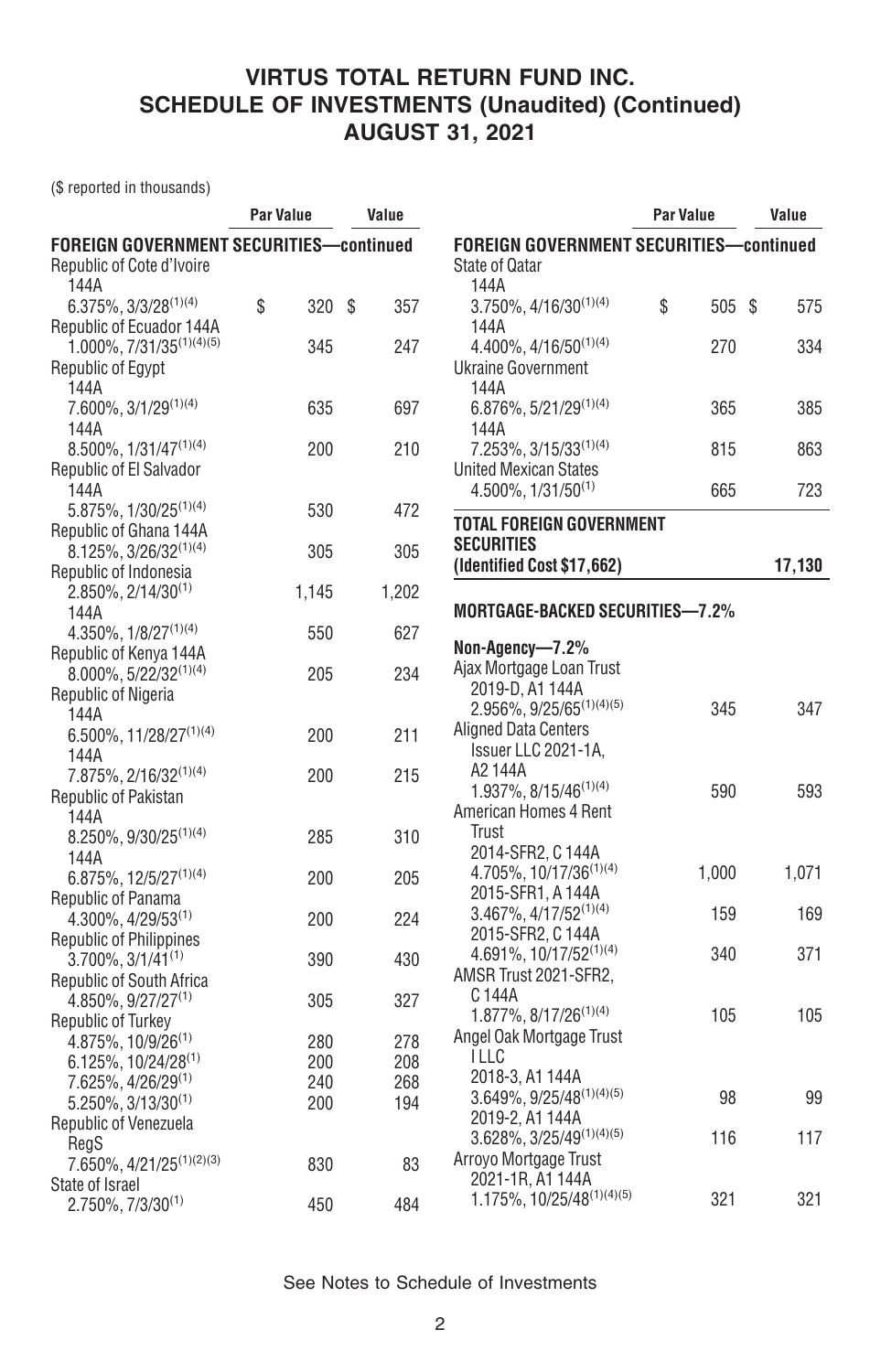(\$ reported in thousands)

| Non-Agency-continued<br>Non-Agency-continued<br>2019-1, A1 144A<br>2021-2, A3 144A<br>$3.805\%, 1/25/49^{(1)(4)(5)}$<br>\$<br>1.291%, 6/25/66 <sup>(1)(4)(5)</sup><br>\$<br>174 \$<br>177<br>645 \$<br>645<br>2019-2, A1 144A<br><b>FirstKey Homes Trust</b><br>$3.347\%$ , $4/25/49^{(1)(4)(5)}$<br>359<br>365<br>2020-SFR1, B 144A<br>1.740%, 8/17/37 <sup>(1)(4)</sup><br>315<br>319<br>Banc of America Funding<br>Trust 2005-1, 1A1<br>2020-SFR2, B 144A<br>5<br>5<br>$5.500\%$ , 2/25/35 <sup>(1)</sup><br>$1.567\%$ , $10/19/37^{(1)(4)}$<br>710<br>710<br><b>Bayview Opportunity</b><br>2021-SFR1, D 144A<br>712<br>$2.189\%$ , 8/17/38 <sup>(1)(4)</sup><br>710<br>Master Fund IVa Trust<br>2016-SPL1, B1 144A<br>Galton Funding Mortgage<br>4.250%, 4/28/55 <sup>(1)(4)</sup><br>795<br>823<br>Trust<br>2017-SPL5, B1 144A<br>2017-1, A21 144A<br>4.000%, 6/28/57(1)(4)(5)<br>$3.500\%$ , $7/25/56^{(1)(4)(5)}$<br>82<br>83<br>485<br>504<br>BX Trust 2019-OC11, D<br>2018-1, A23 144A<br>$3.500\%$ , 11/25/57 <sup>(1)(4)(5)</sup><br>47<br>48<br>144A<br>4.075%, 12/9/41(1)(4)(5)<br>660<br>714<br>2020-H1, A1 144A<br>$2.310\%$ , $1/25/60^{(1)(4)(5)}$<br>182<br>179<br>CF Hippolyta LLC 2020-1,<br>A1 144A<br><b>Hilton USA Trust</b><br>1.690%, 7/15/60(1)(4)<br>441<br>450<br>2016-SFP, B 144A<br>$3.323\%, 11/5/35^{(1)(4)}$<br>970<br>Citigroup Mortgage Loan<br>965<br>Trust, Inc.<br>Home Partners of<br>2019-IMC1, A1 144A<br>America Trust 2020-2,<br>2.720%, 7/25/49(1)(4)(5)<br>168<br>169<br>A 144A<br>1.532%, 1/17/41(1)(4)<br>324<br>2015-A, A1 144A<br>326<br>$3.500\%$ , 6/25/58 <sup>(1)(4)(5)</sup><br>$\overline{7}$<br>$\overline{7}$<br>JPMorgan Chase<br>CoreVest American<br>Mortgage Trust<br><b>Finance Trust</b><br>2014-5, B2 144A<br>211<br>2.891%, 10/25/29(1)(4)(5)<br>205<br>2018-2, A 144A<br>224<br>235<br>$4.026\%$ , 11/15/52 <sup>(1)(4)</sup><br>2016-SH1, M2 144A<br>$3.750\%$ , $4/25/45^{(1)(4)(5)}$<br>167<br>164<br>2019-3, C 144A<br>421<br>$3.265\%$ , 10/15/52 <sup>(1)(4)</sup><br>400<br>2016-SH2, M2 144A<br>482<br><b>Credit Suisse First Boston</b><br>3.750%, 12/25/45 <sup>(1)(4)(5)</sup><br>471<br>Mortgage Securities<br>2017-3. 2A2 144A<br>$2.500\%$ , 8/25/47 <sup>(1)(4)(5)</sup><br>146<br>144<br>Corp. 2003-AR30, 5A1<br>2.560%, 1/25/34 <sup>(1)(5)</sup><br>102<br>104<br><b>Mello Warehouse</b><br><b>Securitization Trust</b><br><b>Credit Suisse Mortgage</b><br>2021-2, C (1 month<br><b>Capital Trust</b><br>2020-RPL4, A1 144A<br>$LIBOR + 1.100\%$ , Cap<br>$2.000\%$ , $1/25/60^{(1)(4)(5)}$<br>441<br>450<br>N/A, Floor 1.100%)<br><b>Dominion Mortgage Trust</b><br>144A<br>$1.184\%, 4/25/55^{(1)(4)(5)}$<br>2021-RTL1, A1 144A<br>190<br>190<br>$2.487\%, 7/25/27^{(1)(4)(5)(6)}$<br>705<br>705<br><b>MetLife Securitization</b><br><b>Ellington Financial</b><br>Trust<br>Mortgage Trust<br>2017-1A, M1 144A<br>$3.511\%, 4/25/55^{(1)(4)(5)}$<br>253<br>241<br>2019-2, A3 144A |                           | <b>Par Value</b> |     | Value | <b>Par Value</b> |  | Value |
|--------------------------------------------------------------------------------------------------------------------------------------------------------------------------------------------------------------------------------------------------------------------------------------------------------------------------------------------------------------------------------------------------------------------------------------------------------------------------------------------------------------------------------------------------------------------------------------------------------------------------------------------------------------------------------------------------------------------------------------------------------------------------------------------------------------------------------------------------------------------------------------------------------------------------------------------------------------------------------------------------------------------------------------------------------------------------------------------------------------------------------------------------------------------------------------------------------------------------------------------------------------------------------------------------------------------------------------------------------------------------------------------------------------------------------------------------------------------------------------------------------------------------------------------------------------------------------------------------------------------------------------------------------------------------------------------------------------------------------------------------------------------------------------------------------------------------------------------------------------------------------------------------------------------------------------------------------------------------------------------------------------------------------------------------------------------------------------------------------------------------------------------------------------------------------------------------------------------------------------------------------------------------------------------------------------------------------------------------------------------------------------------------------------------------------------------------------------------------------------------------------------------------------------------------------------------------------------------------------------------------------------------------------------------------------------------------------------------------------------------------------------------------------------------------------------------------------------------------------------------------------------------------------------------------------------------------------------------------|---------------------------|------------------|-----|-------|------------------|--|-------|
|                                                                                                                                                                                                                                                                                                                                                                                                                                                                                                                                                                                                                                                                                                                                                                                                                                                                                                                                                                                                                                                                                                                                                                                                                                                                                                                                                                                                                                                                                                                                                                                                                                                                                                                                                                                                                                                                                                                                                                                                                                                                                                                                                                                                                                                                                                                                                                                                                                                                                                                                                                                                                                                                                                                                                                                                                                                                                                                                                                          |                           |                  |     |       |                  |  |       |
|                                                                                                                                                                                                                                                                                                                                                                                                                                                                                                                                                                                                                                                                                                                                                                                                                                                                                                                                                                                                                                                                                                                                                                                                                                                                                                                                                                                                                                                                                                                                                                                                                                                                                                                                                                                                                                                                                                                                                                                                                                                                                                                                                                                                                                                                                                                                                                                                                                                                                                                                                                                                                                                                                                                                                                                                                                                                                                                                                                          |                           |                  |     |       |                  |  |       |
|                                                                                                                                                                                                                                                                                                                                                                                                                                                                                                                                                                                                                                                                                                                                                                                                                                                                                                                                                                                                                                                                                                                                                                                                                                                                                                                                                                                                                                                                                                                                                                                                                                                                                                                                                                                                                                                                                                                                                                                                                                                                                                                                                                                                                                                                                                                                                                                                                                                                                                                                                                                                                                                                                                                                                                                                                                                                                                                                                                          |                           |                  |     |       |                  |  |       |
|                                                                                                                                                                                                                                                                                                                                                                                                                                                                                                                                                                                                                                                                                                                                                                                                                                                                                                                                                                                                                                                                                                                                                                                                                                                                                                                                                                                                                                                                                                                                                                                                                                                                                                                                                                                                                                                                                                                                                                                                                                                                                                                                                                                                                                                                                                                                                                                                                                                                                                                                                                                                                                                                                                                                                                                                                                                                                                                                                                          |                           |                  |     |       |                  |  |       |
|                                                                                                                                                                                                                                                                                                                                                                                                                                                                                                                                                                                                                                                                                                                                                                                                                                                                                                                                                                                                                                                                                                                                                                                                                                                                                                                                                                                                                                                                                                                                                                                                                                                                                                                                                                                                                                                                                                                                                                                                                                                                                                                                                                                                                                                                                                                                                                                                                                                                                                                                                                                                                                                                                                                                                                                                                                                                                                                                                                          |                           |                  |     |       |                  |  |       |
|                                                                                                                                                                                                                                                                                                                                                                                                                                                                                                                                                                                                                                                                                                                                                                                                                                                                                                                                                                                                                                                                                                                                                                                                                                                                                                                                                                                                                                                                                                                                                                                                                                                                                                                                                                                                                                                                                                                                                                                                                                                                                                                                                                                                                                                                                                                                                                                                                                                                                                                                                                                                                                                                                                                                                                                                                                                                                                                                                                          |                           |                  |     |       |                  |  |       |
|                                                                                                                                                                                                                                                                                                                                                                                                                                                                                                                                                                                                                                                                                                                                                                                                                                                                                                                                                                                                                                                                                                                                                                                                                                                                                                                                                                                                                                                                                                                                                                                                                                                                                                                                                                                                                                                                                                                                                                                                                                                                                                                                                                                                                                                                                                                                                                                                                                                                                                                                                                                                                                                                                                                                                                                                                                                                                                                                                                          |                           |                  |     |       |                  |  |       |
|                                                                                                                                                                                                                                                                                                                                                                                                                                                                                                                                                                                                                                                                                                                                                                                                                                                                                                                                                                                                                                                                                                                                                                                                                                                                                                                                                                                                                                                                                                                                                                                                                                                                                                                                                                                                                                                                                                                                                                                                                                                                                                                                                                                                                                                                                                                                                                                                                                                                                                                                                                                                                                                                                                                                                                                                                                                                                                                                                                          |                           |                  |     |       |                  |  |       |
|                                                                                                                                                                                                                                                                                                                                                                                                                                                                                                                                                                                                                                                                                                                                                                                                                                                                                                                                                                                                                                                                                                                                                                                                                                                                                                                                                                                                                                                                                                                                                                                                                                                                                                                                                                                                                                                                                                                                                                                                                                                                                                                                                                                                                                                                                                                                                                                                                                                                                                                                                                                                                                                                                                                                                                                                                                                                                                                                                                          |                           |                  |     |       |                  |  |       |
|                                                                                                                                                                                                                                                                                                                                                                                                                                                                                                                                                                                                                                                                                                                                                                                                                                                                                                                                                                                                                                                                                                                                                                                                                                                                                                                                                                                                                                                                                                                                                                                                                                                                                                                                                                                                                                                                                                                                                                                                                                                                                                                                                                                                                                                                                                                                                                                                                                                                                                                                                                                                                                                                                                                                                                                                                                                                                                                                                                          |                           |                  |     |       |                  |  |       |
|                                                                                                                                                                                                                                                                                                                                                                                                                                                                                                                                                                                                                                                                                                                                                                                                                                                                                                                                                                                                                                                                                                                                                                                                                                                                                                                                                                                                                                                                                                                                                                                                                                                                                                                                                                                                                                                                                                                                                                                                                                                                                                                                                                                                                                                                                                                                                                                                                                                                                                                                                                                                                                                                                                                                                                                                                                                                                                                                                                          |                           |                  |     |       |                  |  |       |
|                                                                                                                                                                                                                                                                                                                                                                                                                                                                                                                                                                                                                                                                                                                                                                                                                                                                                                                                                                                                                                                                                                                                                                                                                                                                                                                                                                                                                                                                                                                                                                                                                                                                                                                                                                                                                                                                                                                                                                                                                                                                                                                                                                                                                                                                                                                                                                                                                                                                                                                                                                                                                                                                                                                                                                                                                                                                                                                                                                          |                           |                  |     |       |                  |  |       |
|                                                                                                                                                                                                                                                                                                                                                                                                                                                                                                                                                                                                                                                                                                                                                                                                                                                                                                                                                                                                                                                                                                                                                                                                                                                                                                                                                                                                                                                                                                                                                                                                                                                                                                                                                                                                                                                                                                                                                                                                                                                                                                                                                                                                                                                                                                                                                                                                                                                                                                                                                                                                                                                                                                                                                                                                                                                                                                                                                                          |                           |                  |     |       |                  |  |       |
|                                                                                                                                                                                                                                                                                                                                                                                                                                                                                                                                                                                                                                                                                                                                                                                                                                                                                                                                                                                                                                                                                                                                                                                                                                                                                                                                                                                                                                                                                                                                                                                                                                                                                                                                                                                                                                                                                                                                                                                                                                                                                                                                                                                                                                                                                                                                                                                                                                                                                                                                                                                                                                                                                                                                                                                                                                                                                                                                                                          |                           |                  |     |       |                  |  |       |
|                                                                                                                                                                                                                                                                                                                                                                                                                                                                                                                                                                                                                                                                                                                                                                                                                                                                                                                                                                                                                                                                                                                                                                                                                                                                                                                                                                                                                                                                                                                                                                                                                                                                                                                                                                                                                                                                                                                                                                                                                                                                                                                                                                                                                                                                                                                                                                                                                                                                                                                                                                                                                                                                                                                                                                                                                                                                                                                                                                          |                           |                  |     |       |                  |  |       |
|                                                                                                                                                                                                                                                                                                                                                                                                                                                                                                                                                                                                                                                                                                                                                                                                                                                                                                                                                                                                                                                                                                                                                                                                                                                                                                                                                                                                                                                                                                                                                                                                                                                                                                                                                                                                                                                                                                                                                                                                                                                                                                                                                                                                                                                                                                                                                                                                                                                                                                                                                                                                                                                                                                                                                                                                                                                                                                                                                                          |                           |                  |     |       |                  |  |       |
|                                                                                                                                                                                                                                                                                                                                                                                                                                                                                                                                                                                                                                                                                                                                                                                                                                                                                                                                                                                                                                                                                                                                                                                                                                                                                                                                                                                                                                                                                                                                                                                                                                                                                                                                                                                                                                                                                                                                                                                                                                                                                                                                                                                                                                                                                                                                                                                                                                                                                                                                                                                                                                                                                                                                                                                                                                                                                                                                                                          |                           |                  |     |       |                  |  |       |
|                                                                                                                                                                                                                                                                                                                                                                                                                                                                                                                                                                                                                                                                                                                                                                                                                                                                                                                                                                                                                                                                                                                                                                                                                                                                                                                                                                                                                                                                                                                                                                                                                                                                                                                                                                                                                                                                                                                                                                                                                                                                                                                                                                                                                                                                                                                                                                                                                                                                                                                                                                                                                                                                                                                                                                                                                                                                                                                                                                          |                           |                  |     |       |                  |  |       |
|                                                                                                                                                                                                                                                                                                                                                                                                                                                                                                                                                                                                                                                                                                                                                                                                                                                                                                                                                                                                                                                                                                                                                                                                                                                                                                                                                                                                                                                                                                                                                                                                                                                                                                                                                                                                                                                                                                                                                                                                                                                                                                                                                                                                                                                                                                                                                                                                                                                                                                                                                                                                                                                                                                                                                                                                                                                                                                                                                                          |                           |                  |     |       |                  |  |       |
|                                                                                                                                                                                                                                                                                                                                                                                                                                                                                                                                                                                                                                                                                                                                                                                                                                                                                                                                                                                                                                                                                                                                                                                                                                                                                                                                                                                                                                                                                                                                                                                                                                                                                                                                                                                                                                                                                                                                                                                                                                                                                                                                                                                                                                                                                                                                                                                                                                                                                                                                                                                                                                                                                                                                                                                                                                                                                                                                                                          |                           |                  |     |       |                  |  |       |
|                                                                                                                                                                                                                                                                                                                                                                                                                                                                                                                                                                                                                                                                                                                                                                                                                                                                                                                                                                                                                                                                                                                                                                                                                                                                                                                                                                                                                                                                                                                                                                                                                                                                                                                                                                                                                                                                                                                                                                                                                                                                                                                                                                                                                                                                                                                                                                                                                                                                                                                                                                                                                                                                                                                                                                                                                                                                                                                                                                          |                           |                  |     |       |                  |  |       |
|                                                                                                                                                                                                                                                                                                                                                                                                                                                                                                                                                                                                                                                                                                                                                                                                                                                                                                                                                                                                                                                                                                                                                                                                                                                                                                                                                                                                                                                                                                                                                                                                                                                                                                                                                                                                                                                                                                                                                                                                                                                                                                                                                                                                                                                                                                                                                                                                                                                                                                                                                                                                                                                                                                                                                                                                                                                                                                                                                                          |                           |                  |     |       |                  |  |       |
|                                                                                                                                                                                                                                                                                                                                                                                                                                                                                                                                                                                                                                                                                                                                                                                                                                                                                                                                                                                                                                                                                                                                                                                                                                                                                                                                                                                                                                                                                                                                                                                                                                                                                                                                                                                                                                                                                                                                                                                                                                                                                                                                                                                                                                                                                                                                                                                                                                                                                                                                                                                                                                                                                                                                                                                                                                                                                                                                                                          |                           |                  |     |       |                  |  |       |
|                                                                                                                                                                                                                                                                                                                                                                                                                                                                                                                                                                                                                                                                                                                                                                                                                                                                                                                                                                                                                                                                                                                                                                                                                                                                                                                                                                                                                                                                                                                                                                                                                                                                                                                                                                                                                                                                                                                                                                                                                                                                                                                                                                                                                                                                                                                                                                                                                                                                                                                                                                                                                                                                                                                                                                                                                                                                                                                                                                          |                           |                  |     |       |                  |  |       |
|                                                                                                                                                                                                                                                                                                                                                                                                                                                                                                                                                                                                                                                                                                                                                                                                                                                                                                                                                                                                                                                                                                                                                                                                                                                                                                                                                                                                                                                                                                                                                                                                                                                                                                                                                                                                                                                                                                                                                                                                                                                                                                                                                                                                                                                                                                                                                                                                                                                                                                                                                                                                                                                                                                                                                                                                                                                                                                                                                                          |                           |                  |     |       |                  |  |       |
|                                                                                                                                                                                                                                                                                                                                                                                                                                                                                                                                                                                                                                                                                                                                                                                                                                                                                                                                                                                                                                                                                                                                                                                                                                                                                                                                                                                                                                                                                                                                                                                                                                                                                                                                                                                                                                                                                                                                                                                                                                                                                                                                                                                                                                                                                                                                                                                                                                                                                                                                                                                                                                                                                                                                                                                                                                                                                                                                                                          |                           |                  |     |       |                  |  |       |
|                                                                                                                                                                                                                                                                                                                                                                                                                                                                                                                                                                                                                                                                                                                                                                                                                                                                                                                                                                                                                                                                                                                                                                                                                                                                                                                                                                                                                                                                                                                                                                                                                                                                                                                                                                                                                                                                                                                                                                                                                                                                                                                                                                                                                                                                                                                                                                                                                                                                                                                                                                                                                                                                                                                                                                                                                                                                                                                                                                          |                           |                  |     |       |                  |  |       |
|                                                                                                                                                                                                                                                                                                                                                                                                                                                                                                                                                                                                                                                                                                                                                                                                                                                                                                                                                                                                                                                                                                                                                                                                                                                                                                                                                                                                                                                                                                                                                                                                                                                                                                                                                                                                                                                                                                                                                                                                                                                                                                                                                                                                                                                                                                                                                                                                                                                                                                                                                                                                                                                                                                                                                                                                                                                                                                                                                                          |                           |                  |     |       |                  |  |       |
|                                                                                                                                                                                                                                                                                                                                                                                                                                                                                                                                                                                                                                                                                                                                                                                                                                                                                                                                                                                                                                                                                                                                                                                                                                                                                                                                                                                                                                                                                                                                                                                                                                                                                                                                                                                                                                                                                                                                                                                                                                                                                                                                                                                                                                                                                                                                                                                                                                                                                                                                                                                                                                                                                                                                                                                                                                                                                                                                                                          |                           |                  |     |       |                  |  |       |
|                                                                                                                                                                                                                                                                                                                                                                                                                                                                                                                                                                                                                                                                                                                                                                                                                                                                                                                                                                                                                                                                                                                                                                                                                                                                                                                                                                                                                                                                                                                                                                                                                                                                                                                                                                                                                                                                                                                                                                                                                                                                                                                                                                                                                                                                                                                                                                                                                                                                                                                                                                                                                                                                                                                                                                                                                                                                                                                                                                          |                           |                  |     |       |                  |  |       |
|                                                                                                                                                                                                                                                                                                                                                                                                                                                                                                                                                                                                                                                                                                                                                                                                                                                                                                                                                                                                                                                                                                                                                                                                                                                                                                                                                                                                                                                                                                                                                                                                                                                                                                                                                                                                                                                                                                                                                                                                                                                                                                                                                                                                                                                                                                                                                                                                                                                                                                                                                                                                                                                                                                                                                                                                                                                                                                                                                                          |                           |                  |     |       |                  |  |       |
|                                                                                                                                                                                                                                                                                                                                                                                                                                                                                                                                                                                                                                                                                                                                                                                                                                                                                                                                                                                                                                                                                                                                                                                                                                                                                                                                                                                                                                                                                                                                                                                                                                                                                                                                                                                                                                                                                                                                                                                                                                                                                                                                                                                                                                                                                                                                                                                                                                                                                                                                                                                                                                                                                                                                                                                                                                                                                                                                                                          |                           |                  |     |       |                  |  |       |
|                                                                                                                                                                                                                                                                                                                                                                                                                                                                                                                                                                                                                                                                                                                                                                                                                                                                                                                                                                                                                                                                                                                                                                                                                                                                                                                                                                                                                                                                                                                                                                                                                                                                                                                                                                                                                                                                                                                                                                                                                                                                                                                                                                                                                                                                                                                                                                                                                                                                                                                                                                                                                                                                                                                                                                                                                                                                                                                                                                          |                           |                  |     |       |                  |  |       |
|                                                                                                                                                                                                                                                                                                                                                                                                                                                                                                                                                                                                                                                                                                                                                                                                                                                                                                                                                                                                                                                                                                                                                                                                                                                                                                                                                                                                                                                                                                                                                                                                                                                                                                                                                                                                                                                                                                                                                                                                                                                                                                                                                                                                                                                                                                                                                                                                                                                                                                                                                                                                                                                                                                                                                                                                                                                                                                                                                                          |                           |                  |     |       |                  |  |       |
|                                                                                                                                                                                                                                                                                                                                                                                                                                                                                                                                                                                                                                                                                                                                                                                                                                                                                                                                                                                                                                                                                                                                                                                                                                                                                                                                                                                                                                                                                                                                                                                                                                                                                                                                                                                                                                                                                                                                                                                                                                                                                                                                                                                                                                                                                                                                                                                                                                                                                                                                                                                                                                                                                                                                                                                                                                                                                                                                                                          |                           |                  |     |       |                  |  |       |
|                                                                                                                                                                                                                                                                                                                                                                                                                                                                                                                                                                                                                                                                                                                                                                                                                                                                                                                                                                                                                                                                                                                                                                                                                                                                                                                                                                                                                                                                                                                                                                                                                                                                                                                                                                                                                                                                                                                                                                                                                                                                                                                                                                                                                                                                                                                                                                                                                                                                                                                                                                                                                                                                                                                                                                                                                                                                                                                                                                          |                           |                  |     |       |                  |  |       |
|                                                                                                                                                                                                                                                                                                                                                                                                                                                                                                                                                                                                                                                                                                                                                                                                                                                                                                                                                                                                                                                                                                                                                                                                                                                                                                                                                                                                                                                                                                                                                                                                                                                                                                                                                                                                                                                                                                                                                                                                                                                                                                                                                                                                                                                                                                                                                                                                                                                                                                                                                                                                                                                                                                                                                                                                                                                                                                                                                                          |                           |                  |     |       |                  |  |       |
|                                                                                                                                                                                                                                                                                                                                                                                                                                                                                                                                                                                                                                                                                                                                                                                                                                                                                                                                                                                                                                                                                                                                                                                                                                                                                                                                                                                                                                                                                                                                                                                                                                                                                                                                                                                                                                                                                                                                                                                                                                                                                                                                                                                                                                                                                                                                                                                                                                                                                                                                                                                                                                                                                                                                                                                                                                                                                                                                                                          |                           |                  |     |       |                  |  |       |
|                                                                                                                                                                                                                                                                                                                                                                                                                                                                                                                                                                                                                                                                                                                                                                                                                                                                                                                                                                                                                                                                                                                                                                                                                                                                                                                                                                                                                                                                                                                                                                                                                                                                                                                                                                                                                                                                                                                                                                                                                                                                                                                                                                                                                                                                                                                                                                                                                                                                                                                                                                                                                                                                                                                                                                                                                                                                                                                                                                          |                           |                  |     |       |                  |  |       |
|                                                                                                                                                                                                                                                                                                                                                                                                                                                                                                                                                                                                                                                                                                                                                                                                                                                                                                                                                                                                                                                                                                                                                                                                                                                                                                                                                                                                                                                                                                                                                                                                                                                                                                                                                                                                                                                                                                                                                                                                                                                                                                                                                                                                                                                                                                                                                                                                                                                                                                                                                                                                                                                                                                                                                                                                                                                                                                                                                                          |                           |                  |     |       |                  |  |       |
|                                                                                                                                                                                                                                                                                                                                                                                                                                                                                                                                                                                                                                                                                                                                                                                                                                                                                                                                                                                                                                                                                                                                                                                                                                                                                                                                                                                                                                                                                                                                                                                                                                                                                                                                                                                                                                                                                                                                                                                                                                                                                                                                                                                                                                                                                                                                                                                                                                                                                                                                                                                                                                                                                                                                                                                                                                                                                                                                                                          |                           |                  |     |       |                  |  |       |
|                                                                                                                                                                                                                                                                                                                                                                                                                                                                                                                                                                                                                                                                                                                                                                                                                                                                                                                                                                                                                                                                                                                                                                                                                                                                                                                                                                                                                                                                                                                                                                                                                                                                                                                                                                                                                                                                                                                                                                                                                                                                                                                                                                                                                                                                                                                                                                                                                                                                                                                                                                                                                                                                                                                                                                                                                                                                                                                                                                          |                           |                  |     |       |                  |  |       |
|                                                                                                                                                                                                                                                                                                                                                                                                                                                                                                                                                                                                                                                                                                                                                                                                                                                                                                                                                                                                                                                                                                                                                                                                                                                                                                                                                                                                                                                                                                                                                                                                                                                                                                                                                                                                                                                                                                                                                                                                                                                                                                                                                                                                                                                                                                                                                                                                                                                                                                                                                                                                                                                                                                                                                                                                                                                                                                                                                                          |                           |                  |     |       |                  |  |       |
|                                                                                                                                                                                                                                                                                                                                                                                                                                                                                                                                                                                                                                                                                                                                                                                                                                                                                                                                                                                                                                                                                                                                                                                                                                                                                                                                                                                                                                                                                                                                                                                                                                                                                                                                                                                                                                                                                                                                                                                                                                                                                                                                                                                                                                                                                                                                                                                                                                                                                                                                                                                                                                                                                                                                                                                                                                                                                                                                                                          |                           |                  |     |       |                  |  |       |
|                                                                                                                                                                                                                                                                                                                                                                                                                                                                                                                                                                                                                                                                                                                                                                                                                                                                                                                                                                                                                                                                                                                                                                                                                                                                                                                                                                                                                                                                                                                                                                                                                                                                                                                                                                                                                                                                                                                                                                                                                                                                                                                                                                                                                                                                                                                                                                                                                                                                                                                                                                                                                                                                                                                                                                                                                                                                                                                                                                          |                           |                  |     |       |                  |  |       |
|                                                                                                                                                                                                                                                                                                                                                                                                                                                                                                                                                                                                                                                                                                                                                                                                                                                                                                                                                                                                                                                                                                                                                                                                                                                                                                                                                                                                                                                                                                                                                                                                                                                                                                                                                                                                                                                                                                                                                                                                                                                                                                                                                                                                                                                                                                                                                                                                                                                                                                                                                                                                                                                                                                                                                                                                                                                                                                                                                                          |                           |                  |     |       |                  |  |       |
|                                                                                                                                                                                                                                                                                                                                                                                                                                                                                                                                                                                                                                                                                                                                                                                                                                                                                                                                                                                                                                                                                                                                                                                                                                                                                                                                                                                                                                                                                                                                                                                                                                                                                                                                                                                                                                                                                                                                                                                                                                                                                                                                                                                                                                                                                                                                                                                                                                                                                                                                                                                                                                                                                                                                                                                                                                                                                                                                                                          | 3.046%, 11/25/59(1)(4)(5) |                  | 111 | 113   |                  |  |       |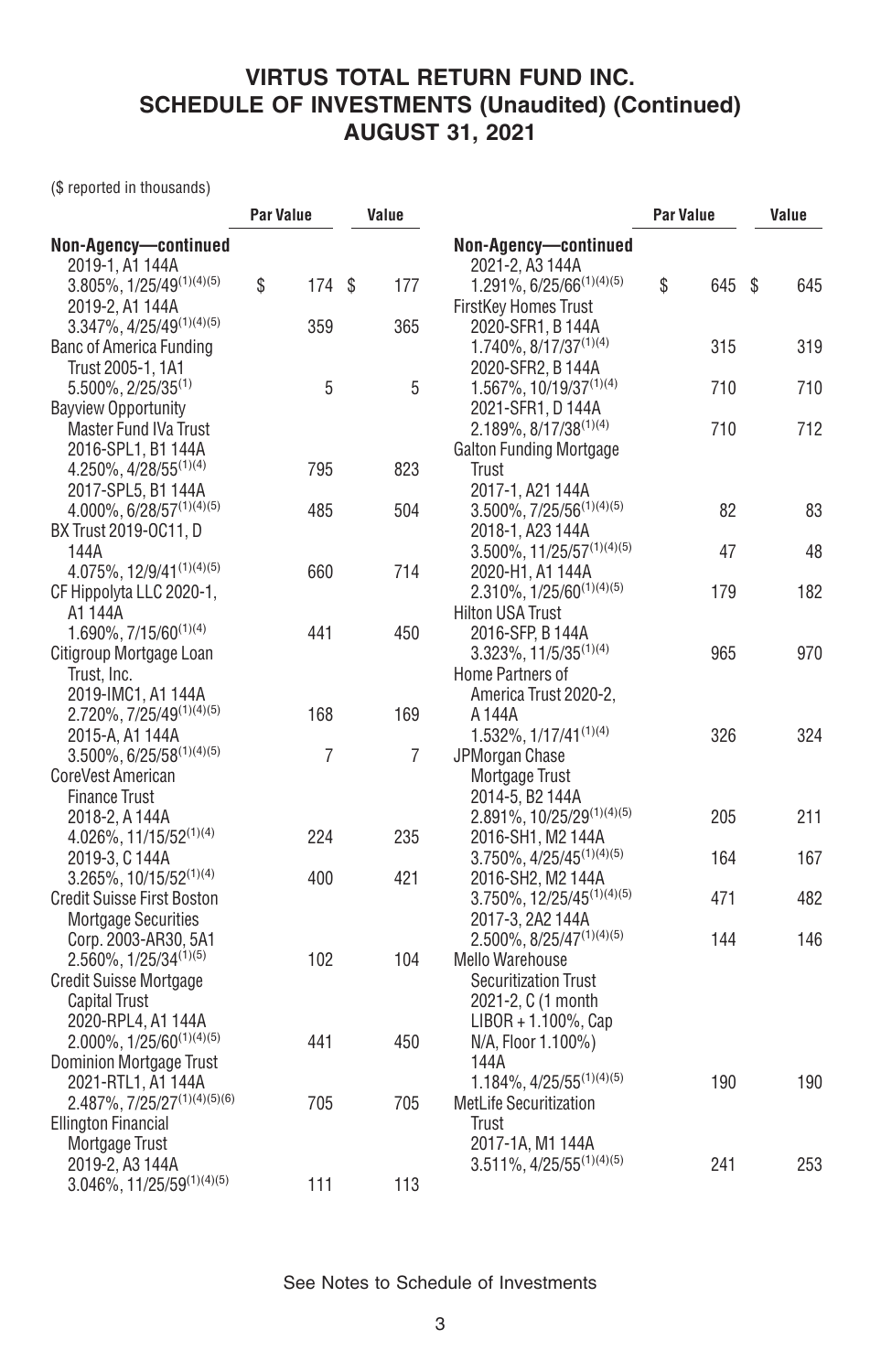(\$ reported in thousands)

|                                           | Par Value    | Value |                                       | <b>Par Value</b> |     |    | Value |
|-------------------------------------------|--------------|-------|---------------------------------------|------------------|-----|----|-------|
| Non-Agency-continued                      |              |       | Non-Agency-continued                  |                  |     |    |       |
| 2019-1A, A1A 144A                         |              |       | 2021-3, A1 144A                       |                  |     |    |       |
| $3.750\%$ , $4/25/58^{(1)(4)(5)}$         | \$<br>378 \$ | 389   | 1.867%, 4/25/26 <sup>(1)(4)(5)</sup>  | \$               | 447 | S. | 449   |
| Mill City Mortgage Loan                   |              |       | 2021-RPL1, A1 144A                    |                  |     |    |       |
| Trust                                     |              |       | $1.319\%, 7/25/51^{(1)(4)(5)}$        |                  | 185 |    | 185   |
| 2017-1, M2 144A                           |              |       | Pretium Mortgage Credit               |                  |     |    |       |
| $3.250\%$ , 11/25/58 <sup>(1)(4)(5)</sup> | 210          | 221   | Partners I LLC                        |                  |     |    |       |
| 2019-1, M2 144A                           |              |       | 2020-NPL3, A1 144A                    |                  |     |    |       |
| $3.500\%$ , $10/25/69^{(1)(4)(5)}$        | 354          | 381   | $3.105\%, 6/27/60^{(1)(4)(5)}$        |                  | 566 |    | 572   |
| New Residential                           |              |       | <b>Progress Residential</b>           |                  |     |    |       |
| Mortgage Loan Trust                       |              |       | Trust                                 |                  |     |    |       |
| 2014-1A. A 144A                           |              |       | 2021-SFR3, D 144A                     |                  |     |    |       |
| $3.750\%$ , $1/25/54^{(1)(4)(5)}$         | 56           | 59    | $2.288\%, 5/17/26^{(1)(4)}$           |                  | 830 |    | 838   |
| 2016-3A, A1 144A                          |              |       | 2019-SFR2, A 144A                     |                  |     |    |       |
| $3.750\%$ , $9/25/56^{(1)(4)(5)}$         | 75           | 81    | $3.147\%, 5/17/36^{(1)(4)}$           |                  | 525 |    | 533   |
| 2016-3A, B1 144A                          |              |       | 2019-SFR2, D 144A                     |                  |     |    |       |
| 4.000%, 9/25/56 <sup>(1)(4)(5)</sup>      | 237          | 253   | $3.794\%, 5/17/36^{(1)(4)}$           |                  | 235 |    | 238   |
| 2016-4A, A1 144A                          |              |       | 2019-SFR3, B 144A                     |                  |     |    |       |
| $3.750\%$ , $11/25/56^{(1)(4)(5)}$        | 35           | 38    | 2.571%, 9/17/36 <sup>(1)(4)</sup>     |                  | 280 |    | 285   |
| 2016-4A, B1A 144A                         |              |       | 2021-SFR6, C 144A                     |                  |     |    |       |
| 4.500%, 11/25/56 <sup>(1)(4)(5)</sup>     | 1,114        | 1,218 | $1.855\%, 7/17/38^{(1)(4)}$           |                  | 235 |    | 235   |
| 2017-2A, A3 144A                          |              |       | <b>RCKT Mortgage Trust</b>            |                  |     |    |       |
| 4.000%, 3/25/57(1)(4)(5)                  | 348          | 372   | 2020-1, A1 144A                       |                  |     |    |       |
| NewRez Warehouse                          |              |       | $3.000\%, 2/25/50^{(1)(4)(5)}$        |                  | 408 |    | 416   |
| <b>Securitization Trust</b>               |              |       | <b>Residential Mortgage</b>           |                  |     |    |       |
| 2021-1, C (1 month                        |              |       | Loan Trust 2019-2, A1                 |                  |     |    |       |
| $LIBOR + 1.050\%$ , Cap                   |              |       | 144A                                  |                  |     |    |       |
| N/A, Floor 1.050%)                        |              |       | $2.913\%, 5/25/59^{(1)(4)(5)}$        |                  | 124 |    | 126   |
| 144A                                      |              |       | Sequoia Mortgage Trust                |                  |     |    |       |
| $1.134\%, 5/25/55^{(1)(4)(5)}$            | 95           | 95    | 2013-8, B1                            |                  |     |    |       |
| <b>OBX</b> Trust                          |              |       | $3.495\%$ , 6/25/43 <sup>(1)(5)</sup> |                  | 134 |    | 136   |
| 2019-INV1, A3 144A                        |              |       | <b>SG Residential Mortgage</b>        |                  |     |    |       |
| $4.500\%$ , 11/25/48 <sup>(1)(4)(5)</sup> | 140          | 144   | Trust 2019-3, A1 144A                 |                  |     |    |       |
| 2018-EXP2, 1A1 144A                       |              |       | 2.703%, 9/25/59(1)(4)(5)              |                  | 333 |    | 334   |
| 4.000%, 7/25/58(1)(4)(5)                  | 95           | 95    | Starwood Mortgage                     |                  |     |    |       |
| 2019-EXP3, 1A8 144A                       |              |       | <b>Residential Trust</b>              |                  |     |    |       |
| $3.500\%$ , $10/25/59^{(1)(4)(5)}$        | 71           | 72    | 2021-3, A3 144A                       |                  |     |    |       |
| <b>Preston Ridge Partners</b>             |              |       | $1.518\%, 6/25/56^{(1)(4)(5)}$        |                  | 116 |    | 116   |
| Mortgage LLC                              |              |       | <b>Towd Point Mortgage</b>            |                  |     |    |       |
| 2020-2, A1 144A                           |              |       | Trust                                 |                  |     |    |       |
| $3.671\%, 8/25/25^{(1)(4)(5)}$            | 660          | 664   | 2016-4, B1 144A                       |                  |     |    |       |
| 2020-3, A1 144A                           |              |       | $3.842\%, 7/25/56^{(1)(4)(5)}$        |                  | 480 |    | 527   |
| $2.857\%$ , $9/25/25^{(1)(4)(5)}$         | 725          | 726   | 2017-1, A2 144A                       |                  |     |    |       |
| 2020-6, A1 144A                           |              |       | $3.500\%$ , $10/25/56^{(1)(4)(5)}$    |                  | 145 |    | 151   |
| $2.363\%$ , $11/25/25^{(1)(4)(5)}$        | 190          | 191   | 2019-4, A2 144A                       |                  |     |    |       |
| 2021-2, A1 144A                           |              |       | 3.250%, 10/25/59(1)(4)(5)             |                  | 445 |    | 476   |
| 2.115%, 3/25/26 <sup>(1)(4)(5)</sup>      | 150          | 150   |                                       |                  |     |    |       |
|                                           |              |       |                                       |                  |     |    |       |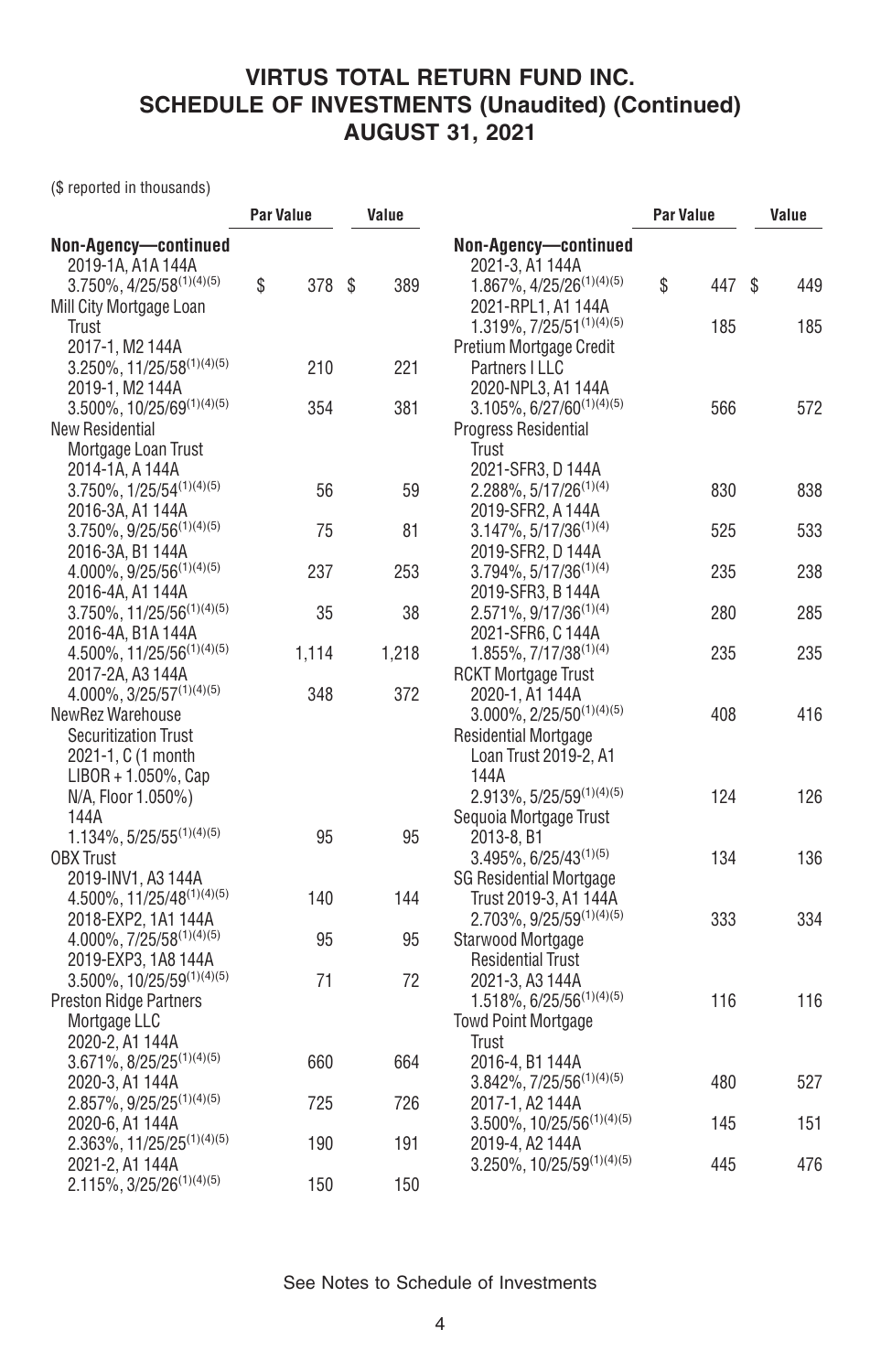(\$ reported in thousands)

|                                           | <b>Par Value</b> |        | Value |                                       | Par Value |        | Value  |
|-------------------------------------------|------------------|--------|-------|---------------------------------------|-----------|--------|--------|
| Non-Agency-continued                      |                  |        |       | Non-Agency-continued                  |           |        |        |
| 2017-1, M1 144A                           |                  |        |       | Wells Fargo Commercial                |           |        |        |
| $3.750\%$ , $10/25/56^{(1)(4)(5)}$        | \$               | 385 \$ | 410   | Mortgage Trust                        |           |        |        |
| 2017-4, A2 144A                           |                  |        |       | 2014-C24, AS                          |           |        |        |
| $3.000\%$ , 6/25/57 <sup>(1)(4)(5)</sup>  |                  | 395    | 414   | $3.931\%$ , 11/15/47 <sup>(1)</sup>   | \$        | 160 \$ | 171    |
| 2018-6, A1B 144A                          |                  |        |       | Wells Fargo Mortgage                  |           |        |        |
| $3.750\%$ , $3/25/58^{(1)(4)(5)}$         |                  | 330    | 348   | <b>Backed Securities</b>              |           |        |        |
| 2018-6, A2 144A                           |                  |        |       | Trust 2020-4, A1 144A                 |           |        |        |
| $3.750\%, 3/25/58^{(1)(4)(5)}$            |                  | 480    | 510   | $3.000\%$ , $7/25/50^{(1)(4)(5)}$     |           | 210    | 214    |
| 2019-2, A2 144A                           |                  |        |       | ZH Trust 2021-1, A 144A               |           |        |        |
| $3.750\%, 12/25/58^{(1)(4)(5)}$           |                  | 515    | 553   | $2.253\%, 2/18/27^{(1)(4)}$           |           | 190    | 190    |
| 2015-2, 1M1 144A                          |                  |        |       |                                       |           |        | 32,565 |
| $3.250\%$ , $11/25/60^{(1)(4)(5)}$        |                  | 745    | 762   |                                       |           |        |        |
| <b>Tricon American Homes</b>              |                  |        |       | TOTAL MORTGAGE-BACKED SECURITIES      |           |        |        |
| Trust                                     |                  |        |       | (Identified Cost \$32,104)            |           |        | 32,565 |
| 2019-SFR1, C144A                          |                  |        |       |                                       |           |        |        |
| $3.149\%, 3/17/38^{(1)(4)}$               |                  | 590    | 612   | <b>ASSET-BACKED SECURITIES-5.7%</b>   |           |        |        |
| 2020-SFR2, D 144A                         |                  |        |       |                                       |           |        |        |
| 2.281%, 11/17/39(1)(4)                    |                  | 475    | 478   | Automobiles-2.4%                      |           |        |        |
| <b>TVC Mortgage Trust</b>                 |                  |        |       | ACC Auto Trust 2021-A, C              |           |        |        |
| 2020-RTL1, M 144A                         |                  |        |       | 144A                                  |           |        |        |
| $5.193\%, 9/25/24^{(1)(4)(5)}$            |                  | 520    | 519   | $3.790\%$ , $4/15/27^{(1)(4)}$        |           | 745    | 748    |
| <b>UBS Commercial</b>                     |                  |        |       | <b>ACC Trust</b>                      |           |        |        |
| Mortgage Trust                            |                  |        |       | 2019-1, B 144A                        |           |        |        |
| 2012-C1, D 144A                           |                  |        |       | 4.470%, 10/20/22(1)(4)                |           | 196    | 198    |
| $5.736\%$ , $5/10/45^{(1)(4)(5)}$         |                  | 250    | 238   | 2021-1, C 144A                        |           |        |        |
| VCAT LLC                                  |                  |        |       | 2.080%, 12/20/24(1)(4)                |           | 595    | 596    |
| 2021-NPL1, A2 144A                        |                  |        |       | American Credit                       |           |        |        |
| 4.826%, 12/26/50(1)(4)(5)                 |                  | 120    | 120   | Acceptance                            |           |        |        |
| 2021-NPL3, A1 144A                        |                  |        |       | Receivables Trust                     |           |        |        |
| $1.743\%, 5/25/51^{(1)(4)(5)}$            |                  | 495    | 494   | 2019-2, C 144A                        |           |        |        |
| 2021-NPL4, A1 144A                        |                  |        |       | $3.170\%$ , 6/12/25 <sup>(1)(4)</sup> |           | 198    | 200    |
| $1.868\%, 8/25/51^{(1)(4)(5)}$            |                  | 705    | 705   | Avid Automobile                       |           |        |        |
| <b>Vericrest Opportunity</b>              |                  |        |       | <b>Receivables Trust</b>              |           |        |        |
| Loan Trust C LLC                          |                  |        |       | 2019-1, C 144A                        |           |        |        |
| 2021-NPL9, A1 144A                        |                  |        |       | 3.140%, 7/15/26 <sup>(1)(4)</sup>     |           | 375    | 385    |
| $1.992\%$ , 5/25/51 <sup>(1)(4)(5)</sup>  |                  | 262    | 262   | Avis Budget Rental Car                |           |        |        |
| <b>Vericrest Opportunity</b>              |                  |        |       | Funding LLC (AESOP)                   |           |        |        |
| Loan Trust XCII LLC                       |                  |        |       | 2019-2A, D 144A                       |           |        |        |
| 2021-NPL1, A1 144A                        |                  |        |       | 3.040%, 9/22/25 <sup>(1)(4)</sup>     |           | 595    | 598    |
| 1.893%, 2/27/51(1)(4)(5)                  |                  | 508    | 508   | Carvana Auto Receivables              |           |        |        |
| <b>Verus Securitization Trust</b>         |                  |        |       | Trust 2019-3A, D 144A                 |           |        |        |
| 2019-4, M1 144A                           |                  |        |       | $3.040\%$ , $4/15/25^{(1)(4)}$        |           | 345    | 356    |
| $3.207\%$ , 11/25/59 <sup>(1)(4)(5)</sup> |                  | 220    | 224   | Drive Auto Receivables                |           |        |        |
| Visio Trust 2020-1R, A2                   |                  |        |       | Trust 2019-4, C                       |           |        |        |
| 144A                                      |                  |        |       | $2.510\%$ , 11/17/25 <sup>(1)</sup>   |           | 350    | 354    |
| 1.567%, 11/25/55(1)(4)                    |                  | 189    | 190   |                                       |           |        |        |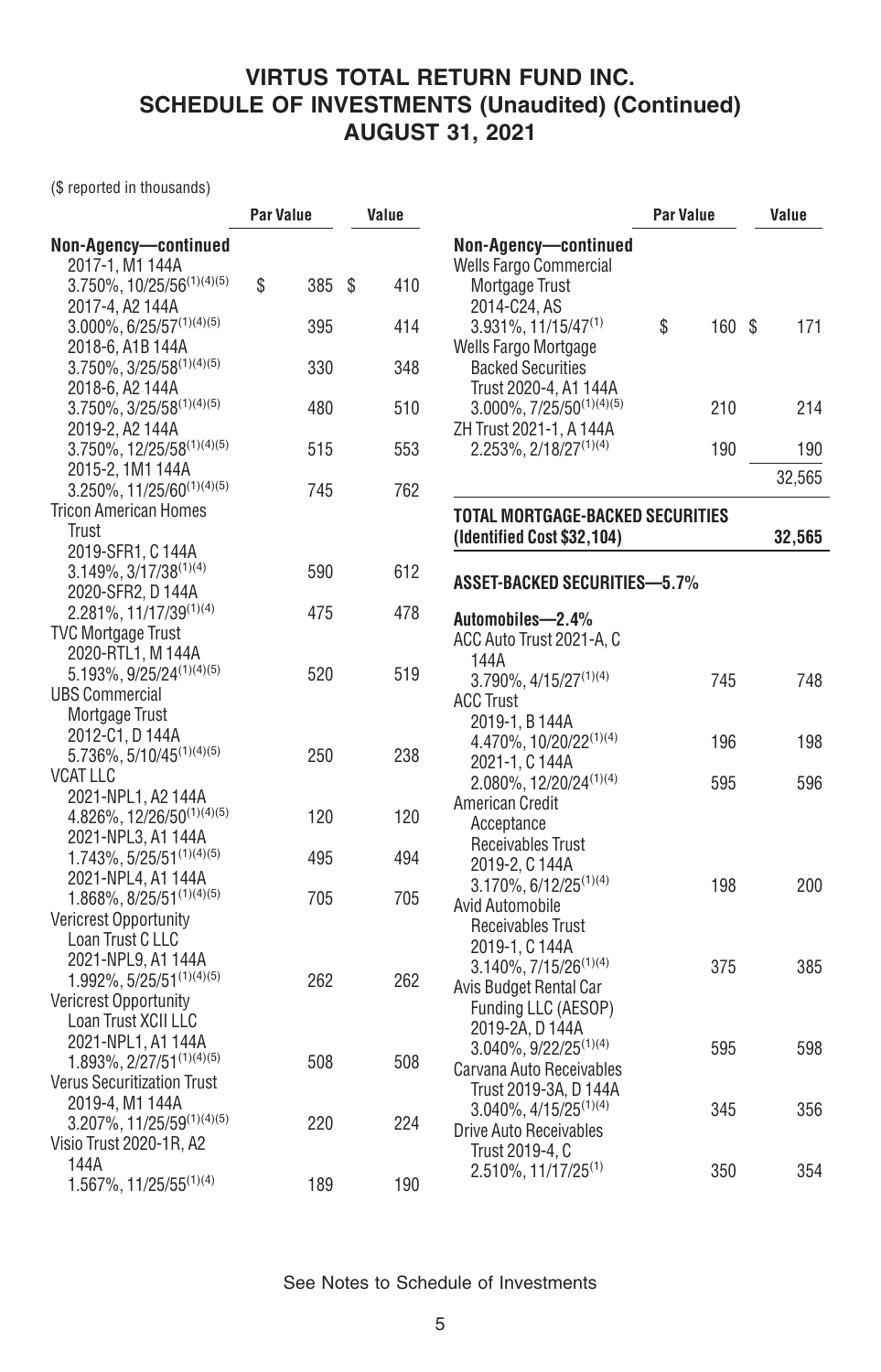(\$ reported in thousands)

|                                        | <b>Par Value</b> |       |     | Value |                                   | <b>Par Value</b> |     | Value     |
|----------------------------------------|------------------|-------|-----|-------|-----------------------------------|------------------|-----|-----------|
| Automobiles-continued                  |                  |       |     |       | Automobiles-continued             |                  |     |           |
| Exeter Automobile                      |                  |       |     |       | 2019-1. E 144A                    |                  |     |           |
| <b>Receivables Trust</b>               |                  |       |     |       | 4.290%, $8/12/24^{(1)(4)}$        | \$               | 305 | \$<br>309 |
| 2019-1A, D 144A                        |                  |       |     |       | Veros Automobile                  |                  |     |           |
| 4.130%, 12/16/24(1)(4)                 | \$               | 330   | -\$ | 340   | Receivables Trust                 |                  |     |           |
| 2019-2A, C 144A                        |                  |       |     |       | 2020-1, B 144A                    |                  |     |           |
| $3.300\%$ , $3/15/24^{(1)(4)}$         |                  | 229   |     | 231   | 2.190%, 6/16/25 <sup>(1)(4)</sup> |                  | 665 | 669       |
| 2019-2A, E 144A                        |                  |       |     |       |                                   |                  |     | 10,798    |
| $4.680\%$ , 5/15/26 <sup>(1)(4)</sup>  |                  | 670   |     | 711   |                                   |                  |     |           |
| 2019-4A, C 144A                        |                  |       |     |       | Consumer Loans-0.1%               |                  |     |           |
| $2.440\%, 9/16/24^{(1)(4)}$            |                  | 415   |     | 419   | <b>Republic Finance</b>           |                  |     |           |
| <b>GLS Auto Receivables</b>            |                  |       |     |       | Issuance Trust 2020-A.            |                  |     |           |
| <b>Issuer Trust</b>                    |                  |       |     |       | A 144A                            |                  |     |           |
| 2019-4A, D 144A                        |                  |       |     |       | $2.470\%, 11/20/30^{(1)(4)}$      |                  | 475 | 484       |
| 4.090%, $8/17/26^{(1)(4)}$             |                  | 540   |     | 561   |                                   |                  |     |           |
| 2020-3A, E 144A                        |                  |       |     |       | Credit Card-0.2%                  |                  |     |           |
| $4.310\%$ , $7/15/27^{(1)(4)}$         |                  | 1,285 |     | 1,349 | Genesis Private Label             |                  |     |           |
| <b>GLS Auto Receivables</b>            |                  |       |     |       | <b>Amortizing Trust</b>           |                  |     |           |
| Trust 2018-3A, C 144A                  |                  |       |     |       | 2020-1, B 144A                    |                  |     |           |
| 4.180%, 7/15/24 <sup>(1)(4)</sup>      |                  | 515   |     | 527   | $2.830\%, 7/20/30^{(1)(4)}$       |                  | 325 | 325       |
| Hertz Vehicle Financing                |                  |       |     |       | <b>Mercury Financial Credit</b>   |                  |     |           |
| III LP 2021-2A, A 144A                 |                  |       |     |       | <b>Card Master Trust</b>          |                  |     |           |
| $1.680\%, 12/27/27^{(1)(4)}$           |                  | 945   |     | 955   | 2021-1A, A 144A                   |                  |     |           |
| <b>OneMain Direct Auto</b>             |                  |       |     |       | $1.540\%, 3/20/26^{(1)(4)}$       |                  | 590 | 592       |
| Receivables Trust                      |                  |       |     |       |                                   |                  |     | 917       |
| 2018-1A, C 144A                        |                  |       |     |       |                                   |                  |     |           |
| $3.850\%$ , 10/14/25 <sup>(1)(4)</sup> |                  | 305   |     | 308   | Equipment-0.2%                    |                  |     |           |
| Prestige Auto                          |                  |       |     |       | <b>BCC Funding XVII LLC</b>       |                  |     |           |
| Receivables Trust                      |                  |       |     |       | 2020-1, D 144A                    |                  |     |           |
| 2017-1A, C 144A                        |                  |       |     |       | $4.890\%, 9/22/25^{(1)(4)}$       |                  | 590 | 592       |
| $2.810\%, 1/17/23^{(1)(4)}$            |                  | 62    |     | 62    | <b>NMEF Funding LLC</b>           |                  |     |           |
| 2019-1A, D 144A                        |                  |       |     |       | 2019-A, A 144A                    |                  |     |           |
| $3.010\%$ , $8/15/25^{(1)(4)}$         |                  | 345   |     | 353   | $2.730\%$ , $8/17/26^{(1)(4)}$    |                  | 77  | 77        |
| <b>Skopos Auto Receivables</b>         |                  |       |     |       |                                   |                  |     | 669       |
| Trust 2019-1A, C 144A                  |                  |       |     |       |                                   |                  |     |           |
| $3.630\%, 9/16/24^{(1)(4)}$            |                  | 345   |     | 351   |                                   |                  |     |           |
| <b>United Auto Credit</b>              |                  |       |     |       |                                   |                  |     |           |
| <b>Securitization Trust</b>            |                  |       |     |       |                                   |                  |     |           |
| 2019-1, D 144A                         |                  |       |     |       |                                   |                  |     |           |
| $3.470\%$ , $8/12/24^{(1)(4)}$         |                  | 217   |     | 218   |                                   |                  |     |           |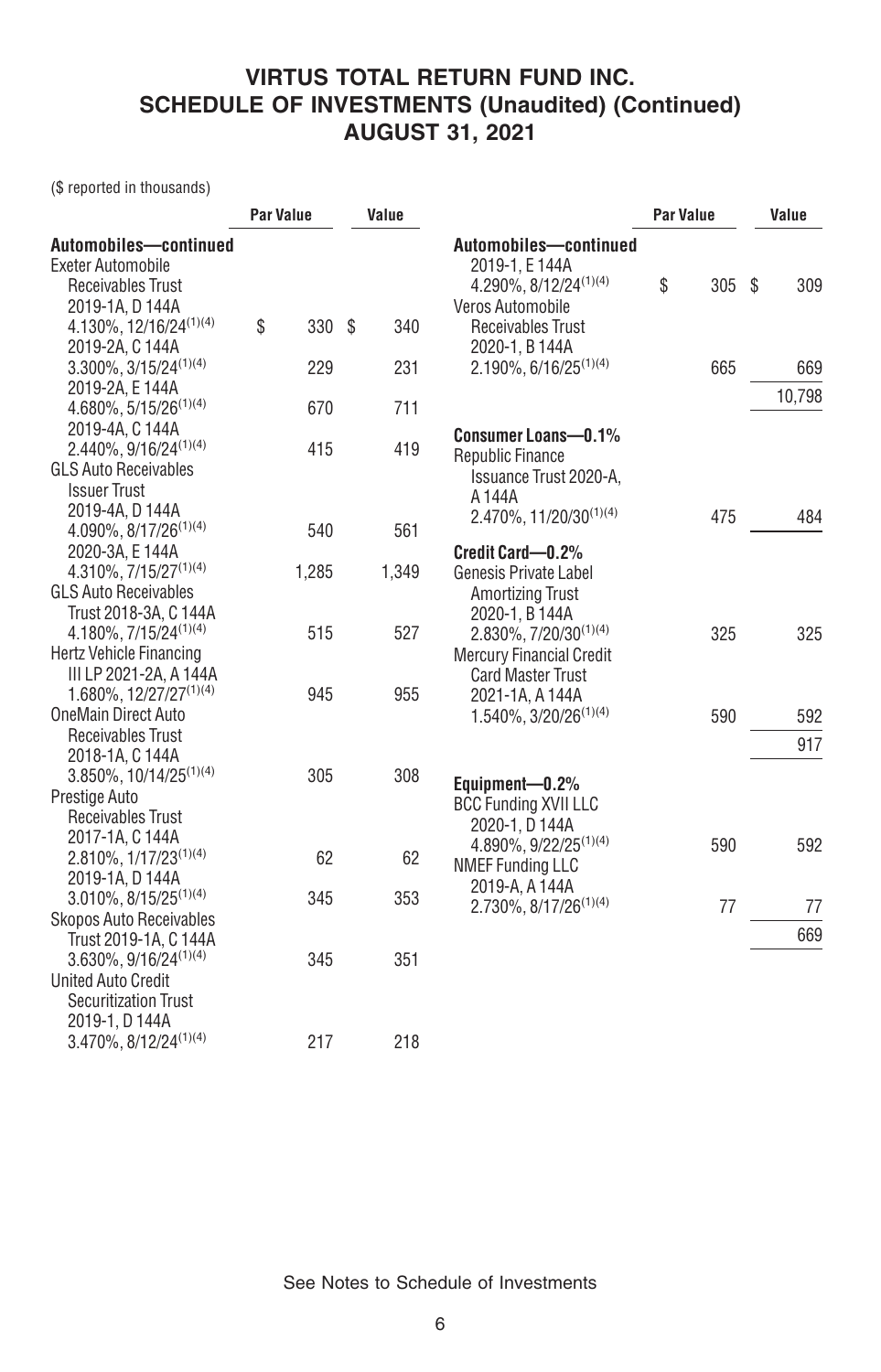(\$ reported in thousands)

|                                   | <b>Par Value</b> |        | Value |                                        | <b>Par Value</b> |      | Value |
|-----------------------------------|------------------|--------|-------|----------------------------------------|------------------|------|-------|
| Other- $2.8%$                     |                  |        |       | Other-continued                        |                  |      |       |
| <b>Amur Equipment Finance</b>     |                  |        |       | <b>Foundation Finance Trust</b>        |                  |      |       |
| Receivables IX LLC                |                  |        |       | 2019-1A, A 144A                        | \$               |      | 285   |
| 2021-1A, C 144A                   |                  |        |       | 3.860%, 11/15/34(1)(4)                 |                  | 277S |       |
| 1.750%, 6/21/27 <sup>(1)(4)</sup> | \$               | 710 \$ | 712   | <b>FREED ABS Trust</b>                 |                  |      |       |
| <b>Amur Equipment Finance</b>     |                  |        |       | 2019-1, B 144A                         |                  |      |       |
| Receivables VI LLC                |                  |        |       | $3.870\%$ , 6/18/26 <sup>(1)(4)</sup>  |                  | 46   | 46    |
| 2018-2A, A2 144A                  |                  |        |       | 2019-2, B 144A                         |                  |      | 285   |
| 3.890%, 7/20/22(1)(4)             |                  | 86     | 87    | $3.190\%, 11/18/26^{(1)(4)}$           |                  | 283  |       |
| Agua Finance Trust                |                  |        |       | Hardee's Funding LLC                   |                  |      |       |
| 2017-A, A 144A                    |                  |        |       | 2020-1A, A2 144A                       |                  |      |       |
| 3.720%, 11/15/35(1)(4)            |                  | 113    | 116   | 3.981%, 12/20/50(1)(4)                 |                  | 597  | 637   |
| 2019-A, C 144A                    |                  |        |       | <b>HIN Timeshare Trust</b>             |                  |      |       |
| 4.010%, $7/16/40^{(1)(4)}$        |                  | 705    | 736   | 2020-A, C 144A                         |                  | 170  | 176   |
| 2020-AA, D 144A                   |                  |        |       | 3.420%, 10/9/39(1)(4)                  |                  |      |       |
| 7.150%, 7/17/46 <sup>(1)(4)</sup> |                  | 480    | 501   | Jersey Mike's Funding                  |                  |      |       |
| Arby's Funding LLC                |                  |        |       | 2019-1A, A2 144A                       |                  |      |       |
| 2020-1A, A2 144A                  |                  |        |       | 4.433%, 2/15/50 <sup>(1)(4)</sup>      |                  | 434  | 465   |
| $3.237\%$ , $7/30/50^{(1)(4)}$    |                  | 579    | 607   | <b>Lendmark Funding Trust</b>          |                  |      |       |
| <b>Business Jet</b>               |                  |        |       | 2018-2A, A 144A                        |                  |      |       |
| Securities LLC                    |                  |        |       | $4.230\%$ , $4/20/27^{(1)(4)}$         |                  | 345  | 347   |
| 2019-1, A 144A                    |                  |        |       | 2021-1A, A 144A                        |                  |      |       |
| 4.212%, 7/15/34(1)(4)             |                  | 216    | 222   | $1.900\%$ , $11/20/31^{(1)(4)}$        |                  | 590  | 599   |
| 2020-1A, A 144A                   |                  |        |       | <b>Mariner Finance Issuance</b>        |                  |      |       |
| $2.981\%, 11/15/35^{(1)(4)}$      |                  | 333    | 339   | Trust 2020-AA, A 144A                  |                  |      |       |
| <b>BXG Receivables</b>            |                  |        |       | $2.190\%$ , 8/21/34 <sup>(1)(4)</sup>  |                  | 595  | 606   |
| Note Trust 2020-A, B              |                  |        |       | <b>NBC Funding LLC</b>                 |                  |      |       |
| 144A                              |                  |        |       | 2021-1, A2 144A                        |                  |      |       |
| $2.490\%$ , $2/28/36^{(1)(4)}$    |                  | 458    | 461   | 2.989%, 7/30/51(1)(4)                  |                  | 475  | 478   |
| <b>Conn's Receivables</b>         |                  |        |       | Oasis LLC 2020-2A, A                   |                  |      |       |
| Funding LLC 2020-A, B             |                  |        |       | 144A<br>$4.262\%$ , $5/15/32^{(1)(4)}$ |                  | 237  | 239   |
| 144A                              |                  |        |       |                                        |                  |      |       |
| $4.270\%, 6/16/25^{(1)(4)}$       |                  | 294    | 296   | <b>Oasis Securitization</b>            |                  |      |       |
| Dext ABS LLC 2020-1, D            |                  |        |       | Funding LLC 2021-1A,                   |                  |      |       |
| 144A                              |                  |        |       | A 144A                                 |                  |      |       |
| $7.210\%, 2/15/28^{(1)(4)}$       |                  | 475    | 479   | $2.579\%, 2/15/33^{(1)(4)}$            |                  | 264  | 264   |
| Diamond Resorts Owner             |                  |        |       | Octane Receivables Trust               |                  |      |       |
| Trust                             |                  |        |       | 2019-1A, A 144A                        |                  |      |       |
| 2017-1A, A 144A                   |                  |        |       | 3.160%, 9/20/23 <sup>(1)(4)</sup>      |                  | 132  | 133   |
| 3.270%, 10/22/29(1)(4)            |                  | 78     | 79    | 2019-1A, C 144A                        |                  |      |       |
| 2021-1A, B 144A                   |                  |        |       | $4.740\%, 6/20/25^{(1)(4)}$            |                  | 755  | 787   |
| 2.050%, 11/21/33(1)(4)            |                  | 408    | 412   | 2020-1A, B 144A                        |                  |      |       |
| <b>FAT Brands Royalty LLC</b>     |                  |        |       | 1.980%, 6/20/25 <sup>(1)(4)</sup>      |                  | 710  | 720   |
| 2021-1A, A2 144A                  |                  |        |       |                                        |                  |      |       |
| 4.750%, 4/25/51(1)(4)             |                  | 590    | 589   |                                        |                  |      |       |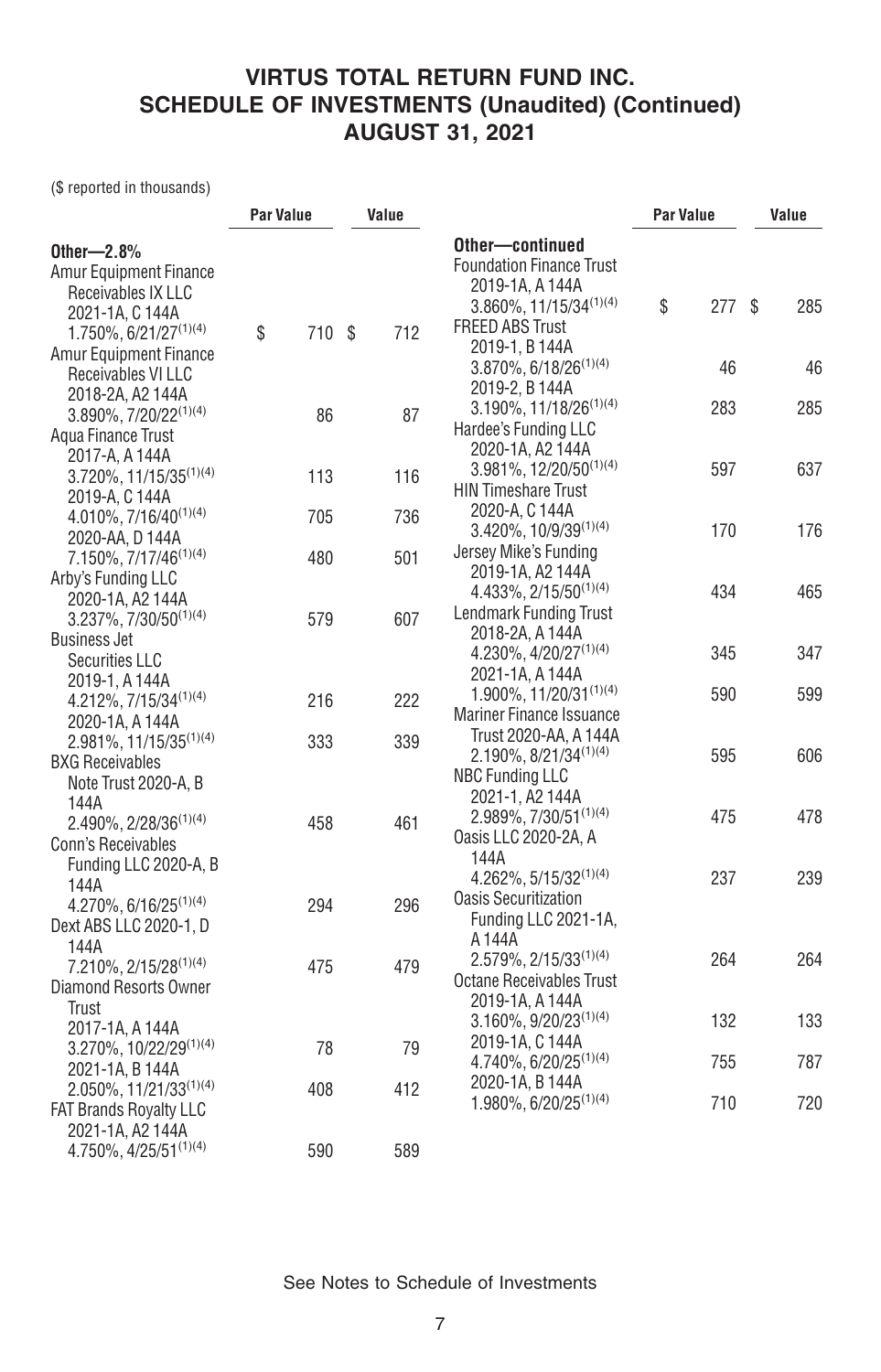(\$ reported in thousands)

|                                              | <b>Par Value</b> |                | Value          |                                         | <b>Par Value</b> | Value     |
|----------------------------------------------|------------------|----------------|----------------|-----------------------------------------|------------------|-----------|
| Other-continued                              |                  |                |                | <b>Communication Services-continued</b> |                  |           |
| Orange Lake Timeshare                        |                  |                |                | CCO Holdings LLC 144A                   |                  |           |
| Trust 2019-A, B 144A                         |                  |                |                | 4.750%, 3/1/30 <sup>(1)(4)</sup>        | \$<br>630        | \$<br>667 |
| $3.360\%$ , $4/9/38^{(1)(4)}$                | \$               | 196 \$         | 203            | <b>Clear Channel Outdoor</b>            |                  |           |
| <b>Purchasing Power</b>                      |                  |                |                | Holdings, Inc. 144A                     |                  |           |
| Funding LLC 2021-A, B                        |                  |                |                | 7.750%, 4/15/28 <sup>(1)(4)</sup>       | 10               | 10        |
| 144A                                         |                  |                |                | <b>Clear Channel Worldwide</b>          |                  |           |
| 1.920%, 10/15/25 <sup>(1)(4)</sup>           |                  | 710            | 711            | Holdings, Inc. 144A                     |                  |           |
| <b>Small Business Lending</b>                |                  |                |                | $5.125\%$ , 8/15/27 <sup>(1)(4)</sup>   | 105              | 108       |
| Trust 2019-A, A 144A                         |                  |                |                | CommScope, Inc. 144A                    |                  |           |
| $2.850\%, 7/15/26^{(1)(4)}$                  |                  | $\overline{2}$ | $\overline{2}$ | 4.750%, 9/1/29(1)(4)                    | 50               | 51        |
| VSE VOI Mortgage LLC                         |                  |                |                | <b>CSC Holdings LLC</b>                 |                  |           |
| 2016-A, A 144A                               |                  |                |                | 144A                                    |                  |           |
| 2.540%, 7/20/33(1)(4)                        |                  | 69             | 69             | 5.750%, 1/15/30(1)(4)                   | 410              | 433       |
|                                              |                  |                | 12,688         | 144A                                    |                  |           |
|                                              |                  |                |                | 4.125%, 12/1/30 <sup>(1)(4)</sup>       | 300              | 300       |
| Student Loan-0.0%                            |                  |                |                | 144A                                    |                  |           |
|                                              |                  |                |                | 4.625%, 12/1/30 <sup>(1)(4)</sup>       | 200              | 197       |
| <b>Commonbond Student</b>                    |                  |                |                | <b>Diamond Sports</b>                   |                  |           |
| Loan Trust 2019-AGS,                         |                  |                |                | <b>Group LLC</b>                        |                  |           |
| A1 144A<br>2.540%, 1/25/47 <sup>(1)(4)</sup> |                  | 188            | 193            | 144A                                    |                  |           |
|                                              |                  |                |                | 5.375%, 8/15/26 <sup>(1)(4)</sup>       | 290              | 192       |
| <b>TOTAL ASSET-BACKED SECURITIES</b>         |                  |                |                | 144A                                    |                  |           |
| (Identified Cost \$25,400)                   |                  |                | 25,749         | 6.625%, 8/15/27 <sup>(1)(4)</sup>       | 525              | 226       |
|                                              |                  |                |                | <b>DIRECTV Holdings LLC</b>             |                  |           |
| <b>CORPORATE BONDS AND NOTES-22.3%</b>       |                  |                |                | 144A                                    |                  |           |
|                                              |                  |                |                | 5.875%, 8/15/27 <sup>(1)(4)</sup>       | 90               | 94        |
| <b>Communication Services-2.0%</b>           |                  |                |                | DISH DBS Corp.                          |                  |           |
| Altice France Holding S.A.                   |                  |                |                | 7.750%, 7/1/26 <sup>(1)</sup>           | 165              | 189       |
| 144A                                         |                  |                |                | <b>Frontier Communications</b>          |                  |           |
| $6.000\%$ , 2/15/28 <sup>(1)(4)</sup>        |                  | 200            | 198            | Holdings LLC 144A                       |                  |           |
| Altice France S.A.                           |                  |                |                | 6.750%, 5/1/29(1)(4)                    | 535              | 573       |
| 144A                                         |                  |                |                | iHeartCommunications.                   |                  |           |
| 7.375%, 5/1/26 <sup>(1)(4)</sup>             |                  | 200            | 208            | Inc.                                    |                  |           |
| 144A                                         |                  |                |                | $8.375\%, 5/1/27^{(1)}$                 | 238              | 252       |
| 5.125%, 1/15/29(1)(4)                        |                  | 300            | 302            | Level 3 Financing, Inc.                 |                  |           |
| 144A                                         |                  |                |                | 144A                                    |                  |           |
| $5.125\%$ , $7/15/29^{(1)(4)}$               |                  | 355            | 359            | 4.250%, 7/1/28(1)(4)                    | 185              | 187       |
| Baidu, Inc.                                  |                  |                |                | 144A                                    |                  |           |
| $3.425\%, 4/7/30^{(1)}$                      |                  | 275            | 297            | $3.625\%, 1/15/29^{(1)(4)}$             | 310              | 301       |
| Cable Onda S.A. 144A                         |                  |                |                | <b>Live Nation</b>                      |                  |           |
| 4.500%, 1/30/30(1)(4)                        |                  | 600            | 637            | Entertainment, Inc.                     |                  |           |
| Cars.com, Inc. 144A                          |                  |                |                | 144A                                    |                  |           |
| 6.375%, 11/1/28(1)(4)                        |                  | 365            | 389            | $5.625\%$ , 3/15/26 <sup>(1)(4)</sup>   | 235              | 245       |
|                                              |                  |                |                |                                         |                  |           |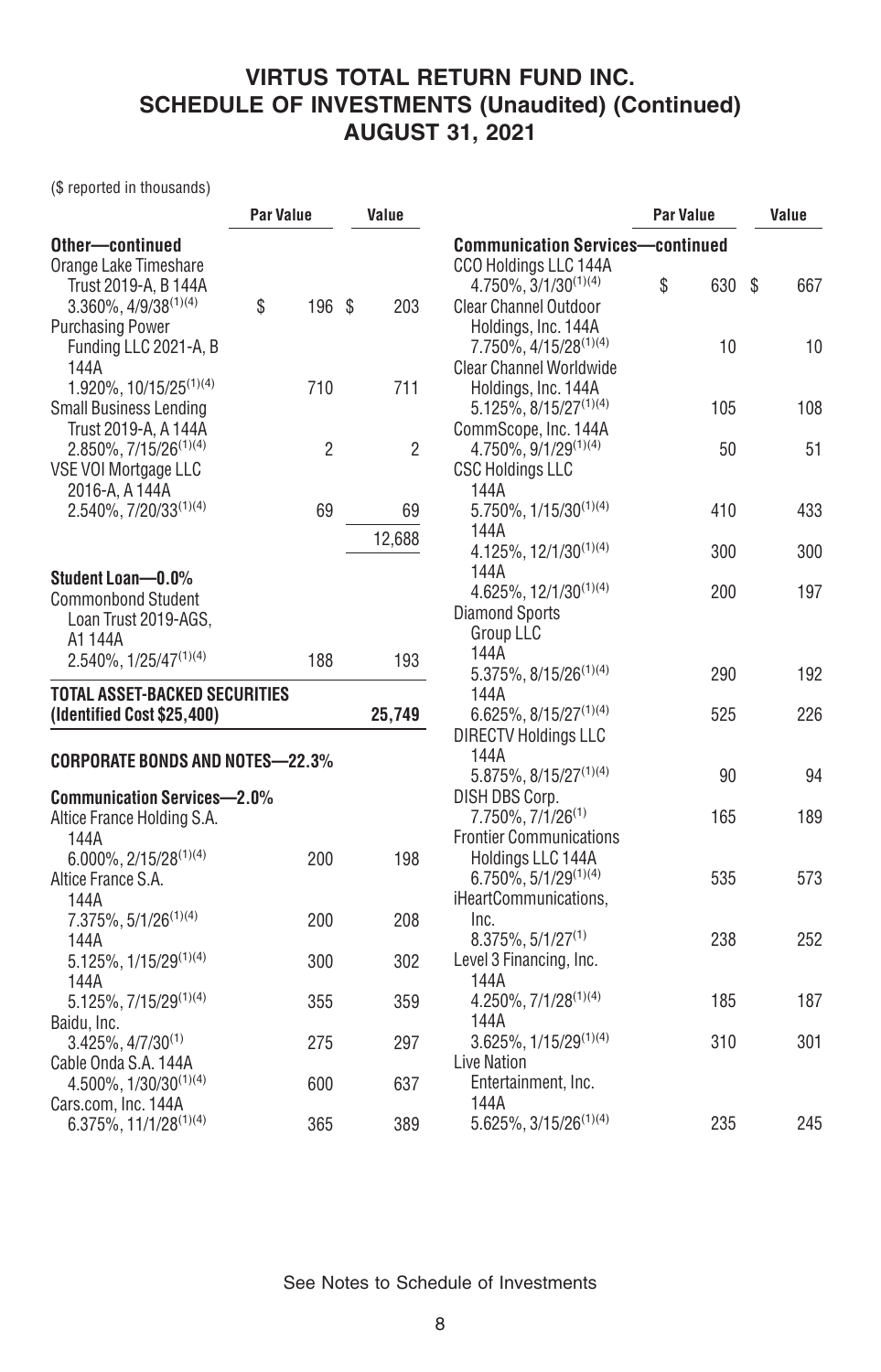(\$ reported in thousands)

|                                         | <b>Par Value</b> |     | Value     |                                                      | <b>Par Value</b> |     | Value          |
|-----------------------------------------|------------------|-----|-----------|------------------------------------------------------|------------------|-----|----------------|
| <b>Communication Services-continued</b> |                  |     |           | <b>Consumer Discretionary-continued</b>              |                  |     |                |
| 144A                                    |                  |     |           | 144A                                                 |                  |     |                |
| 4.750%, 10/15/27(1)(4)                  | \$               | 235 | \$<br>239 | $8.125\%$ , $7/1/27^{(1)(4)}$                        | \$               | 135 | \$<br>149      |
| Mav Acquisition Corp.                   |                  |     |           | Carnival Corp. 144A                                  |                  |     |                |
| 144A                                    |                  |     |           | 4.000%, 8/1/28(1)(4)                                 |                  | 7   | $\overline{7}$ |
| $8.000\%$ , $8/1/29^{(1)(4)}$           |                  | 395 | 388       | Carriage Services, Inc.                              |                  |     |                |
| Millennium Escrow Corp.                 |                  |     |           | 144A                                                 |                  |     |                |
| 144A                                    |                  |     |           | 4.250%, 5/15/29(1)(4)                                |                  | 335 | 335            |
| $6.625\%, 8/1/26^{(1)(4)}$              |                  | 325 | 334       | Carvana Co.                                          |                  |     |                |
| Northwest Fiber LLC                     |                  |     |           | 144A                                                 |                  |     |                |
| 144A                                    |                  |     |           | $5.625\%, 10/1/25^{(1)(4)}$                          |                  | 190 | 198            |
| $6.000\%$ , 2/15/28 <sup>(1)(4)</sup>   |                  | 45  | 45        | 144A                                                 |                  |     |                |
| 144A                                    |                  |     |           | 5.875%, 10/1/28 <sup>(1)(4)</sup>                    |                  | 190 | 198            |
| 10.750%, 6/1/28 <sup>(1)(4)</sup>       |                  | 220 | 247       | Clarios Global LP 144A                               |                  |     |                |
| Radiate Holdco LLC                      |                  |     |           | 8.500%, 5/15/27(1)(4)                                |                  | 260 | 278            |
| 144A                                    |                  |     |           | Cooper-Standard                                      |                  |     |                |
| $4.500\%$ , $9/15/26^{(1)(4)}$          |                  | 80  | 83        | Automotive, Inc. 144A                                |                  |     |                |
| 144A                                    |                  |     |           | 13.000%, 6/1/24 <sup>(1)(4)</sup>                    |                  | 335 | 370            |
| $6.500\%$ , 9/15/28 <sup>(1)(4)</sup>   |                  | 280 | 286       | Downstream                                           |                  |     |                |
| Telesat Canada 144A                     |                  |     |           | <b>Development Authority</b>                         |                  |     |                |
| 6.500%, 10/15/27 <sup>(1)(4)</sup>      |                  | 705 | 595       | of the Quapaw Tribe of                               |                  |     |                |
| TripAdvisor, Inc. 144A                  |                  |     |           | Oklahoma 144A                                        |                  |     |                |
| 7.000%, 7/15/25 <sup>(1)(4)</sup>       |                  | 305 | 323       | 10.500%, 2/15/23(1)(4)                               |                  | 480 | 501            |
|                                         |                  |     | 8,955     | Ford Motor Co.<br>$9.000\%$ , 4/22/25 <sup>(1)</sup> |                  | 449 | 549            |
|                                         |                  |     |           | Ford Motor Credit Co.                                |                  |     |                |
| <b>Consumer Discretionary-2.9%</b>      |                  |     |           | LLC                                                  |                  |     |                |
| Adtalem Global                          |                  |     |           | $4.125\%$ , $8/17/27^{(1)}$                          |                  | 285 | 305            |
| Education, Inc. 144A                    |                  |     |           | Gateway Casinos &                                    |                  |     |                |
| $5.500\%, 3/1/28^{(1)(4)}$              |                  | 485 | 496       | Entertainment Ltd.                                   |                  |     |                |
| Ambience Merger Sub,                    |                  |     |           | 144A                                                 |                  |     |                |
| Inc.                                    |                  |     |           | 8.250%, 3/1/24(1)(4)                                 |                  | 400 | 404            |
| 144A                                    |                  | 80  | 80        | Golden Nugget, Inc. 144A                             |                  |     |                |
| $4.875\%$ , $7/15/28^{(1)(4)}$<br>144A  |                  |     |           | $8.750\%$ , 10/1/25 <sup>(1)(4)</sup>                |                  | 320 | 338            |
| 7.125%, 7/15/29 <sup>(1)(4)</sup>       |                  | 400 | 400       | <b>Hilton Grand Vacations</b>                        |                  |     |                |
| APX Group, Inc. 144A                    |                  |     |           | <b>Borrower Escrow LLC</b>                           |                  |     |                |
| 5.750%, 7/15/29(1)(4)                   |                  | 215 | 216       | 144A                                                 |                  |     |                |
| <b>Aston Martin Capital</b>             |                  |     |           | $5.000\%, 6/1/29^{(1)(4)}$                           |                  | 295 | 299            |
| Holdings Ltd. 144A                      |                  |     |           | <b>LCM</b> Investments                               |                  |     |                |
| 10.500%, 11/30/25 <sup>(1)(4)</sup>     |                  | 310 | 346       | Holdings II LLC 144A                                 |                  |     |                |
| Brunswick Corp.                         |                  |     |           | $4.875\%, 5/1/29^{(1)(4)}$                           |                  | 20  | 21             |
| $2.400\%$ , 8/18/31 <sup>(1)</sup>      |                  | 432 | 424       | M/I Homes, Inc.                                      |                  |     |                |
| Caesars Entertainment,                  |                  |     |           | $4.950\%$ , $2/1/28^{(1)}$                           |                  | 475 | 498            |
| Inc.                                    |                  |     |           | Mclaren Finance plc 144A                             |                  |     |                |
| 144A                                    |                  |     |           | 7.500%, 8/1/26 <sup>(1)(4)</sup>                     |                  | 520 | 518            |
| $6.250\%, 7/1/25^{(1)(4)}$              |                  | 135 | 143       |                                                      |                  |     |                |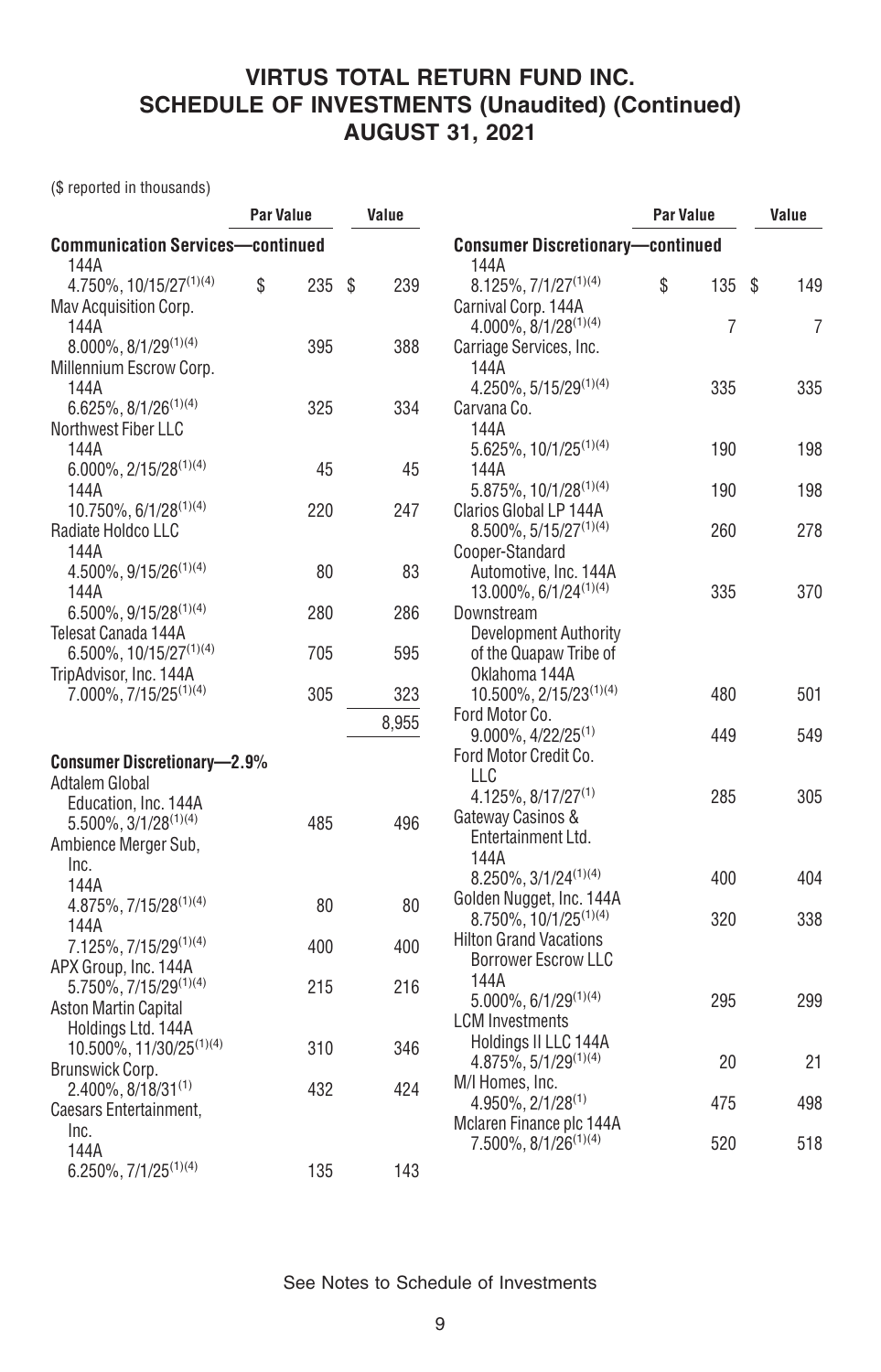(\$ reported in thousands)

| <b>Consumer Discretionary-continued</b><br><b>Consumer Discretionary-continued</b><br>144A<br>Metis Merger Sub LLC<br>7.000%, 5/15/28(1)(4)<br>\$<br>115S<br>124<br>144A<br>$6.500\%$ , 5/15/29 <sup>(1)(4)</sup><br>\$<br>235S<br>235<br>SeaWorld Parks &<br><b>MGM Growth Properties</b><br>Entertainment, Inc.<br>Operating<br>144A<br>5.250%, 8/15/29(1)(4)<br>Partnership LP<br>160<br>159<br>$5.750\%$ , $2/1/27^{(1)}$<br>190<br>219<br>Station Casinos LLC 144A<br>396<br>$4.500\%$ , 2/15/28 <sup>(1)(4)</sup><br>390<br>144A<br>65<br>70<br>$4.625\%$ , 6/15/25 <sup>(1)(4)</sup><br>Tenneco, Inc. 144A<br>5.125%, 4/15/29(1)(4)<br>420<br>436<br>Michaels Cos., Inc. (The)<br>144A<br>Under Armour, Inc.<br>7.875%, 5/1/29(1)(4)<br>120<br>124<br>374<br>3.250%, 6/15/26(1)<br>360<br>Mohegan Gaming &<br><b>Weekley Homes LLC</b><br>Entertainment 144A<br>144A<br>4.875%, 9/15/28(1)(4)<br>330<br>$8.000\%$ , $2/1/26^{(1)(4)}$<br>350<br>367<br>342<br>NCL Corp., Ltd. 144A<br>13,079<br>5.875%, 3/15/26 <sup>(1)(4)</sup><br>241<br>240<br>NCL Finance Ltd. 144A<br><b>Consumer Staples-0.6%</b><br>$6.125\%, 3/15/28^{(1)(4)}$<br>135<br>136<br><b>BAT Capital Corp.</b><br>NMG Holding Co., Inc.<br>4.906%, 4/2/30(1)<br>580<br>500<br>144A<br>Chobani LLC 144A<br>7.125%, 4/1/26 <sup>(1)(4)</sup><br>510<br>540<br>7.500%, 4/15/25 <sup>(1)(4)</sup><br>665<br>695<br>PetSmart, Inc. 144A<br>Herbalife Nutrition Ltd.<br>4.750%, 2/15/28 <sup>(1)(4)</sup><br>350<br>364<br>144A<br><b>Premier Entertainment</b><br>7.875%, 9/1/25 <sup>(1)(4)</sup><br>516<br>475<br>Sub LLC 144A<br>HLF Financing S.a.r.I. LLC<br>5.625%, 9/1/29(1)(4)<br>495<br>508<br>144A<br>PulteGroup, Inc.<br>4.875%, 6/1/29(1)(4)<br>160<br>160<br>7.875%, 6/15/32 <sup>(1)</sup><br>235<br>343<br>Triton Water Holdings,<br>$6.375\%, 5/15/33^{(1)}$<br>350<br>469<br>Inc. 144A<br>Raptor Acquisition Corp.<br>$6.250\%$ , $4/1/29^{(1)(4)}$<br>115<br>114<br>144A<br>Turning Point Brands,<br>$4.875\%, 11/1/26^{(1)(4)}$<br>35<br>35<br>Inc. 144A<br>Royal Caribbean Cruises<br>5.625%, 2/15/26 <sup>(1)(4)</sup><br>378<br>360<br>Ltd.<br>Vector Group Ltd. 144A<br>144A<br>$5.750\%$ , $2/1/29^{(1)(4)}$<br>345<br>351<br>4.250%, $7/1/26^{(1)(4)}$<br>20<br>19<br>2,794<br>144A<br>5.500%, 8/31/26 <sup>(1)(4)</sup><br>162<br>160<br>Energy- $-4.3\%$<br>144A<br>Alliance Resource<br>$5.500\%$ , 4/1/28 <sup>(1)(4)</sup><br>35<br>35<br><b>Operating Partners LP</b><br><b>Scientific Games</b><br>144A<br>International, Inc. | Par Value |  | Value |                               | Par Value | Value |
|-------------------------------------------------------------------------------------------------------------------------------------------------------------------------------------------------------------------------------------------------------------------------------------------------------------------------------------------------------------------------------------------------------------------------------------------------------------------------------------------------------------------------------------------------------------------------------------------------------------------------------------------------------------------------------------------------------------------------------------------------------------------------------------------------------------------------------------------------------------------------------------------------------------------------------------------------------------------------------------------------------------------------------------------------------------------------------------------------------------------------------------------------------------------------------------------------------------------------------------------------------------------------------------------------------------------------------------------------------------------------------------------------------------------------------------------------------------------------------------------------------------------------------------------------------------------------------------------------------------------------------------------------------------------------------------------------------------------------------------------------------------------------------------------------------------------------------------------------------------------------------------------------------------------------------------------------------------------------------------------------------------------------------------------------------------------------------------------------------------------------------------------------------------------------------------------------------------------------------------------------------------------------------------------------------------------------------------------------------------------------------------------------------------------------------------------------------------------------------------------------------------------------------------|-----------|--|-------|-------------------------------|-----------|-------|
|                                                                                                                                                                                                                                                                                                                                                                                                                                                                                                                                                                                                                                                                                                                                                                                                                                                                                                                                                                                                                                                                                                                                                                                                                                                                                                                                                                                                                                                                                                                                                                                                                                                                                                                                                                                                                                                                                                                                                                                                                                                                                                                                                                                                                                                                                                                                                                                                                                                                                                                                     |           |  |       |                               |           |       |
|                                                                                                                                                                                                                                                                                                                                                                                                                                                                                                                                                                                                                                                                                                                                                                                                                                                                                                                                                                                                                                                                                                                                                                                                                                                                                                                                                                                                                                                                                                                                                                                                                                                                                                                                                                                                                                                                                                                                                                                                                                                                                                                                                                                                                                                                                                                                                                                                                                                                                                                                     |           |  |       |                               |           |       |
|                                                                                                                                                                                                                                                                                                                                                                                                                                                                                                                                                                                                                                                                                                                                                                                                                                                                                                                                                                                                                                                                                                                                                                                                                                                                                                                                                                                                                                                                                                                                                                                                                                                                                                                                                                                                                                                                                                                                                                                                                                                                                                                                                                                                                                                                                                                                                                                                                                                                                                                                     |           |  |       |                               |           |       |
|                                                                                                                                                                                                                                                                                                                                                                                                                                                                                                                                                                                                                                                                                                                                                                                                                                                                                                                                                                                                                                                                                                                                                                                                                                                                                                                                                                                                                                                                                                                                                                                                                                                                                                                                                                                                                                                                                                                                                                                                                                                                                                                                                                                                                                                                                                                                                                                                                                                                                                                                     |           |  |       |                               |           |       |
|                                                                                                                                                                                                                                                                                                                                                                                                                                                                                                                                                                                                                                                                                                                                                                                                                                                                                                                                                                                                                                                                                                                                                                                                                                                                                                                                                                                                                                                                                                                                                                                                                                                                                                                                                                                                                                                                                                                                                                                                                                                                                                                                                                                                                                                                                                                                                                                                                                                                                                                                     |           |  |       |                               |           |       |
|                                                                                                                                                                                                                                                                                                                                                                                                                                                                                                                                                                                                                                                                                                                                                                                                                                                                                                                                                                                                                                                                                                                                                                                                                                                                                                                                                                                                                                                                                                                                                                                                                                                                                                                                                                                                                                                                                                                                                                                                                                                                                                                                                                                                                                                                                                                                                                                                                                                                                                                                     |           |  |       |                               |           |       |
|                                                                                                                                                                                                                                                                                                                                                                                                                                                                                                                                                                                                                                                                                                                                                                                                                                                                                                                                                                                                                                                                                                                                                                                                                                                                                                                                                                                                                                                                                                                                                                                                                                                                                                                                                                                                                                                                                                                                                                                                                                                                                                                                                                                                                                                                                                                                                                                                                                                                                                                                     |           |  |       |                               |           |       |
|                                                                                                                                                                                                                                                                                                                                                                                                                                                                                                                                                                                                                                                                                                                                                                                                                                                                                                                                                                                                                                                                                                                                                                                                                                                                                                                                                                                                                                                                                                                                                                                                                                                                                                                                                                                                                                                                                                                                                                                                                                                                                                                                                                                                                                                                                                                                                                                                                                                                                                                                     |           |  |       |                               |           |       |
|                                                                                                                                                                                                                                                                                                                                                                                                                                                                                                                                                                                                                                                                                                                                                                                                                                                                                                                                                                                                                                                                                                                                                                                                                                                                                                                                                                                                                                                                                                                                                                                                                                                                                                                                                                                                                                                                                                                                                                                                                                                                                                                                                                                                                                                                                                                                                                                                                                                                                                                                     |           |  |       |                               |           |       |
|                                                                                                                                                                                                                                                                                                                                                                                                                                                                                                                                                                                                                                                                                                                                                                                                                                                                                                                                                                                                                                                                                                                                                                                                                                                                                                                                                                                                                                                                                                                                                                                                                                                                                                                                                                                                                                                                                                                                                                                                                                                                                                                                                                                                                                                                                                                                                                                                                                                                                                                                     |           |  |       |                               |           |       |
|                                                                                                                                                                                                                                                                                                                                                                                                                                                                                                                                                                                                                                                                                                                                                                                                                                                                                                                                                                                                                                                                                                                                                                                                                                                                                                                                                                                                                                                                                                                                                                                                                                                                                                                                                                                                                                                                                                                                                                                                                                                                                                                                                                                                                                                                                                                                                                                                                                                                                                                                     |           |  |       |                               |           |       |
|                                                                                                                                                                                                                                                                                                                                                                                                                                                                                                                                                                                                                                                                                                                                                                                                                                                                                                                                                                                                                                                                                                                                                                                                                                                                                                                                                                                                                                                                                                                                                                                                                                                                                                                                                                                                                                                                                                                                                                                                                                                                                                                                                                                                                                                                                                                                                                                                                                                                                                                                     |           |  |       |                               |           |       |
|                                                                                                                                                                                                                                                                                                                                                                                                                                                                                                                                                                                                                                                                                                                                                                                                                                                                                                                                                                                                                                                                                                                                                                                                                                                                                                                                                                                                                                                                                                                                                                                                                                                                                                                                                                                                                                                                                                                                                                                                                                                                                                                                                                                                                                                                                                                                                                                                                                                                                                                                     |           |  |       |                               |           |       |
|                                                                                                                                                                                                                                                                                                                                                                                                                                                                                                                                                                                                                                                                                                                                                                                                                                                                                                                                                                                                                                                                                                                                                                                                                                                                                                                                                                                                                                                                                                                                                                                                                                                                                                                                                                                                                                                                                                                                                                                                                                                                                                                                                                                                                                                                                                                                                                                                                                                                                                                                     |           |  |       |                               |           |       |
|                                                                                                                                                                                                                                                                                                                                                                                                                                                                                                                                                                                                                                                                                                                                                                                                                                                                                                                                                                                                                                                                                                                                                                                                                                                                                                                                                                                                                                                                                                                                                                                                                                                                                                                                                                                                                                                                                                                                                                                                                                                                                                                                                                                                                                                                                                                                                                                                                                                                                                                                     |           |  |       |                               |           |       |
|                                                                                                                                                                                                                                                                                                                                                                                                                                                                                                                                                                                                                                                                                                                                                                                                                                                                                                                                                                                                                                                                                                                                                                                                                                                                                                                                                                                                                                                                                                                                                                                                                                                                                                                                                                                                                                                                                                                                                                                                                                                                                                                                                                                                                                                                                                                                                                                                                                                                                                                                     |           |  |       |                               |           |       |
|                                                                                                                                                                                                                                                                                                                                                                                                                                                                                                                                                                                                                                                                                                                                                                                                                                                                                                                                                                                                                                                                                                                                                                                                                                                                                                                                                                                                                                                                                                                                                                                                                                                                                                                                                                                                                                                                                                                                                                                                                                                                                                                                                                                                                                                                                                                                                                                                                                                                                                                                     |           |  |       |                               |           |       |
|                                                                                                                                                                                                                                                                                                                                                                                                                                                                                                                                                                                                                                                                                                                                                                                                                                                                                                                                                                                                                                                                                                                                                                                                                                                                                                                                                                                                                                                                                                                                                                                                                                                                                                                                                                                                                                                                                                                                                                                                                                                                                                                                                                                                                                                                                                                                                                                                                                                                                                                                     |           |  |       |                               |           |       |
|                                                                                                                                                                                                                                                                                                                                                                                                                                                                                                                                                                                                                                                                                                                                                                                                                                                                                                                                                                                                                                                                                                                                                                                                                                                                                                                                                                                                                                                                                                                                                                                                                                                                                                                                                                                                                                                                                                                                                                                                                                                                                                                                                                                                                                                                                                                                                                                                                                                                                                                                     |           |  |       |                               |           |       |
|                                                                                                                                                                                                                                                                                                                                                                                                                                                                                                                                                                                                                                                                                                                                                                                                                                                                                                                                                                                                                                                                                                                                                                                                                                                                                                                                                                                                                                                                                                                                                                                                                                                                                                                                                                                                                                                                                                                                                                                                                                                                                                                                                                                                                                                                                                                                                                                                                                                                                                                                     |           |  |       |                               |           |       |
|                                                                                                                                                                                                                                                                                                                                                                                                                                                                                                                                                                                                                                                                                                                                                                                                                                                                                                                                                                                                                                                                                                                                                                                                                                                                                                                                                                                                                                                                                                                                                                                                                                                                                                                                                                                                                                                                                                                                                                                                                                                                                                                                                                                                                                                                                                                                                                                                                                                                                                                                     |           |  |       |                               |           |       |
|                                                                                                                                                                                                                                                                                                                                                                                                                                                                                                                                                                                                                                                                                                                                                                                                                                                                                                                                                                                                                                                                                                                                                                                                                                                                                                                                                                                                                                                                                                                                                                                                                                                                                                                                                                                                                                                                                                                                                                                                                                                                                                                                                                                                                                                                                                                                                                                                                                                                                                                                     |           |  |       |                               |           |       |
|                                                                                                                                                                                                                                                                                                                                                                                                                                                                                                                                                                                                                                                                                                                                                                                                                                                                                                                                                                                                                                                                                                                                                                                                                                                                                                                                                                                                                                                                                                                                                                                                                                                                                                                                                                                                                                                                                                                                                                                                                                                                                                                                                                                                                                                                                                                                                                                                                                                                                                                                     |           |  |       |                               |           |       |
|                                                                                                                                                                                                                                                                                                                                                                                                                                                                                                                                                                                                                                                                                                                                                                                                                                                                                                                                                                                                                                                                                                                                                                                                                                                                                                                                                                                                                                                                                                                                                                                                                                                                                                                                                                                                                                                                                                                                                                                                                                                                                                                                                                                                                                                                                                                                                                                                                                                                                                                                     |           |  |       |                               |           |       |
|                                                                                                                                                                                                                                                                                                                                                                                                                                                                                                                                                                                                                                                                                                                                                                                                                                                                                                                                                                                                                                                                                                                                                                                                                                                                                                                                                                                                                                                                                                                                                                                                                                                                                                                                                                                                                                                                                                                                                                                                                                                                                                                                                                                                                                                                                                                                                                                                                                                                                                                                     |           |  |       |                               |           |       |
|                                                                                                                                                                                                                                                                                                                                                                                                                                                                                                                                                                                                                                                                                                                                                                                                                                                                                                                                                                                                                                                                                                                                                                                                                                                                                                                                                                                                                                                                                                                                                                                                                                                                                                                                                                                                                                                                                                                                                                                                                                                                                                                                                                                                                                                                                                                                                                                                                                                                                                                                     |           |  |       |                               |           |       |
|                                                                                                                                                                                                                                                                                                                                                                                                                                                                                                                                                                                                                                                                                                                                                                                                                                                                                                                                                                                                                                                                                                                                                                                                                                                                                                                                                                                                                                                                                                                                                                                                                                                                                                                                                                                                                                                                                                                                                                                                                                                                                                                                                                                                                                                                                                                                                                                                                                                                                                                                     |           |  |       |                               |           |       |
|                                                                                                                                                                                                                                                                                                                                                                                                                                                                                                                                                                                                                                                                                                                                                                                                                                                                                                                                                                                                                                                                                                                                                                                                                                                                                                                                                                                                                                                                                                                                                                                                                                                                                                                                                                                                                                                                                                                                                                                                                                                                                                                                                                                                                                                                                                                                                                                                                                                                                                                                     |           |  |       |                               |           |       |
|                                                                                                                                                                                                                                                                                                                                                                                                                                                                                                                                                                                                                                                                                                                                                                                                                                                                                                                                                                                                                                                                                                                                                                                                                                                                                                                                                                                                                                                                                                                                                                                                                                                                                                                                                                                                                                                                                                                                                                                                                                                                                                                                                                                                                                                                                                                                                                                                                                                                                                                                     |           |  |       |                               |           |       |
|                                                                                                                                                                                                                                                                                                                                                                                                                                                                                                                                                                                                                                                                                                                                                                                                                                                                                                                                                                                                                                                                                                                                                                                                                                                                                                                                                                                                                                                                                                                                                                                                                                                                                                                                                                                                                                                                                                                                                                                                                                                                                                                                                                                                                                                                                                                                                                                                                                                                                                                                     |           |  |       |                               |           |       |
|                                                                                                                                                                                                                                                                                                                                                                                                                                                                                                                                                                                                                                                                                                                                                                                                                                                                                                                                                                                                                                                                                                                                                                                                                                                                                                                                                                                                                                                                                                                                                                                                                                                                                                                                                                                                                                                                                                                                                                                                                                                                                                                                                                                                                                                                                                                                                                                                                                                                                                                                     |           |  |       |                               |           |       |
|                                                                                                                                                                                                                                                                                                                                                                                                                                                                                                                                                                                                                                                                                                                                                                                                                                                                                                                                                                                                                                                                                                                                                                                                                                                                                                                                                                                                                                                                                                                                                                                                                                                                                                                                                                                                                                                                                                                                                                                                                                                                                                                                                                                                                                                                                                                                                                                                                                                                                                                                     |           |  |       |                               |           |       |
|                                                                                                                                                                                                                                                                                                                                                                                                                                                                                                                                                                                                                                                                                                                                                                                                                                                                                                                                                                                                                                                                                                                                                                                                                                                                                                                                                                                                                                                                                                                                                                                                                                                                                                                                                                                                                                                                                                                                                                                                                                                                                                                                                                                                                                                                                                                                                                                                                                                                                                                                     |           |  |       |                               |           |       |
|                                                                                                                                                                                                                                                                                                                                                                                                                                                                                                                                                                                                                                                                                                                                                                                                                                                                                                                                                                                                                                                                                                                                                                                                                                                                                                                                                                                                                                                                                                                                                                                                                                                                                                                                                                                                                                                                                                                                                                                                                                                                                                                                                                                                                                                                                                                                                                                                                                                                                                                                     |           |  |       |                               |           |       |
|                                                                                                                                                                                                                                                                                                                                                                                                                                                                                                                                                                                                                                                                                                                                                                                                                                                                                                                                                                                                                                                                                                                                                                                                                                                                                                                                                                                                                                                                                                                                                                                                                                                                                                                                                                                                                                                                                                                                                                                                                                                                                                                                                                                                                                                                                                                                                                                                                                                                                                                                     |           |  |       |                               |           |       |
|                                                                                                                                                                                                                                                                                                                                                                                                                                                                                                                                                                                                                                                                                                                                                                                                                                                                                                                                                                                                                                                                                                                                                                                                                                                                                                                                                                                                                                                                                                                                                                                                                                                                                                                                                                                                                                                                                                                                                                                                                                                                                                                                                                                                                                                                                                                                                                                                                                                                                                                                     |           |  |       |                               |           |       |
|                                                                                                                                                                                                                                                                                                                                                                                                                                                                                                                                                                                                                                                                                                                                                                                                                                                                                                                                                                                                                                                                                                                                                                                                                                                                                                                                                                                                                                                                                                                                                                                                                                                                                                                                                                                                                                                                                                                                                                                                                                                                                                                                                                                                                                                                                                                                                                                                                                                                                                                                     |           |  |       |                               |           |       |
|                                                                                                                                                                                                                                                                                                                                                                                                                                                                                                                                                                                                                                                                                                                                                                                                                                                                                                                                                                                                                                                                                                                                                                                                                                                                                                                                                                                                                                                                                                                                                                                                                                                                                                                                                                                                                                                                                                                                                                                                                                                                                                                                                                                                                                                                                                                                                                                                                                                                                                                                     |           |  |       |                               |           |       |
|                                                                                                                                                                                                                                                                                                                                                                                                                                                                                                                                                                                                                                                                                                                                                                                                                                                                                                                                                                                                                                                                                                                                                                                                                                                                                                                                                                                                                                                                                                                                                                                                                                                                                                                                                                                                                                                                                                                                                                                                                                                                                                                                                                                                                                                                                                                                                                                                                                                                                                                                     |           |  |       |                               |           |       |
|                                                                                                                                                                                                                                                                                                                                                                                                                                                                                                                                                                                                                                                                                                                                                                                                                                                                                                                                                                                                                                                                                                                                                                                                                                                                                                                                                                                                                                                                                                                                                                                                                                                                                                                                                                                                                                                                                                                                                                                                                                                                                                                                                                                                                                                                                                                                                                                                                                                                                                                                     |           |  |       |                               |           |       |
|                                                                                                                                                                                                                                                                                                                                                                                                                                                                                                                                                                                                                                                                                                                                                                                                                                                                                                                                                                                                                                                                                                                                                                                                                                                                                                                                                                                                                                                                                                                                                                                                                                                                                                                                                                                                                                                                                                                                                                                                                                                                                                                                                                                                                                                                                                                                                                                                                                                                                                                                     |           |  |       |                               |           |       |
|                                                                                                                                                                                                                                                                                                                                                                                                                                                                                                                                                                                                                                                                                                                                                                                                                                                                                                                                                                                                                                                                                                                                                                                                                                                                                                                                                                                                                                                                                                                                                                                                                                                                                                                                                                                                                                                                                                                                                                                                                                                                                                                                                                                                                                                                                                                                                                                                                                                                                                                                     |           |  |       |                               |           |       |
|                                                                                                                                                                                                                                                                                                                                                                                                                                                                                                                                                                                                                                                                                                                                                                                                                                                                                                                                                                                                                                                                                                                                                                                                                                                                                                                                                                                                                                                                                                                                                                                                                                                                                                                                                                                                                                                                                                                                                                                                                                                                                                                                                                                                                                                                                                                                                                                                                                                                                                                                     |           |  |       |                               |           |       |
| 600<br>144A                                                                                                                                                                                                                                                                                                                                                                                                                                                                                                                                                                                                                                                                                                                                                                                                                                                                                                                                                                                                                                                                                                                                                                                                                                                                                                                                                                                                                                                                                                                                                                                                                                                                                                                                                                                                                                                                                                                                                                                                                                                                                                                                                                                                                                                                                                                                                                                                                                                                                                                         |           |  |       | $7.500\%$ , $5/1/25^{(1)(4)}$ |           | 605   |
| $8.250\%, 3/15/26^{(1)(4)}$<br>290<br>308                                                                                                                                                                                                                                                                                                                                                                                                                                                                                                                                                                                                                                                                                                                                                                                                                                                                                                                                                                                                                                                                                                                                                                                                                                                                                                                                                                                                                                                                                                                                                                                                                                                                                                                                                                                                                                                                                                                                                                                                                                                                                                                                                                                                                                                                                                                                                                                                                                                                                           |           |  |       |                               |           |       |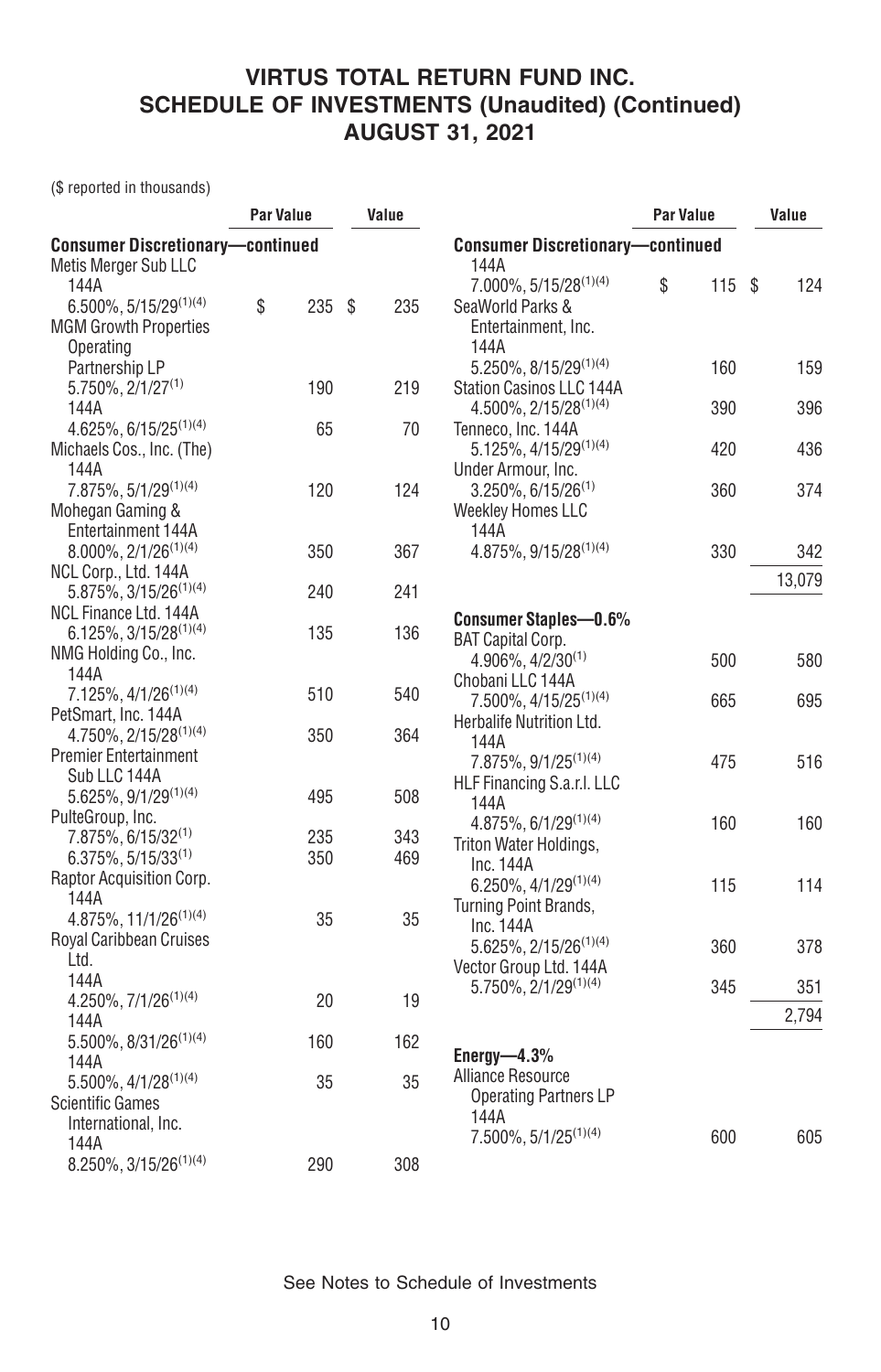(\$ reported in thousands)

|                                           | <b>Par Value</b> |        | Value |                                          | Par Value |     | Value          |
|-------------------------------------------|------------------|--------|-------|------------------------------------------|-----------|-----|----------------|
| Energy-continued<br>Antero Midstream      |                  |        |       | Energy-continued<br><b>EQM Midstream</b> |           |     |                |
| Partners LP 144A                          |                  |        |       | Partners LP                              |           |     |                |
| 5.750%, 1/15/28 <sup>(1)(4)</sup>         | \$               | 460 \$ | 479   | 144A                                     |           |     |                |
| Antero Resources Corp.                    |                  |        |       | $6.000\%, 7/1/25^{(1)(4)}$               | \$        | 120 | \$<br>130      |
| 144A                                      |                  |        |       | 144A                                     |           |     |                |
| 8.375%, 7/15/26 <sup>(1)(4)</sup>         |                  | 124    | 140   | $6.500\%, 7/1/27^{(1)(4)}$               |           | 140 | 156            |
| 144A                                      |                  |        |       | 144A                                     |           |     |                |
| $7.625\%$ , $2/1/29^{(1)(4)}$             |                  | 130    | 143   | 4.500%, 1/15/29 <sup>(1)(4)</sup>        |           | 95  | 96             |
| 144A                                      |                  |        |       | 144A                                     |           |     |                |
| $5.375\%$ , $3/1/30^{(1)(4)}$             |                  | 150    | 153   | 4.750%, 1/15/31 <sup>(1)(4)</sup>        |           | 95  | 97             |
| <b>Ascent Resources Utica</b>             |                  |        |       | <b>Hilcorp Energy I LP</b>               |           |     |                |
| Holdings LLC 144A                         |                  |        |       | 144A                                     |           |     |                |
| 8.250%, 12/31/28 <sup>(1)(4)</sup>        |                  | 385    | 407   | 5.750%, 2/1/29(1)(4)                     |           | 270 | 274            |
| <b>BP Capital Markets plc</b>             |                  |        |       | 144A                                     |           |     |                |
| $4.875\%$ (1)(7)                          |                  | 465    | 513   | $6.000\%$ , 2/1/31 <sup>(1)(4)</sup>     |           | 270 | 277            |
| Callon Petroleum Co.                      |                  |        |       | HollyFrontier Corp.                      |           |     |                |
| 6.125%, 10/1/24(1)                        |                  | 124    | 120   | $5.875\%$ , 4/1/26 <sup>(1)</sup>        |           | 520 | 597            |
| 144A                                      |                  |        |       | Indigo Natural                           |           |     |                |
| $8.000\%$ , $8/1/28^{(1)(4)}$             |                  | 15     | 14    | Resources LLC 144A                       |           |     |                |
| Cheniere Energy, Inc.                     |                  |        |       | 5.375%, 2/1/29 <sup>(1)(4)</sup>         |           | 360 | 372            |
| $4.625\%$ , 10/15/28 <sup>(1)</sup>       |                  | 225    | 237   | KazMunayGas National                     |           |     |                |
| Chesapeake Energy Corp.                   |                  |        |       | Co., JSC 144A                            |           |     |                |
| 144A                                      |                  |        |       | 6.375%, 10/24/48(1)(4)                   |           | 355 | 467            |
| 5.500%, 2/1/26 <sup>(1)(4)</sup>          |                  | 360    | 376   | Kinder Morgan Energy                     |           |     |                |
| 144A                                      |                  |        |       | Partners LP                              |           |     |                |
| 5.875%, 2/1/29(1)(4)                      |                  | 70     | 75    | 7.500%, 11/15/40 <sup>(1)</sup>          |           | 440 | 657            |
| Citgo Holding, Inc. 144A                  |                  |        |       | Kinder Morgan, Inc.                      |           |     |                |
| $9.250\%$ , $8/1/24^{(1)(4)}$             |                  | 190    | 190   | 7.750%, 1/15/32 <sup>(1)</sup>           |           | 25  | 36             |
| Citgo Petroleum Corp.                     |                  |        |       | Kosmos Energy Ltd.                       |           |     |                |
| 144A<br>7.000%, 6/15/25 <sup>(1)(4)</sup> |                  | 225    | 231   | 144A<br>7.500%, 3/1/28(1)(4)             |           | 480 | 455            |
| <b>Colgate Energy Partners</b>            |                  |        |       | Magnolia Oil & Gas                       |           |     |                |
| III LLC 144A                              |                  |        |       | Operating LLC 144A                       |           |     |                |
| 5.875%, 7/1/29(1)(4)                      |                  | 60     | 61    | $6.000\%, 8/1/26^{(1)(4)}$               |           | 355 | 366            |
| Coronado Finance Pty                      |                  |        |       | Mesquite Energy, Inc.                    |           |     |                |
| Ltd. 144A                                 |                  |        |       | 144A                                     |           |     |                |
| 10.750%, 5/15/26 <sup>(1)(4)</sup>        |                  | 355    | 390   | 7.250%, 2/15/23(1)(4)(6)                 |           | 105 | $\overline{2}$ |
| CrownRock LP                              |                  |        |       | Nabors Industries Ltd.                   |           |     |                |
| 144A                                      |                  |        |       | 144A                                     |           |     |                |
| 5.625%, 10/15/25 <sup>(1)(4)</sup>        |                  | 405    | 417   | 7.250%, 1/15/26 <sup>(1)(4)</sup>        |           | 265 | 246            |
| 144A                                      |                  |        |       | Northriver Midstream                     |           |     |                |
| $5.000\%, 5/1/29^{(1)(4)}$                |                  | 160    | 164   | Finance LP 144A                          |           |     |                |
| CSI Compressco LP 144A                    |                  |        |       | 5.625%, 2/15/26 <sup>(1)(4)</sup>        |           | 340 | 357            |
| $7.500\%$ , $4/1/25^{(1)(4)}$             |                  | 415    | 413   | Occidental Petroleum                     |           |     |                |
| <b>Energy Transfer LP Series</b>          |                  |        |       | Corp.                                    |           |     |                |
| Η                                         |                  |        |       | $5.500\%$ , 12/1/25 <sup>(1)</sup>       |           | 10  | 11             |
| $6.500\%$ (1)(7)                          |                  | 470    | 482   | 3.500%, 8/15/29(1)                       |           | 220 | 228            |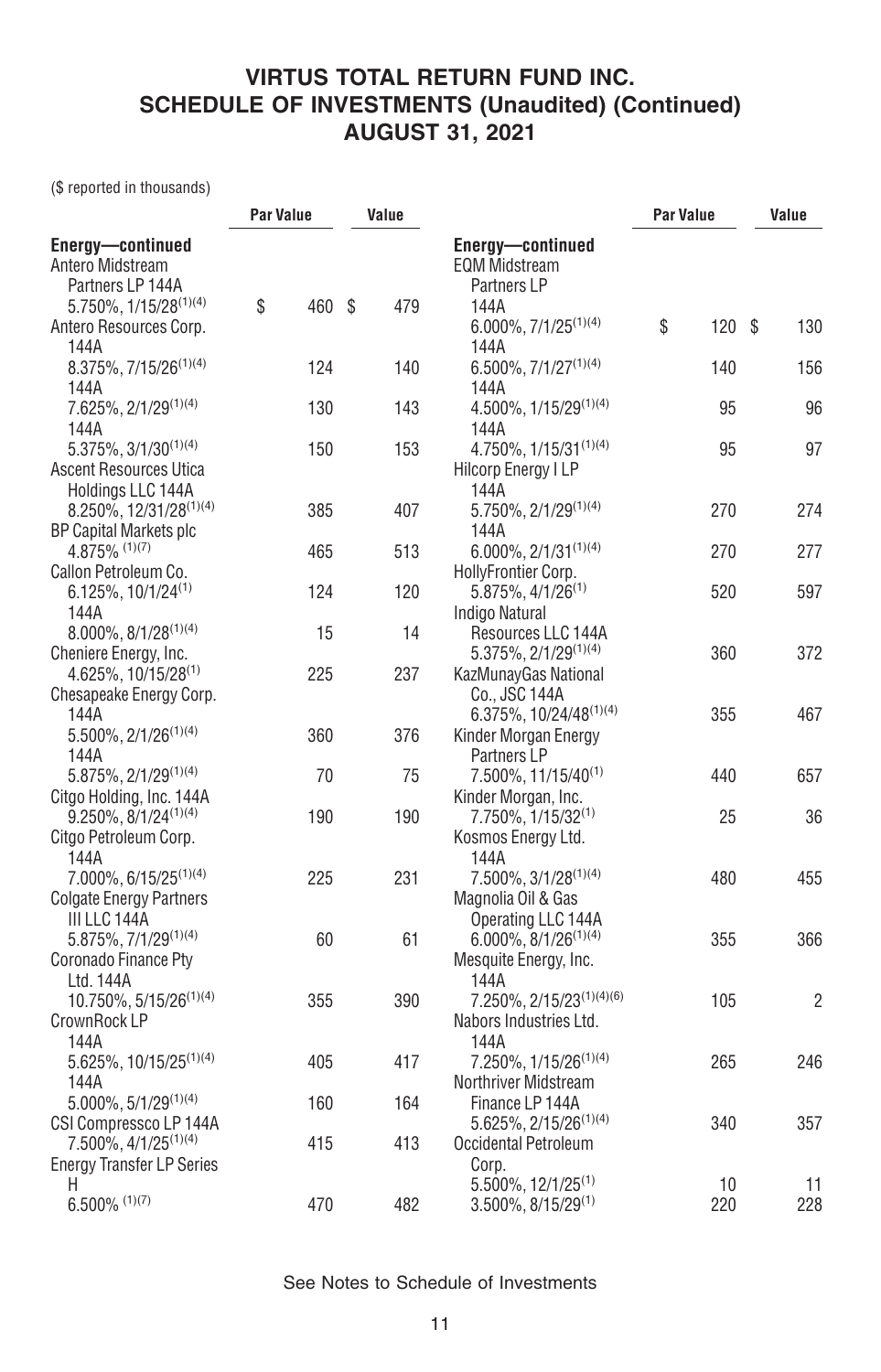(\$ reported in thousands)

| 40     |
|--------|
|        |
|        |
| 234    |
|        |
| 36     |
| 336    |
| 19,509 |
|        |
| 683    |
| 325    |
| 601    |
|        |
| 809    |
| 610    |
| 627    |
|        |
| 446    |
| 273    |
| 203    |
|        |
| 582    |
| 506    |
|        |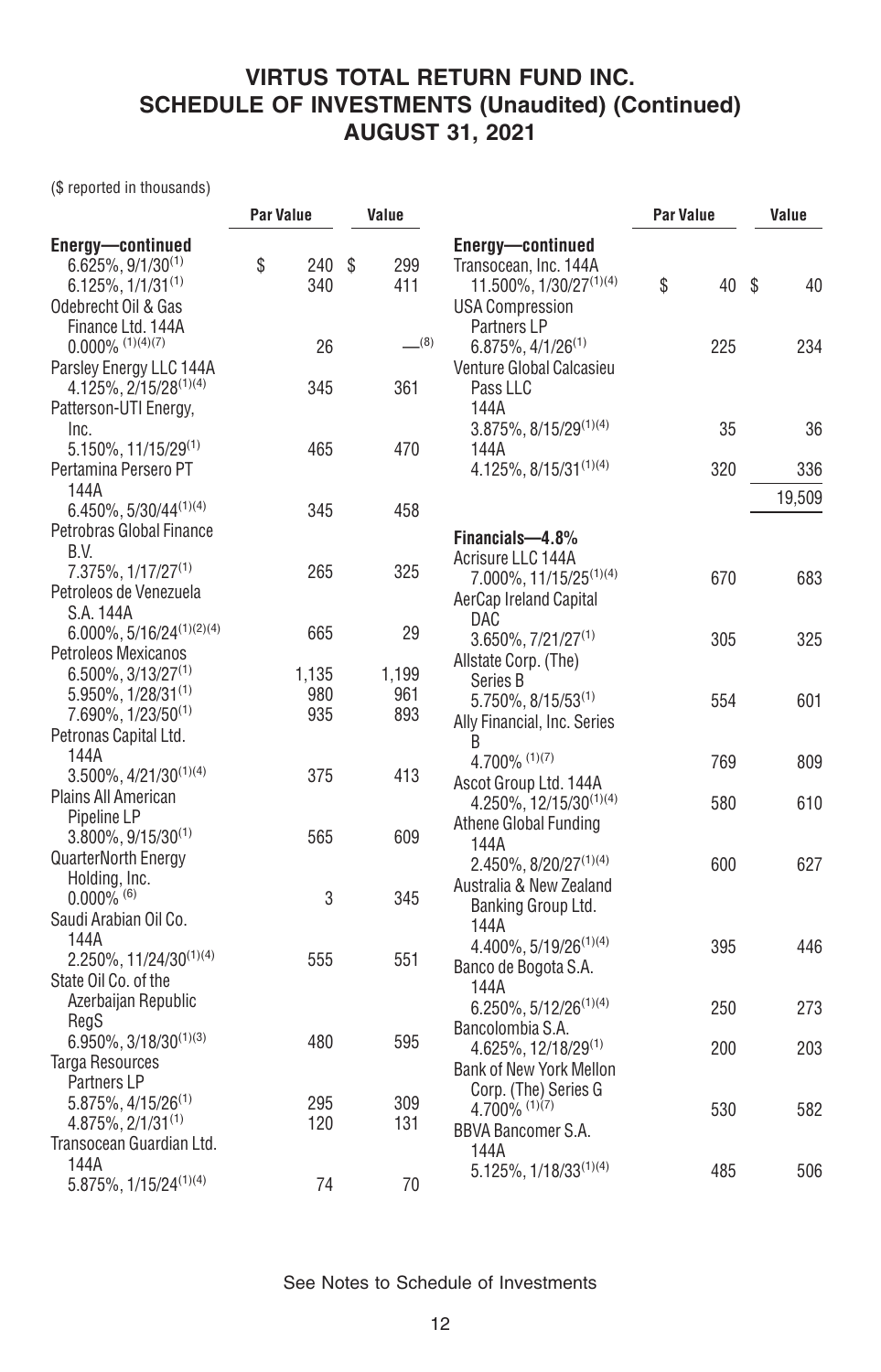(\$ reported in thousands)

|                                                             | <b>Par Value</b> |  | Value |                                                             | <b>Par Value</b> | Value  |  |        |
|-------------------------------------------------------------|------------------|--|-------|-------------------------------------------------------------|------------------|--------|--|--------|
| Financials-continued<br><b>Blue Owl Finance LLC</b><br>144A |                  |  |       | Financials-continued<br>Liberty Mutual Group,<br>Inc. 144A  |                  |        |  |        |
| $3.125\%$ , 6/10/31 <sup>(1)(4)</sup>                       | \$<br>705 \$     |  | 708   | 4.125%, 12/15/51(1)(4)                                      | \$               | 480 \$ |  | 492    |
| Brighthouse Financial,<br>Inc.                              |                  |  |       | Lincoln National Corp. (3<br>month $LIBOR +$                |                  |        |  |        |
| $5.625\%, 5/15/30^{(1)}$                                    | 560              |  | 683   | $2.040\%$ )                                                 |                  |        |  |        |
| BroadStreet Partners, Inc.<br>144A                          |                  |  |       | 2.174%, 4/20/67 <sup>(1)(5)</sup><br>MetLife, Inc. Series G |                  | 515    |  | 451    |
| 5.875%, 4/15/29 <sup>(1)(4)</sup>                           | 355              |  | 358   | $3.850\%$ (1)(7)                                            |                  | 435    |  | 457    |
| Charles Schwab Corp.                                        |                  |  |       | <b>Midcap Financial Issuer</b>                              |                  |        |  |        |
| (The) Series H                                              |                  |  |       | Trust 144A                                                  |                  |        |  |        |
| $4.000\%$ (1)(7)                                            | 605              |  | 629   | $6.500\%, 5/1/28^{(1)(4)}$                                  |                  | 475    |  | 497    |
| Citadel LP 144A                                             |                  |  |       | Navient Corp.                                               |                  |        |  |        |
| 4.875%, 1/15/27 <sup>(1)(4)</sup>                           | 525              |  | 571   | $6.750\%$ , 6/25/25 <sup>(1)</sup>                          |                  | 510    |  | 569    |
| Citigroup, Inc. Series W                                    |                  |  |       | OneMain Finance Corp.                                       |                  |        |  |        |
| 4.000% (1)(7)                                               | 480              |  | 498   | $7.125\%$ , 3/15/26 <sup>(1)</sup>                          |                  | 290    |  | 339    |
| Discover Bank                                               |                  |  |       | Prospect Capital Corp.                                      |                  |        |  |        |
| $4.682\%, 8/9/28^{(1)}$                                     | 475              |  | 505   | $3.706\%$ , $1/22/26^{(1)}$<br>Prudential Financial, Inc.   |                  | 585    |  | 604    |
| Drawbridge Special<br>Opportunities Fund LP                 |                  |  |       | $5.875\%$ , 9/15/42 <sup>(1)</sup>                          |                  | 440    |  | 462    |
| 144A                                                        |                  |  |       | $5.625\%, 6/15/43^{(1)}$                                    |                  | 400    |  | 427    |
| $3.875\%, 2/15/26^{(1)(4)}$                                 | 720              |  | 745   | Santander Holdings USA,                                     |                  |        |  |        |
| <b>Fairfax Financial Holdings</b>                           |                  |  |       | Inc.                                                        |                  |        |  |        |
| Ltd.                                                        |                  |  |       | $4.400\%$ , $7/13/27^{(1)}$                                 |                  | 435    |  | 491    |
| 4.850%, 4/17/28 <sup>(1)</sup>                              | 535              |  | 616   | Synovus Financial Corp.                                     |                  |        |  |        |
| <b>HCRX</b> Investments                                     |                  |  |       | 5.900%, 2/7/29 <sup>(1)</sup>                               |                  | 249    |  | 270    |
| Holdco LP 144A                                              |                  |  |       | Texas Capital Bancshares,                                   |                  |        |  |        |
| 4.500%, 8/1/29(1)(4)                                        | 360              |  | 365   | Inc.                                                        |                  |        |  |        |
| Huntington Bancshares,                                      |                  |  |       | $4.000\%$ , 5/6/31 <sup>(1)</sup>                           |                  | 705    |  | 737    |
| Inc. 144A                                                   |                  |  |       | Wells Fargo & Co. Series                                    |                  |        |  |        |
| $2.487\%$ , 8/15/36 <sup>(1)(4)</sup>                       | 398              |  | 399   | ΒB                                                          |                  |        |  |        |
| Icahn Enterprises LP                                        |                  |  |       | $3.900\%$ (1)(7)                                            |                  | 905    |  | 941    |
| $6.250\%, 5/15/26^{(1)}$                                    | 465              |  | 490   |                                                             |                  |        |  | 21,529 |
| $5.250\%, 5/15/27^{(1)}$                                    | 35               |  | 36    |                                                             |                  |        |  |        |
| Intercorp Peru Ltd. 144A                                    |                  |  |       | Health Care-1.5%                                            |                  |        |  |        |
| 3.875%, 8/15/29 <sup>(1)(4)</sup>                           | 630              |  | 611   | Akumin, Inc. 144A                                           |                  |        |  |        |
| Itau Unibanco Holding                                       |                  |  |       | 7.000%, 11/1/25 <sup>(1)(4)</sup>                           |                  | 375    |  | 354    |
| S.A. 144A                                                   |                  |  |       | Bausch Health Americas,                                     |                  |        |  |        |
| $3.875\%$ , 4/15/31 <sup>(1)(4)</sup>                       | 445              |  | 442   | Inc.                                                        |                  |        |  |        |
| JPMorgan Chase & Co.                                        |                  |  |       | 144A                                                        |                  |        |  |        |
| $1.953\%, 2/4/32^{(1)}$                                     | 1,165            |  | 1,144 | $9.250\%$ , $4/1/26^{(1)(4)}$                               |                  | 90     |  | 97     |
| Ladder Capital Finance                                      |                  |  |       | 144A                                                        |                  |        |  |        |
| Holdings LLLP 144A                                          |                  |  |       | 8.500%, 1/31/27 <sup>(1)(4)</sup>                           |                  | 270    |  | 290    |
| 4.250%, 2/1/27 <sup>(1)(4)</sup>                            | 325              |  | 327   |                                                             |                  |        |  |        |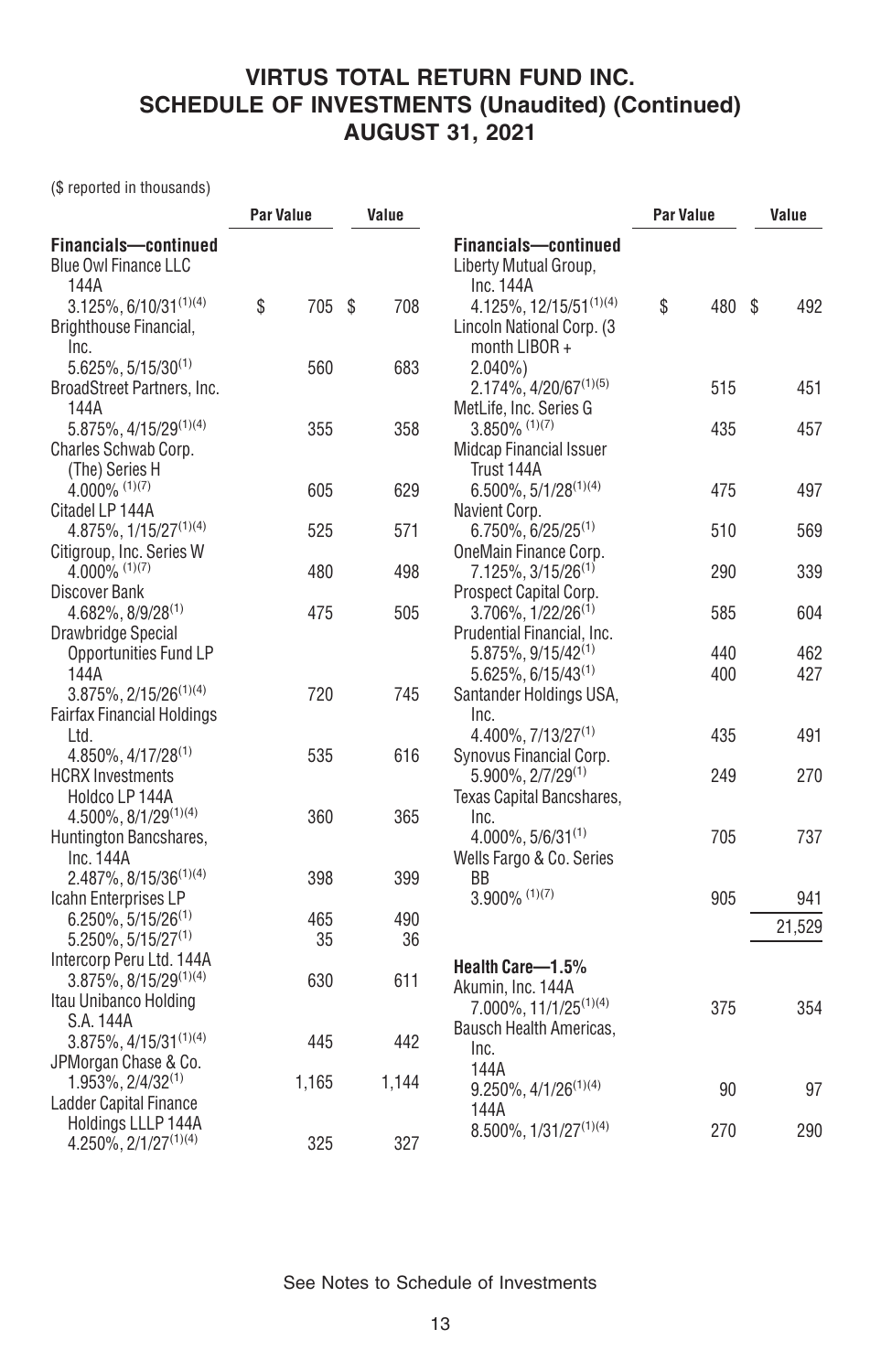(\$ reported in thousands)

|                                                                  | <b>Par Value</b> |        | Value |     |                                                     | <b>Par Value</b> |      | Value |       |
|------------------------------------------------------------------|------------------|--------|-------|-----|-----------------------------------------------------|------------------|------|-------|-------|
| <b>Health Care-continued</b><br>Bausch Health Cos., Inc.<br>144A |                  |        |       |     | <b>Health Care-continued</b><br>144A                | \$               | 250S |       | 249   |
| 7.000%, 1/15/28 <sup>(1)(4)</sup>                                | \$               | 170 \$ |       | 176 | 4.375%, 2/15/27 <sup>(1)(4)</sup><br>Ortho-Clinical |                  |      |       |       |
| Centene Corp.                                                    |                  |        |       |     | Diagnostics, Inc.                                   |                  |      |       |       |
| 4.625%, 12/15/29(1)                                              |                  | 270    |       | 296 | 144A                                                |                  |      |       |       |
| Cheplapharm Arzneimittel                                         |                  |        |       |     | $7.375\%$ , 6/1/25 <sup>(1)(4)</sup>                |                  | 147  |       | 156   |
| GmbH 144A                                                        |                  |        |       |     | 144A                                                |                  |      |       |       |
| 5.500%, 1/15/28(1)(4)                                            |                  | 705    |       | 721 | $7.250\%$ , $2/1/28^{(1)(4)}$                       |                  | 54   |       | 58    |
| <b>Community Health</b>                                          |                  |        |       |     | Par Pharmaceutical, Inc.                            |                  |      |       |       |
| Systems, Inc.                                                    |                  |        |       |     | 144A                                                |                  |      |       |       |
| 144A                                                             |                  |        |       |     | $7.500\%$ , $4/1/27^{(1)(4)}$                       |                  | 172  |       | 174   |
| $6.625\%, 2/15/25^{(1)(4)}$                                      |                  | 305    |       | 321 | Prime Healthcare                                    |                  |      |       |       |
| 144A                                                             |                  |        |       |     | Services, Inc. 144A                                 |                  |      |       |       |
| 6.875%, 4/15/29(1)(4)                                            |                  | 30     |       | 31  | $7.250\%, 11/1/25^{(1)(4)}$                         |                  | 55   |       | 59    |
| 144A                                                             |                  |        |       |     | Surgery Center Holdings,                            |                  |      |       |       |
| $6.125\%, 4/1/30^{(1)(4)}$                                       |                  | 70     |       | 71  | Inc.                                                |                  |      |       |       |
| 144A                                                             |                  | 265    |       | 270 | 144A                                                |                  | 400  |       | 407   |
| 4.750%, 2/15/31(1)(4)                                            |                  |        |       |     | 6.750%, 7/1/25 <sup>(1)(4)</sup><br>144A            |                  |      |       |       |
| DaVita, Inc. 144A<br>$4.625\%, 6/1/30^{(1)(4)}$                  |                  | 345    |       | 361 | 10.000%, 4/15/27(1)(4)                              |                  | 135  |       | 147   |
| Encompass Health Corp.                                           |                  |        |       |     | Team Health Holdings,                               |                  |      |       |       |
| $4.500\%$ , $2/1/28^{(1)}$                                       |                  | 340    |       | 356 | Inc.144A                                            |                  |      |       |       |
| Endo Dac                                                         |                  |        |       |     | $6.375\%, 2/1/25^{(1)(4)}$                          |                  | 365  |       | 349   |
| 144A                                                             |                  |        |       |     | Tenet Healthcare Corp.                              |                  |      |       |       |
| $9.500\%, 7/31/27^{(1)(4)}$                                      |                  | 94     |       | 92  | 144A                                                |                  |      |       |       |
| 144A                                                             |                  |        |       |     | 7.500%, 4/1/25 <sup>(1)(4)</sup>                    |                  | 50   |       | 54    |
| $6.000\%$ , $6/30/28^{(1)(4)}$                                   |                  | 119    |       | 74  | Teva Pharmaceutical                                 |                  |      |       |       |
| Endo Luxembourg                                                  |                  |        |       |     | <b>Finance Netherlands III</b>                      |                  |      |       |       |
| Finance Co. I S.a.r.l.                                           |                  |        |       |     | B.V.                                                |                  |      |       |       |
| 144A                                                             |                  |        |       |     | 7.125%, 1/31/25 <sup>(1)</sup>                      |                  | 270  |       | 295   |
| $6.125\%, \frac{4}{1}/29^{(1)(4)}$                               |                  | 140    |       | 139 | $3.150\%$ , $10/1/26^{(1)}$                         |                  | 215  |       | 205   |
| Illumina, Inc.                                                   |                  |        |       |     | <b>Universal Health</b>                             |                  |      |       |       |
| 2.550%, 3/23/31(1)                                               |                  | 290    |       | 297 | Services, Inc. 144A                                 |                  |      |       |       |
| Jaguar Holding Co. II                                            |                  |        |       |     | $2.650\%, 1/15/32^{(1)(4)}$                         |                  | 390  |       | 392   |
| 144A                                                             |                  |        |       |     |                                                     |                  |      |       | 6,860 |
| $5.000\%$ , 6/15/28 <sup>(1)(4)</sup>                            |                  | 220    |       | 237 |                                                     |                  |      |       |       |
| Lannett Co., Inc. 144A                                           |                  |        |       |     | Industrials-2.1%                                    |                  |      |       |       |
| 7.750%, 4/15/26 <sup>(1)(4)</sup>                                |                  | 135    |       | 127 | Alaska Airlines                                     |                  |      |       |       |
| Legacy LifePoint                                                 |                  |        |       |     | Pass-Through Trust                                  |                  |      |       |       |
| <b>Health LLC</b>                                                |                  |        |       |     | 144A                                                |                  |      |       |       |
| 144A                                                             |                  |        |       |     | 4.800%, 8/15/27 <sup>(1)(4)</sup>                   |                  | 534  |       | 595   |
| 6.750%, 4/15/25 <sup>(1)(4)</sup>                                |                  | 5      |       | 5   |                                                     |                  |      |       |       |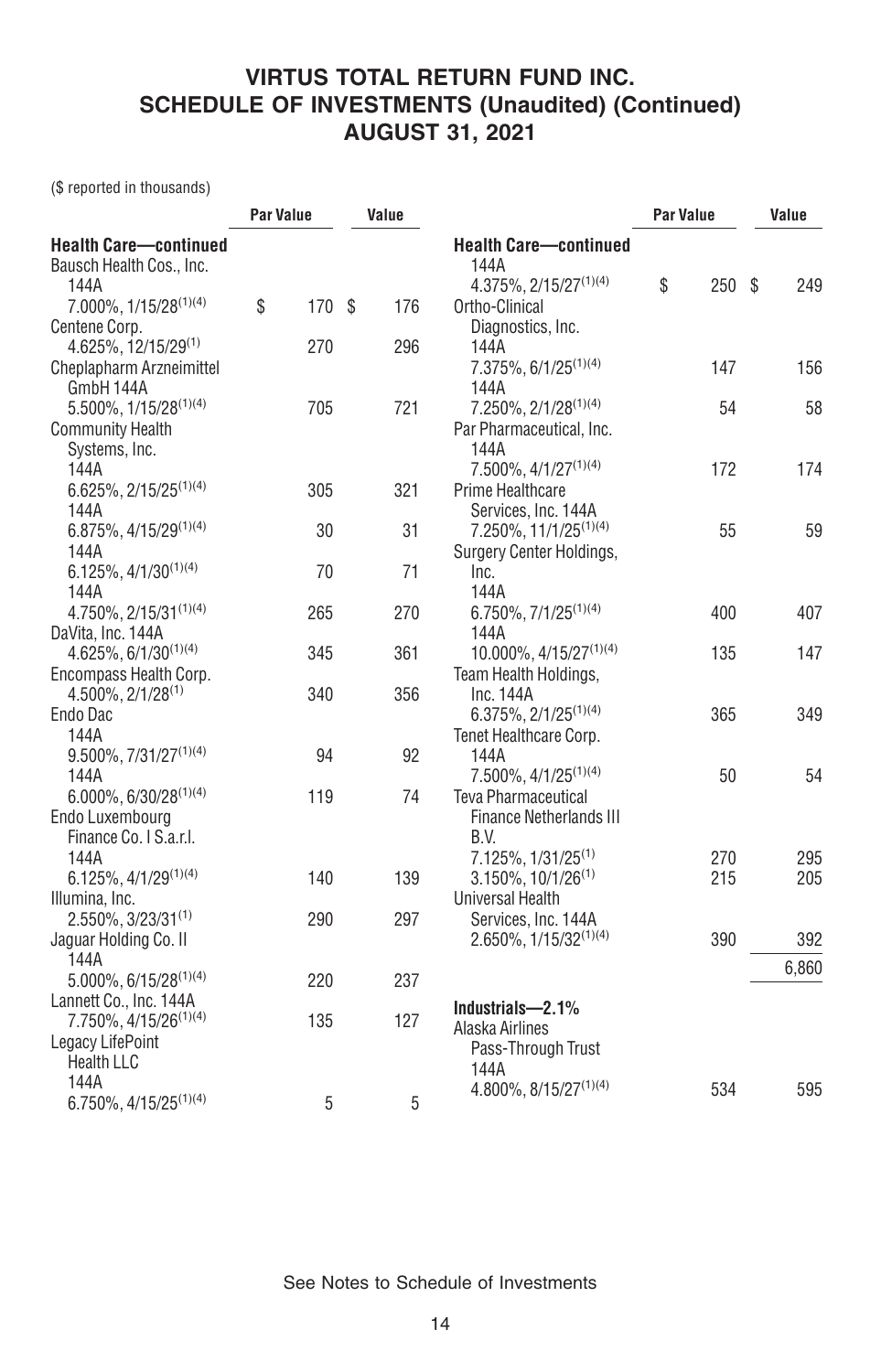(\$ reported in thousands)

|                                                                                | <b>Par Value</b> |            | Value |            |                                                                                       | <b>Par Value</b> |     | Value |       |
|--------------------------------------------------------------------------------|------------------|------------|-------|------------|---------------------------------------------------------------------------------------|------------------|-----|-------|-------|
| Industrials-continued<br><b>Allied Universal</b><br><b>Holdco LLC</b>          |                  |            |       |            | Industrials-continued<br>Delta Air Lines, Inc.<br>$3.750\%$ , 10/28/29 <sup>(1)</sup> | \$               | 380 | S     | 386   |
| 144A<br>6.625%, 7/15/26 <sup>(1)(4)</sup><br>144A                              | \$               | 610 \$     |       | 652        | Deluxe Corp. 144A<br>8.000%, 6/1/29(1)(4)<br><b>LBM Acquisition LLC</b>               |                  | 175 |       | 187   |
| $6.000\%$ , $6/1/29^{(1)(4)}$<br>American Airlines Group,                      |                  | 200        |       | 200        | 144A<br>6.250%, 1/15/29(1)(4)                                                         |                  | 240 |       | 241   |
| Inc. 144A<br>$5.000\%, 6/1/22^{(1)(4)}$<br>American Airlines, Inc.             |                  | 265        |       | 267        | Seaspan Corp. 144A<br>$5.500\%$ , $8/1/29^{(1)(4)}$<br>Spirit AeroSystems, Inc.       |                  | 40  |       | 41    |
| 144A<br>11.750%, 7/15/25 <sup>(1)(4)</sup><br>144A                             |                  | 625        |       | 776        | 144A<br>5.500%, 1/15/25 <sup>(1)(4)</sup><br>Titan Acquisition Ltd.                   |                  | 355 |       | 372   |
| 5.500%, 4/20/26 <sup>(1)(4)</sup><br>144A                                      |                  | 60         |       | 63         | 144A<br>7.750%, 4/15/26 <sup>(1)(4)</sup>                                             |                  | 250 |       | 257   |
| 5.750%, 4/20/29(1)(4)<br>Ashtead Capital, Inc.<br>144A                         |                  | 30         |       | 32         | TransDigm, Inc.<br>5.500%, 11/15/27 <sup>(1)</sup><br>United Airlines, Inc.           |                  | 380 |       | 389   |
| 4.375%, 8/15/27 <sup>(1)(4)</sup><br><b>Aviation Capital</b><br>Group LLC 144A |                  | 610        |       | 641        | 144A<br>$4.375\%, 4/15/26^{(1)(4)}$<br>144A                                           |                  | 50  |       | 52    |
| $3.500\%$ , $11/1/27^{(1)(4)}$                                                 |                  | 605        |       | 642        | 4.625%, 4/15/29(1)(4)                                                                 |                  | 50  |       | 52    |
| Avolon Holdings Funding<br>Ltd. 144A                                           |                  |            |       |            |                                                                                       |                  |     |       | 9,451 |
| $4.375\%, 5/1/26^{(1)(4)}$<br><b>BCPE Ulysses</b><br>Intermediate, Inc. PIK    |                  | 335        |       | 364        | Information Technology-0.9%<br>Banff Merger Sub, Inc.<br>144A                         |                  |     |       |       |
| 144A<br>7.750%, 4/1/27(1)(4)(9)                                                |                  | 375        |       | 371        | $9.750\%$ , $9/1/26^{(1)(4)}$<br>Broadcom, Inc. 144A                                  |                  | 255 |       | 267   |
| Boeing Co. (The)<br>$5.150\%, 5/1/30^{(1)}$                                    |                  | 365        |       | 432        | $2.450\%, 2/15/31^{(1)(4)}$<br>Dell International LLC                                 |                  | 255 |       | 253   |
| $3.750\%$ , $2/1/50^{(1)}$<br>$5.930\%$ , $5/1/60^{(1)}$                       |                  | 205<br>147 |       | 212<br>204 | $8.100\%, 7/15/36^{(1)}$<br>Elastic N.V. 144A                                         |                  | 340 |       | 521   |
| Bombardier, Inc. 144A<br>$6.000\%$ , 2/15/28 <sup>(1)(4)</sup>                 |                  | 160        |       | 161        | 4.125%, 7/15/29(1)(4)                                                                 |                  | 50  |       | 51    |
| <b>British Airways</b><br>Pass-Through Trust                                   |                  |            |       |            | MicroStrategy, Inc. 144A<br>$6.125\%, 6/15/28^{(1)(4)}$<br>Motorola Solutions, Inc.   |                  | 235 |       | 242   |
| 2021-1, A 144A<br>$2.900\%$ , 3/15/35 <sup>(1)(4)</sup>                        |                  | 495        |       | 501        | $4.600\%$ , 5/23/29 <sup>(1)</sup>                                                    |                  | 10  |       | 12    |
| Cleaver-Brooks, Inc.<br>144A                                                   |                  |            |       |            | NCR Corp. 144A<br>5.125%, 4/15/29(1)(4)                                               |                  | 390 |       | 404   |
| 7.875%, 3/1/23 <sup>(1)(4)</sup><br>CoStar Group, Inc. 144A                    |                  | 380        |       | 375        | Plantronics, Inc. 144A<br>$4.750\%, 3/1/29^{(1)(4)}$<br>Rocket Software, Inc.         |                  | 360 |       | 345   |
| $2.800\%$ , $7/15/30^{(1)(4)}$<br>CP Atlas Buyer, Inc. 144A                    |                  | 593        |       | 609        | 144A<br>$6.500\%$ , 2/15/29 <sup>(1)(4)</sup>                                         |                  | 350 |       | 330   |
| 7.000%, 12/1/28 <sup>(1)(4)</sup>                                              |                  | 370        |       | 377        |                                                                                       |                  |     |       |       |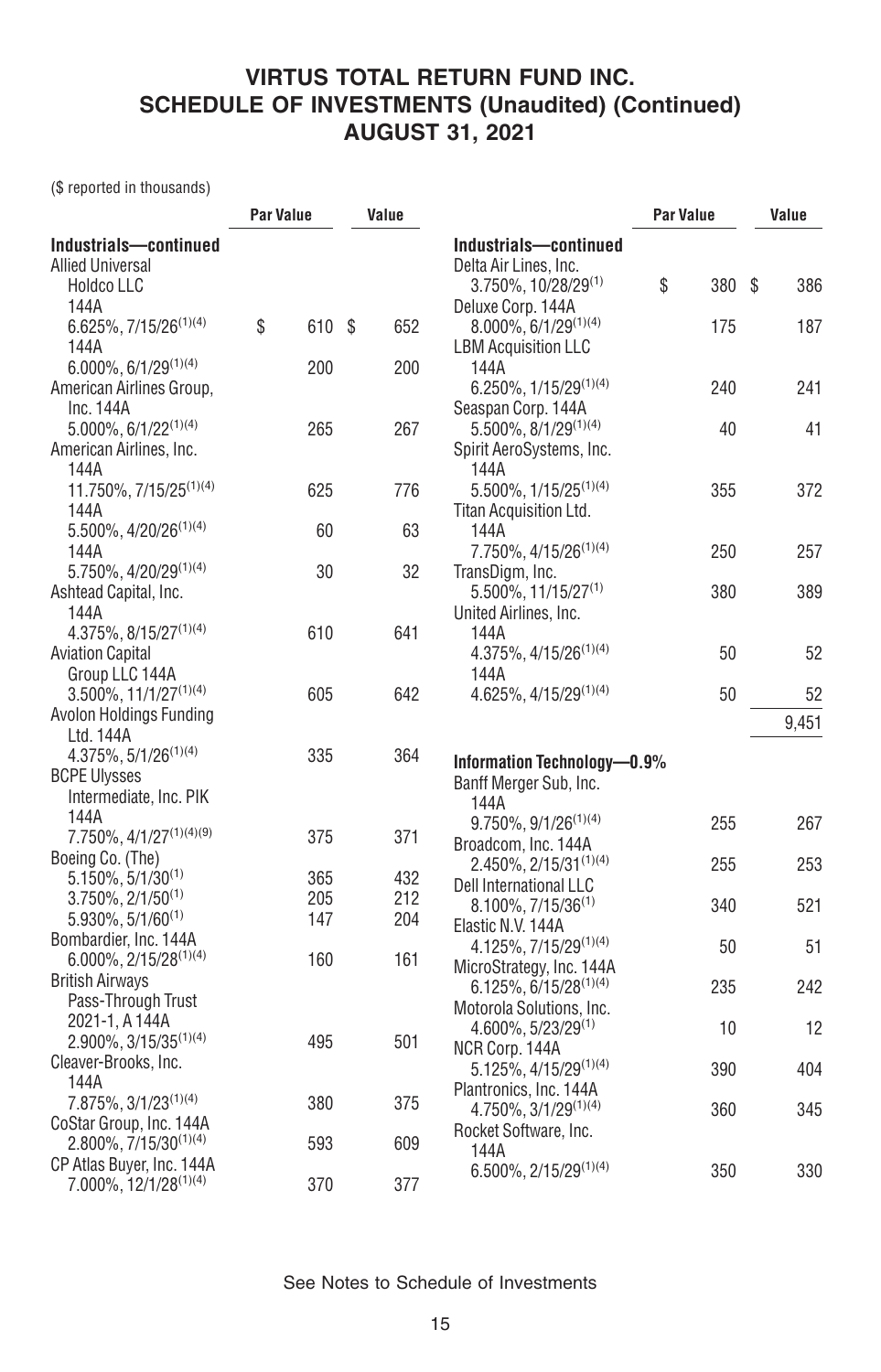(\$ reported in thousands)

| <b>Information Technology-continued</b><br><b>Materials-continued</b><br>144A<br><b>Science Applications</b><br>$6.625\%, 11/1/25^{(1)(4)}$<br>\$<br>375<br>\$<br>381<br>International Corp.<br>144A<br>United States Steel Corp.<br>\$<br>4.875%, 4/1/28 <sup>(1)(4)</sup><br>575 \$<br>601<br>262<br>$6.875\%, 3/1/29^{(1)}$<br>240<br>SYNNEX Corp. 144A<br><b>WR Grace Holdings LLC</b><br>2.375%, 8/9/28 <sup>(1)(4)</sup><br>720<br>719<br>144A<br>5.625%, 8/15/29(1)(4)<br>160<br>Xerox Holdings Corp.<br>167<br>144A<br>6,169<br>5.500%, 8/15/28(1)(4)<br>400<br>418<br>4,163<br>Real Estate-0.9%<br>American Assets Trust LP<br>$3.375\%$ , $2/1/31^{(1)}$<br>470<br>489<br>Materials-1.4%<br>ARD Finance S.A. PIK<br><b>EPR Properties</b><br>144A<br>4.750%, 12/15/26 <sup>(1)</sup><br>615<br>570<br>6.500%, 6/30/27(1)(4)(10)<br>727<br>690<br><b>GLP Capital LP</b><br>$5.250\%$ , 6/1/25 <sup>(1)</sup><br>225<br>252<br>Chemours Co. (The)<br>$5.750\%$ , 6/1/28 <sup>(1)</sup><br>277<br>330<br>144A<br>5.750%, 11/15/28(1)(4)<br>335<br>355<br>$5.300\%$ , $1/15/29^{(1)}$<br>160<br>188<br>Cleveland-Cliffs, Inc.<br>iStar, Inc.<br>459<br>144A<br>$4.250\%$ , $8/1/25^{(1)}$<br>440<br>$6.750\%$ , 3/15/26 <sup>(1)(4)</sup><br>170<br>182<br><b>MPT Operating</b><br>Partnership LP<br>Eldorado Gold Corp.<br>144A<br>$4.625\%$ , $8/1/29^{(1)}$<br>130<br>139<br>$6.250\%$ , $9/1/29^{(1)(4)}$<br>400<br>Office Properties Income<br>407<br>Freeport-McMoRan, Inc.<br>Trust<br>$5.450\%$ , $3/15/43^{(1)}$<br>370<br>473<br>$4.500\%$ , $2/1/25^{(1)}$<br>530<br>490<br>Retail Properties of<br><b>INEOS Group Holdings</b><br>S.A. 144A<br>America, Inc.<br>$5.625\%, 8/1/24^{(1)(4)}$<br>300<br>300<br>4.750%, 9/15/30 <sup>(1)</sup><br>610<br>683<br>Inversiones CMPC S.A.<br><b>Service Properties Trust</b><br>144A<br>320<br>320<br>$4.950\%$ , $2/15/27^{(1)}$<br>$3.850\%, 1/13/30^{(1)(4)}$<br>595<br>215<br>206<br>640<br>$4.375\%$ , $2/15/30^{(1)}$<br>Louisiana-Pacific Corp.<br>4,211<br>144A<br>$3.625\%, 3/15/29^{(1)(4)}$<br>595<br>600<br>Utilities-0.9%<br><b>Mauser Packaging</b><br><b>CMS Energy Corp.</b><br>Solutions Holding Co.<br>$4.750\%$ , 6/1/50 <sup>(1)</sup><br>570<br>641<br>144A<br>Eskom Holdings SOC Ltd.<br>$7.250\%, 4/15/25^{(1)(4)}$<br>235<br>232<br>144A<br>Taseko Mines Ltd. 144A<br>7.125%, 2/11/25 <sup>(1)(4)</sup><br>733<br>695<br>$7.000\%$ , 2/15/26 <sup>(1)(4)</sup><br>622<br>605<br>Ferrellgas LP<br>Teck Resources Ltd.<br>144A<br>6.125%, 10/1/35 <sup>(1)</sup><br>425<br>548<br>5.375%, 4/1/26 <sup>(1)(4)</sup><br>113<br>115<br>Trident TPI Holdings, Inc.<br>144A<br>144A<br>118<br>5.875%, 4/1/29(1)(4)<br>120 |                               | <b>Par Value</b> |     | Value |     | Par Value | Value |  |
|------------------------------------------------------------------------------------------------------------------------------------------------------------------------------------------------------------------------------------------------------------------------------------------------------------------------------------------------------------------------------------------------------------------------------------------------------------------------------------------------------------------------------------------------------------------------------------------------------------------------------------------------------------------------------------------------------------------------------------------------------------------------------------------------------------------------------------------------------------------------------------------------------------------------------------------------------------------------------------------------------------------------------------------------------------------------------------------------------------------------------------------------------------------------------------------------------------------------------------------------------------------------------------------------------------------------------------------------------------------------------------------------------------------------------------------------------------------------------------------------------------------------------------------------------------------------------------------------------------------------------------------------------------------------------------------------------------------------------------------------------------------------------------------------------------------------------------------------------------------------------------------------------------------------------------------------------------------------------------------------------------------------------------------------------------------------------------------------------------------------------------------------------------------------------------------------------------------------------------------------------------------------------------------------------------------------------------------------------------------------------------------------------------------------------------------------------------------------------------------------------------------------------------------------------------------------------------------------------------------------------------------------------------------------------------------------------|-------------------------------|------------------|-----|-------|-----|-----------|-------|--|
|                                                                                                                                                                                                                                                                                                                                                                                                                                                                                                                                                                                                                                                                                                                                                                                                                                                                                                                                                                                                                                                                                                                                                                                                                                                                                                                                                                                                                                                                                                                                                                                                                                                                                                                                                                                                                                                                                                                                                                                                                                                                                                                                                                                                                                                                                                                                                                                                                                                                                                                                                                                                                                                                                                      |                               |                  |     |       |     |           |       |  |
|                                                                                                                                                                                                                                                                                                                                                                                                                                                                                                                                                                                                                                                                                                                                                                                                                                                                                                                                                                                                                                                                                                                                                                                                                                                                                                                                                                                                                                                                                                                                                                                                                                                                                                                                                                                                                                                                                                                                                                                                                                                                                                                                                                                                                                                                                                                                                                                                                                                                                                                                                                                                                                                                                                      |                               |                  |     |       |     |           |       |  |
|                                                                                                                                                                                                                                                                                                                                                                                                                                                                                                                                                                                                                                                                                                                                                                                                                                                                                                                                                                                                                                                                                                                                                                                                                                                                                                                                                                                                                                                                                                                                                                                                                                                                                                                                                                                                                                                                                                                                                                                                                                                                                                                                                                                                                                                                                                                                                                                                                                                                                                                                                                                                                                                                                                      |                               |                  |     |       |     |           |       |  |
|                                                                                                                                                                                                                                                                                                                                                                                                                                                                                                                                                                                                                                                                                                                                                                                                                                                                                                                                                                                                                                                                                                                                                                                                                                                                                                                                                                                                                                                                                                                                                                                                                                                                                                                                                                                                                                                                                                                                                                                                                                                                                                                                                                                                                                                                                                                                                                                                                                                                                                                                                                                                                                                                                                      |                               |                  |     |       |     |           |       |  |
|                                                                                                                                                                                                                                                                                                                                                                                                                                                                                                                                                                                                                                                                                                                                                                                                                                                                                                                                                                                                                                                                                                                                                                                                                                                                                                                                                                                                                                                                                                                                                                                                                                                                                                                                                                                                                                                                                                                                                                                                                                                                                                                                                                                                                                                                                                                                                                                                                                                                                                                                                                                                                                                                                                      |                               |                  |     |       |     |           |       |  |
|                                                                                                                                                                                                                                                                                                                                                                                                                                                                                                                                                                                                                                                                                                                                                                                                                                                                                                                                                                                                                                                                                                                                                                                                                                                                                                                                                                                                                                                                                                                                                                                                                                                                                                                                                                                                                                                                                                                                                                                                                                                                                                                                                                                                                                                                                                                                                                                                                                                                                                                                                                                                                                                                                                      |                               |                  |     |       |     |           |       |  |
|                                                                                                                                                                                                                                                                                                                                                                                                                                                                                                                                                                                                                                                                                                                                                                                                                                                                                                                                                                                                                                                                                                                                                                                                                                                                                                                                                                                                                                                                                                                                                                                                                                                                                                                                                                                                                                                                                                                                                                                                                                                                                                                                                                                                                                                                                                                                                                                                                                                                                                                                                                                                                                                                                                      |                               |                  |     |       |     |           |       |  |
|                                                                                                                                                                                                                                                                                                                                                                                                                                                                                                                                                                                                                                                                                                                                                                                                                                                                                                                                                                                                                                                                                                                                                                                                                                                                                                                                                                                                                                                                                                                                                                                                                                                                                                                                                                                                                                                                                                                                                                                                                                                                                                                                                                                                                                                                                                                                                                                                                                                                                                                                                                                                                                                                                                      |                               |                  |     |       |     |           |       |  |
|                                                                                                                                                                                                                                                                                                                                                                                                                                                                                                                                                                                                                                                                                                                                                                                                                                                                                                                                                                                                                                                                                                                                                                                                                                                                                                                                                                                                                                                                                                                                                                                                                                                                                                                                                                                                                                                                                                                                                                                                                                                                                                                                                                                                                                                                                                                                                                                                                                                                                                                                                                                                                                                                                                      |                               |                  |     |       |     |           |       |  |
|                                                                                                                                                                                                                                                                                                                                                                                                                                                                                                                                                                                                                                                                                                                                                                                                                                                                                                                                                                                                                                                                                                                                                                                                                                                                                                                                                                                                                                                                                                                                                                                                                                                                                                                                                                                                                                                                                                                                                                                                                                                                                                                                                                                                                                                                                                                                                                                                                                                                                                                                                                                                                                                                                                      |                               |                  |     |       |     |           |       |  |
|                                                                                                                                                                                                                                                                                                                                                                                                                                                                                                                                                                                                                                                                                                                                                                                                                                                                                                                                                                                                                                                                                                                                                                                                                                                                                                                                                                                                                                                                                                                                                                                                                                                                                                                                                                                                                                                                                                                                                                                                                                                                                                                                                                                                                                                                                                                                                                                                                                                                                                                                                                                                                                                                                                      |                               |                  |     |       |     |           |       |  |
|                                                                                                                                                                                                                                                                                                                                                                                                                                                                                                                                                                                                                                                                                                                                                                                                                                                                                                                                                                                                                                                                                                                                                                                                                                                                                                                                                                                                                                                                                                                                                                                                                                                                                                                                                                                                                                                                                                                                                                                                                                                                                                                                                                                                                                                                                                                                                                                                                                                                                                                                                                                                                                                                                                      |                               |                  |     |       |     |           |       |  |
|                                                                                                                                                                                                                                                                                                                                                                                                                                                                                                                                                                                                                                                                                                                                                                                                                                                                                                                                                                                                                                                                                                                                                                                                                                                                                                                                                                                                                                                                                                                                                                                                                                                                                                                                                                                                                                                                                                                                                                                                                                                                                                                                                                                                                                                                                                                                                                                                                                                                                                                                                                                                                                                                                                      |                               |                  |     |       |     |           |       |  |
|                                                                                                                                                                                                                                                                                                                                                                                                                                                                                                                                                                                                                                                                                                                                                                                                                                                                                                                                                                                                                                                                                                                                                                                                                                                                                                                                                                                                                                                                                                                                                                                                                                                                                                                                                                                                                                                                                                                                                                                                                                                                                                                                                                                                                                                                                                                                                                                                                                                                                                                                                                                                                                                                                                      |                               |                  |     |       |     |           |       |  |
|                                                                                                                                                                                                                                                                                                                                                                                                                                                                                                                                                                                                                                                                                                                                                                                                                                                                                                                                                                                                                                                                                                                                                                                                                                                                                                                                                                                                                                                                                                                                                                                                                                                                                                                                                                                                                                                                                                                                                                                                                                                                                                                                                                                                                                                                                                                                                                                                                                                                                                                                                                                                                                                                                                      |                               |                  |     |       |     |           |       |  |
|                                                                                                                                                                                                                                                                                                                                                                                                                                                                                                                                                                                                                                                                                                                                                                                                                                                                                                                                                                                                                                                                                                                                                                                                                                                                                                                                                                                                                                                                                                                                                                                                                                                                                                                                                                                                                                                                                                                                                                                                                                                                                                                                                                                                                                                                                                                                                                                                                                                                                                                                                                                                                                                                                                      |                               |                  |     |       |     |           |       |  |
|                                                                                                                                                                                                                                                                                                                                                                                                                                                                                                                                                                                                                                                                                                                                                                                                                                                                                                                                                                                                                                                                                                                                                                                                                                                                                                                                                                                                                                                                                                                                                                                                                                                                                                                                                                                                                                                                                                                                                                                                                                                                                                                                                                                                                                                                                                                                                                                                                                                                                                                                                                                                                                                                                                      |                               |                  |     |       |     |           |       |  |
|                                                                                                                                                                                                                                                                                                                                                                                                                                                                                                                                                                                                                                                                                                                                                                                                                                                                                                                                                                                                                                                                                                                                                                                                                                                                                                                                                                                                                                                                                                                                                                                                                                                                                                                                                                                                                                                                                                                                                                                                                                                                                                                                                                                                                                                                                                                                                                                                                                                                                                                                                                                                                                                                                                      |                               |                  |     |       |     |           |       |  |
|                                                                                                                                                                                                                                                                                                                                                                                                                                                                                                                                                                                                                                                                                                                                                                                                                                                                                                                                                                                                                                                                                                                                                                                                                                                                                                                                                                                                                                                                                                                                                                                                                                                                                                                                                                                                                                                                                                                                                                                                                                                                                                                                                                                                                                                                                                                                                                                                                                                                                                                                                                                                                                                                                                      |                               |                  |     |       |     |           |       |  |
|                                                                                                                                                                                                                                                                                                                                                                                                                                                                                                                                                                                                                                                                                                                                                                                                                                                                                                                                                                                                                                                                                                                                                                                                                                                                                                                                                                                                                                                                                                                                                                                                                                                                                                                                                                                                                                                                                                                                                                                                                                                                                                                                                                                                                                                                                                                                                                                                                                                                                                                                                                                                                                                                                                      |                               |                  |     |       |     |           |       |  |
|                                                                                                                                                                                                                                                                                                                                                                                                                                                                                                                                                                                                                                                                                                                                                                                                                                                                                                                                                                                                                                                                                                                                                                                                                                                                                                                                                                                                                                                                                                                                                                                                                                                                                                                                                                                                                                                                                                                                                                                                                                                                                                                                                                                                                                                                                                                                                                                                                                                                                                                                                                                                                                                                                                      |                               |                  |     |       |     |           |       |  |
|                                                                                                                                                                                                                                                                                                                                                                                                                                                                                                                                                                                                                                                                                                                                                                                                                                                                                                                                                                                                                                                                                                                                                                                                                                                                                                                                                                                                                                                                                                                                                                                                                                                                                                                                                                                                                                                                                                                                                                                                                                                                                                                                                                                                                                                                                                                                                                                                                                                                                                                                                                                                                                                                                                      |                               |                  |     |       |     |           |       |  |
|                                                                                                                                                                                                                                                                                                                                                                                                                                                                                                                                                                                                                                                                                                                                                                                                                                                                                                                                                                                                                                                                                                                                                                                                                                                                                                                                                                                                                                                                                                                                                                                                                                                                                                                                                                                                                                                                                                                                                                                                                                                                                                                                                                                                                                                                                                                                                                                                                                                                                                                                                                                                                                                                                                      |                               |                  |     |       |     |           |       |  |
|                                                                                                                                                                                                                                                                                                                                                                                                                                                                                                                                                                                                                                                                                                                                                                                                                                                                                                                                                                                                                                                                                                                                                                                                                                                                                                                                                                                                                                                                                                                                                                                                                                                                                                                                                                                                                                                                                                                                                                                                                                                                                                                                                                                                                                                                                                                                                                                                                                                                                                                                                                                                                                                                                                      |                               |                  |     |       |     |           |       |  |
|                                                                                                                                                                                                                                                                                                                                                                                                                                                                                                                                                                                                                                                                                                                                                                                                                                                                                                                                                                                                                                                                                                                                                                                                                                                                                                                                                                                                                                                                                                                                                                                                                                                                                                                                                                                                                                                                                                                                                                                                                                                                                                                                                                                                                                                                                                                                                                                                                                                                                                                                                                                                                                                                                                      |                               |                  |     |       |     |           |       |  |
|                                                                                                                                                                                                                                                                                                                                                                                                                                                                                                                                                                                                                                                                                                                                                                                                                                                                                                                                                                                                                                                                                                                                                                                                                                                                                                                                                                                                                                                                                                                                                                                                                                                                                                                                                                                                                                                                                                                                                                                                                                                                                                                                                                                                                                                                                                                                                                                                                                                                                                                                                                                                                                                                                                      |                               |                  |     |       |     |           |       |  |
|                                                                                                                                                                                                                                                                                                                                                                                                                                                                                                                                                                                                                                                                                                                                                                                                                                                                                                                                                                                                                                                                                                                                                                                                                                                                                                                                                                                                                                                                                                                                                                                                                                                                                                                                                                                                                                                                                                                                                                                                                                                                                                                                                                                                                                                                                                                                                                                                                                                                                                                                                                                                                                                                                                      |                               |                  |     |       |     |           |       |  |
|                                                                                                                                                                                                                                                                                                                                                                                                                                                                                                                                                                                                                                                                                                                                                                                                                                                                                                                                                                                                                                                                                                                                                                                                                                                                                                                                                                                                                                                                                                                                                                                                                                                                                                                                                                                                                                                                                                                                                                                                                                                                                                                                                                                                                                                                                                                                                                                                                                                                                                                                                                                                                                                                                                      |                               |                  |     |       |     |           |       |  |
|                                                                                                                                                                                                                                                                                                                                                                                                                                                                                                                                                                                                                                                                                                                                                                                                                                                                                                                                                                                                                                                                                                                                                                                                                                                                                                                                                                                                                                                                                                                                                                                                                                                                                                                                                                                                                                                                                                                                                                                                                                                                                                                                                                                                                                                                                                                                                                                                                                                                                                                                                                                                                                                                                                      |                               |                  |     |       |     |           |       |  |
|                                                                                                                                                                                                                                                                                                                                                                                                                                                                                                                                                                                                                                                                                                                                                                                                                                                                                                                                                                                                                                                                                                                                                                                                                                                                                                                                                                                                                                                                                                                                                                                                                                                                                                                                                                                                                                                                                                                                                                                                                                                                                                                                                                                                                                                                                                                                                                                                                                                                                                                                                                                                                                                                                                      |                               |                  |     |       |     |           |       |  |
|                                                                                                                                                                                                                                                                                                                                                                                                                                                                                                                                                                                                                                                                                                                                                                                                                                                                                                                                                                                                                                                                                                                                                                                                                                                                                                                                                                                                                                                                                                                                                                                                                                                                                                                                                                                                                                                                                                                                                                                                                                                                                                                                                                                                                                                                                                                                                                                                                                                                                                                                                                                                                                                                                                      |                               |                  |     |       |     |           |       |  |
|                                                                                                                                                                                                                                                                                                                                                                                                                                                                                                                                                                                                                                                                                                                                                                                                                                                                                                                                                                                                                                                                                                                                                                                                                                                                                                                                                                                                                                                                                                                                                                                                                                                                                                                                                                                                                                                                                                                                                                                                                                                                                                                                                                                                                                                                                                                                                                                                                                                                                                                                                                                                                                                                                                      |                               |                  |     |       |     |           |       |  |
|                                                                                                                                                                                                                                                                                                                                                                                                                                                                                                                                                                                                                                                                                                                                                                                                                                                                                                                                                                                                                                                                                                                                                                                                                                                                                                                                                                                                                                                                                                                                                                                                                                                                                                                                                                                                                                                                                                                                                                                                                                                                                                                                                                                                                                                                                                                                                                                                                                                                                                                                                                                                                                                                                                      |                               |                  |     |       |     |           |       |  |
|                                                                                                                                                                                                                                                                                                                                                                                                                                                                                                                                                                                                                                                                                                                                                                                                                                                                                                                                                                                                                                                                                                                                                                                                                                                                                                                                                                                                                                                                                                                                                                                                                                                                                                                                                                                                                                                                                                                                                                                                                                                                                                                                                                                                                                                                                                                                                                                                                                                                                                                                                                                                                                                                                                      |                               |                  |     |       |     |           |       |  |
|                                                                                                                                                                                                                                                                                                                                                                                                                                                                                                                                                                                                                                                                                                                                                                                                                                                                                                                                                                                                                                                                                                                                                                                                                                                                                                                                                                                                                                                                                                                                                                                                                                                                                                                                                                                                                                                                                                                                                                                                                                                                                                                                                                                                                                                                                                                                                                                                                                                                                                                                                                                                                                                                                                      |                               |                  |     |       |     |           |       |  |
|                                                                                                                                                                                                                                                                                                                                                                                                                                                                                                                                                                                                                                                                                                                                                                                                                                                                                                                                                                                                                                                                                                                                                                                                                                                                                                                                                                                                                                                                                                                                                                                                                                                                                                                                                                                                                                                                                                                                                                                                                                                                                                                                                                                                                                                                                                                                                                                                                                                                                                                                                                                                                                                                                                      |                               |                  |     |       |     |           |       |  |
|                                                                                                                                                                                                                                                                                                                                                                                                                                                                                                                                                                                                                                                                                                                                                                                                                                                                                                                                                                                                                                                                                                                                                                                                                                                                                                                                                                                                                                                                                                                                                                                                                                                                                                                                                                                                                                                                                                                                                                                                                                                                                                                                                                                                                                                                                                                                                                                                                                                                                                                                                                                                                                                                                                      |                               |                  |     |       |     |           |       |  |
|                                                                                                                                                                                                                                                                                                                                                                                                                                                                                                                                                                                                                                                                                                                                                                                                                                                                                                                                                                                                                                                                                                                                                                                                                                                                                                                                                                                                                                                                                                                                                                                                                                                                                                                                                                                                                                                                                                                                                                                                                                                                                                                                                                                                                                                                                                                                                                                                                                                                                                                                                                                                                                                                                                      |                               |                  |     |       |     |           |       |  |
|                                                                                                                                                                                                                                                                                                                                                                                                                                                                                                                                                                                                                                                                                                                                                                                                                                                                                                                                                                                                                                                                                                                                                                                                                                                                                                                                                                                                                                                                                                                                                                                                                                                                                                                                                                                                                                                                                                                                                                                                                                                                                                                                                                                                                                                                                                                                                                                                                                                                                                                                                                                                                                                                                                      |                               |                  |     |       |     |           |       |  |
|                                                                                                                                                                                                                                                                                                                                                                                                                                                                                                                                                                                                                                                                                                                                                                                                                                                                                                                                                                                                                                                                                                                                                                                                                                                                                                                                                                                                                                                                                                                                                                                                                                                                                                                                                                                                                                                                                                                                                                                                                                                                                                                                                                                                                                                                                                                                                                                                                                                                                                                                                                                                                                                                                                      |                               |                  |     |       |     |           |       |  |
|                                                                                                                                                                                                                                                                                                                                                                                                                                                                                                                                                                                                                                                                                                                                                                                                                                                                                                                                                                                                                                                                                                                                                                                                                                                                                                                                                                                                                                                                                                                                                                                                                                                                                                                                                                                                                                                                                                                                                                                                                                                                                                                                                                                                                                                                                                                                                                                                                                                                                                                                                                                                                                                                                                      |                               |                  |     |       |     |           |       |  |
|                                                                                                                                                                                                                                                                                                                                                                                                                                                                                                                                                                                                                                                                                                                                                                                                                                                                                                                                                                                                                                                                                                                                                                                                                                                                                                                                                                                                                                                                                                                                                                                                                                                                                                                                                                                                                                                                                                                                                                                                                                                                                                                                                                                                                                                                                                                                                                                                                                                                                                                                                                                                                                                                                                      |                               |                  |     |       |     |           |       |  |
|                                                                                                                                                                                                                                                                                                                                                                                                                                                                                                                                                                                                                                                                                                                                                                                                                                                                                                                                                                                                                                                                                                                                                                                                                                                                                                                                                                                                                                                                                                                                                                                                                                                                                                                                                                                                                                                                                                                                                                                                                                                                                                                                                                                                                                                                                                                                                                                                                                                                                                                                                                                                                                                                                                      | $9.250\%$ , $8/1/24^{(1)(4)}$ |                  | 260 |       | 273 |           |       |  |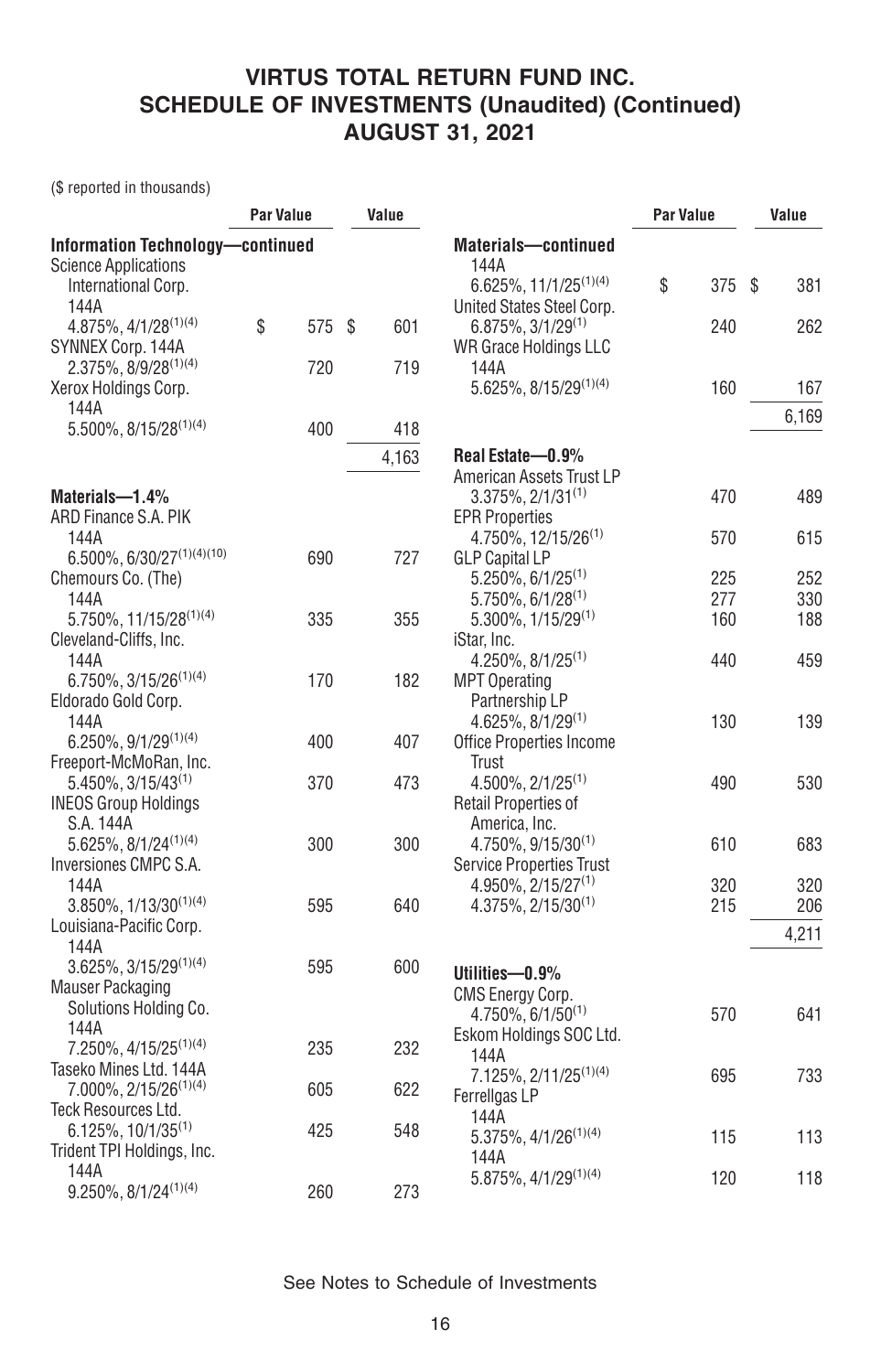(\$ reported in thousands)

|                                                                               | <b>Par Value</b> |  | Value   |                                                                                                             | Par Value |                 | Value |       |
|-------------------------------------------------------------------------------|------------------|--|---------|-------------------------------------------------------------------------------------------------------------|-----------|-----------------|-------|-------|
| Utilities-continued<br>Perusahaan Listrik<br>Negara PT 144A                   | \$<br>855 \$     |  | 938     | Aerospace-continued<br>Second Lien (3 month<br>$LIBOR + 5.750\%)$<br>$0.000\%$ , 7/13/29 <sup>(5)(11)</sup> | \$        | $25 \text{ } $$ |       | 25    |
| 4.125%, 5/15/27 <sup>(1)(4)</sup><br>PG&E Corp.<br>$5.250\%$ , $7/1/30^{(1)}$ | 260              |  | 256     | Mileage Plus Holdings,<br>LLC (3 month LIBOR +                                                              |           |                 |       |       |
| Southern Co. (The) Series<br>21-A                                             |                  |  |         | $5.250\%$<br>$6.250\%$ , 6/21/27 <sup>(5)</sup>                                                             |           | 400             |       | 424   |
| $3.750\%$ , $9/15/51^{(1)}$<br><b>Talen Energy Supply LLC</b><br>144A         | 628              |  | 642     | TransDigm, Inc.<br>Tranche E (1 month                                                                       |           |                 |       |       |
| 7.250%, 5/15/27 <sup>(1)(4)</sup><br>144A                                     | 70               |  | 60      | $LIBOR + 2.250\%)$<br>$2.335\%$ , $5/30/25^{(5)}$<br>Tranche F (1 month                                     |           | 274             |       | 270   |
| $6.625\%$ , $1/15/28^{(1)(4)}$<br><b>Texas Competitive</b>                    | 405              |  | 348     | $LIBOR + 2.250\%)$<br>2.335%, 12/9/25 <sup>(5)</sup>                                                        |           | 145             |       | 142   |
| Electric Holdings Co.<br>11.500%, 10/1/20(6)                                  | 125              |  |         | United AirLines, Inc.<br>Tranche B (1 month<br>$LIBOR + 3.750\%)$                                           |           |                 |       |       |
|                                                                               |                  |  | 3,849   | $4.500\%$ , $4/21/28^{(5)}$                                                                                 |           | 185             |       | 185   |
| <b>TOTAL CORPORATE BONDS AND NOTES</b><br>(Identified Cost \$97,185)          |                  |  | 100,569 |                                                                                                             |           |                 |       | 2,060 |
| LEVERAGED LOANS-10.7%                                                         |                  |  |         | Chemicals-0.5%<br>Aruba Investments<br><b>Holdings LLC First Lien</b>                                       |           |                 |       |       |
| Aerospace-0.4%                                                                |                  |  |         | (3 month LIBOR +                                                                                            |           |                 |       |       |
| Air Canada (3 month<br>$LIBOR + 3.500\%)$                                     |                  |  |         | $4.000\%$ )<br>4.750%, 11/24/27(5)                                                                          |           | 210             |       | 210   |
| 4.250%, 7/27/28 <sup>(5)</sup>                                                | 83               |  | 83      | CPC Acquisition Corp.                                                                                       |           |                 |       |       |
| Amentum Government                                                            |                  |  |         | First Lien (3 month                                                                                         |           |                 |       |       |
| Services Holdings LLC                                                         |                  |  |         | $LIBOR + 3.750\%)$                                                                                          |           |                 |       |       |
| Tranche 2, First Lien (3                                                      |                  |  |         | 4.500%, 12/29/27 <sup>(5)</sup>                                                                             |           | 354             |       | 353   |
| month $LIBOR +$<br>$4.750\%$                                                  |                  |  |         | Herens Holdco S.a.r.l.<br>Tranche B (3 month                                                                |           |                 |       |       |
| 5.500%, 1/29/27(5)                                                            | 284              |  | 285     | $LIBOR + 4.000\%)$                                                                                          |           |                 |       |       |
| American Airlines, Inc. (3                                                    |                  |  |         | 4.750%, 7/3/28 <sup>(5)</sup>                                                                               |           | 470             |       | 470   |
| month LIBOR +                                                                 |                  |  |         | Ineos U.S. Finance LLC                                                                                      |           |                 |       |       |
| $4.750\%$                                                                     |                  |  |         | 2024 (3 month LIBOR                                                                                         |           |                 |       |       |
| 5.500%, 4/20/28(5)                                                            | 75               |  | 77      | $+2.000\%$                                                                                                  |           |                 |       |       |
| <b>Brown Group</b>                                                            |                  |  |         | $0.000\%$ , $4/1/24^{(5)(11)}$                                                                              |           | 479             |       | 474   |
| Holding LLC (3 month                                                          |                  |  |         | Innophos Holdings, Inc.                                                                                     |           |                 |       |       |
| $LIBOR + 2.750\%)$<br>$3.250\%$ , 6/7/28 <sup>(5)</sup>                       | 342              |  | 340     | (1 month LIBOR +<br>$3.750\%$                                                                               |           |                 |       |       |
| <b>KKR Apple Bidco LLC</b>                                                    |                  |  |         | $4.616\%, 2/5/27^{(5)}$                                                                                     |           | 321             |       | 320   |
| (3 month LIBOR +<br>$3.000\%$ )                                               |                  |  |         |                                                                                                             |           |                 |       |       |
| $0.000\%$ , 7/14/28 <sup>(5)(11)</sup>                                        | 230              |  | 229     |                                                                                                             |           |                 |       |       |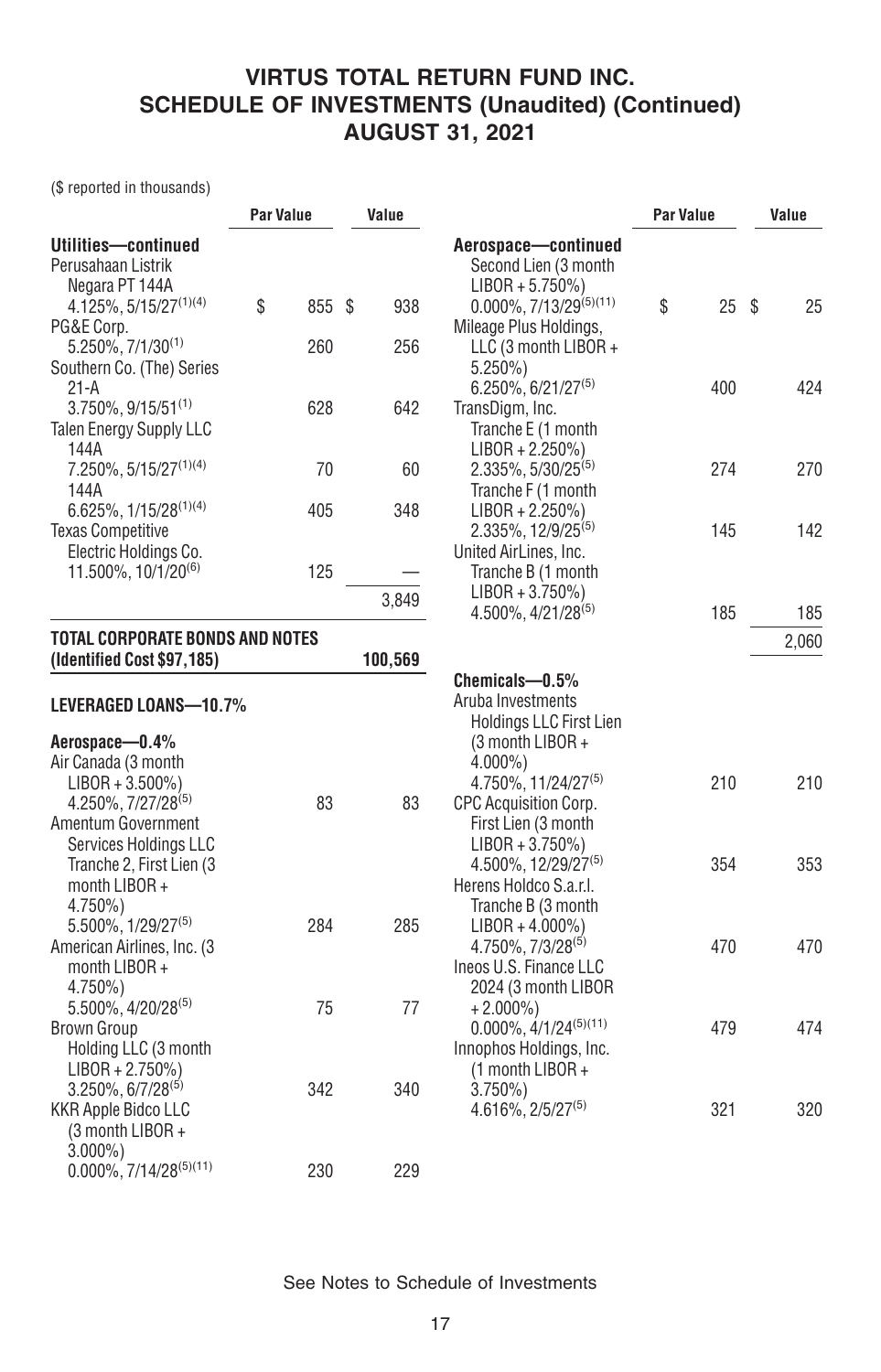(\$ reported in thousands)

| <b>Par Value</b>                                                                                                                        | Value      |                   | <b>Par Value</b>                                                                                                                   | Value      |                   |
|-----------------------------------------------------------------------------------------------------------------------------------------|------------|-------------------|------------------------------------------------------------------------------------------------------------------------------------|------------|-------------------|
| <b>Chemicals-continued</b><br>Starfruit Finco B.V. (1<br>month LIBOR +<br>$2.750\%)$<br>$2.838\% - 5.000\%$ , 10/1/25 <sup>(5)</sup> \$ | 301        | S<br>297<br>2,124 | Energy-continued<br><b>Traverse Midstream</b><br>Partners LLC (1 month<br>$LIBOR + 5.500\%)$<br>$6.500\%$ , 9/27/24 <sup>(5)</sup> | \$<br>400  | S<br>400<br>1,342 |
| <b>Consumer Durables-0.1%</b><br>Gloves Buyer, Inc. First<br>Lien (1 month LIBOR +<br>$4.000\%$ )<br>4.750%, 12/29/27(5)                | 364        | 363               | Financial-0.4%<br><b>Asurion LLC</b><br>Tranche B-3, Second<br>Lien (1 month $LIBOR +$<br>$5.250\%$                                |            |                   |
| <b>Consumer Non-Durables-0.4%</b><br>Diamond (BC) B.V. (1<br>month LIBOR +                                                              |            |                   | 5.335%, 1/31/28(5)<br>Tranche B-4 (1 month<br>$LIBOR + 5.250\%)$<br>5.335%, 1/20/29 <sup>(5)</sup>                                 | 215<br>125 | 214<br>124        |
| $3.000\%$ )<br>$3.085\%$ , $9/6/24^{(5)}$<br>Parfums Holding Co., Inc.<br>First Lien (1 month                                           | 631        | 627               | Tranche B-9 (1 month<br>$LIBOR + 3.250\%)$<br>$3.335\%, 7/31/27^{(5)}$<br><b>Citadel Securities LP</b>                             | 459        | 450               |
| $LIBOR + 4.000\%)$<br>$4.085\%$ , 6/30/24 <sup>(5)</sup><br>Rodan & Fields LLC (1<br>month LIBOR +<br>$4.000\%$                         | 610        | 607               | 2021 (1 month LIBOR<br>$+2.500\%$<br>$2.585\%$ , $2/2/28^{(5)}$<br>Deerfield Dakota<br><b>Holding LLC First Lien</b>               | 544        | 536               |
| $4.096\%$ , 6/16/25 <sup>(5)</sup><br>ZEP, Inc. First Lien (3<br>month LIBOR +<br>$4.000\%$ )<br>$5.000\%$ , $8/12/24^{(5)}$            | 301<br>536 | 220<br>518        | $(1$ month LIBOR +<br>$3.750\%$<br>$4.750\%$ , $4/9/27^{(5)}$<br>Zebra Buyer LLC (3                                                | 367        | 367               |
|                                                                                                                                         |            | 1,972             | month LIBOR +<br>$3.500\%$<br>$0.000\%$ , 4/21/28 <sup>(5)(11)</sup>                                                               | 55         | 55                |
| Energy- $0.3\%$<br>CITGO Petroleum Corp.<br>2019, Tranche B (3<br>month LIBOR +                                                         |            |                   | Food / Tobacco-0.3%<br>Chobani LLC (1 month                                                                                        |            | 1,746             |
| $6.250\%$<br>7.250%, 3/28/24(5)<br><b>Hamilton Projects</b><br>Acquiror LLC (3 month<br>$LIBOR + 4.750\%)$                              | 276        | 276               | $LIBOR + 3.500\%)$<br>4.500%, 10/25/27 <sup>(5)</sup><br>H-Food Holdings LLC (1<br>month LIBOR +<br>3.688%                         | 194        | 194               |
| 5.750%, 6/17/27 <sup>(5)</sup><br><b>Medallion Midland</b><br>Acquisition LLC (1<br>month LIBOR +                                       | 312        | 310               | 3.772%, 5/23/25 <sup>(5)</sup><br>Shearer's Foods LLC First<br>Lien (3 month LIBOR +<br>$3.500\%$                                  | 264        | 261               |
| $3.250\%$<br>4.250%, 10/30/24(5)                                                                                                        | 359        | 356               | $4.250\%$ , $9/23/27^{(5)}$                                                                                                        | 384        | 383               |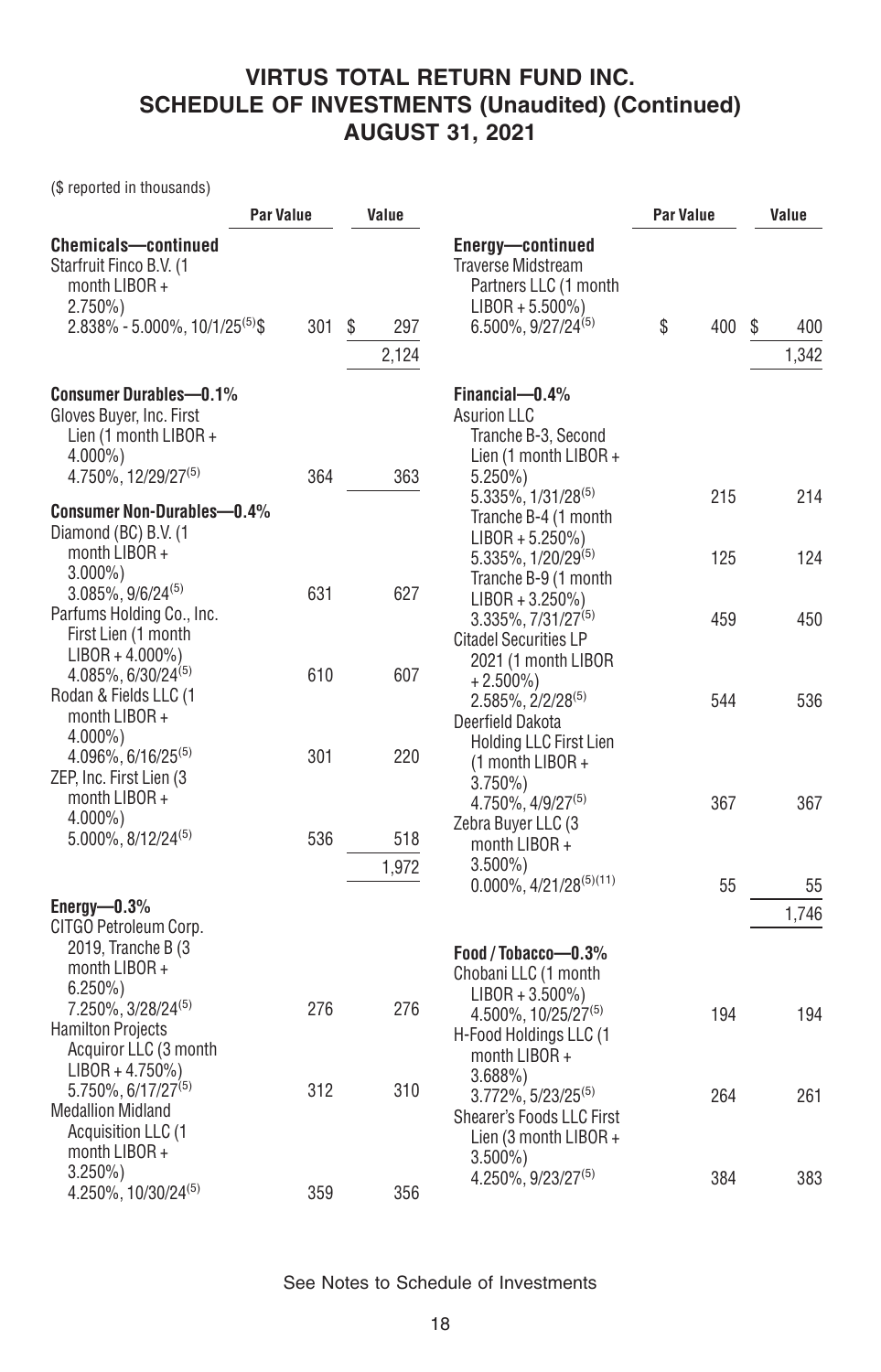(\$ reported in thousands)

|                                                                                                                            | Par Value |     | Value |              |                                                                                                                                 | <b>Par Value</b> | Value |  |
|----------------------------------------------------------------------------------------------------------------------------|-----------|-----|-------|--------------|---------------------------------------------------------------------------------------------------------------------------------|------------------|-------|--|
| Food / Tobacco-continued<br>Triton Water Holdings,<br>Inc. First Lien (3 month<br>$LIBOR + 3.500\%)$<br>4.000%, 3/31/28(5) | \$        | 380 | \$    | 377          | Gaming / Leisure-continued<br>CCM Merger, Inc. Tranche<br>B (3 month LIBOR +<br>$3.750\%$<br>$4.500\%$ , 11/4/25 <sup>(5)</sup> | \$<br>170 \$     | 169   |  |
|                                                                                                                            |           |     |       | 1,215        | <b>ECL Entertainment LLC</b><br>Tranche B (1 month                                                                              |                  |       |  |
| Forest Prod / Containers-0.4%<br>Anchor Glass Container<br>Corp. 2017 (3 month<br>$LIBOR + 2.750\%)$                       |           |     |       |              | $LIBOR + 7.500\%)$<br>8.250%, 5/1/28 <sup>(5)</sup><br>Gateway Casinos &<br>Entertainment Ltd. PIK                              | 70               | 71    |  |
| $0.000\%, 12/7/23^{(5)(11)}$<br>Berlin Packaging LLC<br>Tranche B-4 (3 month<br>$LIBOR + 3.250\%)$                         |           | 164 |       | 151          | (3 month LIBOR +<br>$6.500\%$<br>7.500%, 3/13/25 <sup>(5)(12)</sup><br><b>Hilton Grand Vacations</b><br>Borrower LLC (1         | 386              | 385   |  |
| $3.750\%$ , $3/11/28^{(5)}$<br>BWay Holding Co. (1<br>month LIBOR +<br>$3.250\%$                                           |           | 484 |       | 478          | month LIBOR +<br>$3.000\%$ )<br>$3.500\%$ , $8/2/28^{(5)}$<br><b>J&amp;J Ventures</b>                                           | 65               | 65    |  |
| $3.342\%$ , $4/3/24^{(5)}$<br>Klockner Pentaplast of<br>America, Inc. Tranche<br>B (6 month LIBOR +<br>$4.750\%$           |           | 397 |       | 387          | Gaming LLC (1 month<br>$LIBOR + 4.000\%)$<br>4.750%, 4/26/28 <sup>(5)</sup><br>Landry's Finance                                 | 285              | 286   |  |
| 5.250%, 2/12/26 <sup>(5)</sup><br>Spectrum Holdings III<br>Corp. First Lien (3)<br>month LIBOR +<br>$3.250\%$              |           | 459 |       | 458          | Acquisition Co. 2020<br>(3 month LIBOR +<br>12.000%)<br>13.000%, 10/4/23(5)<br>Playa Resorts Holding                            | 25               | 27    |  |
| 4.250%, 1/31/25 <sup>(5)</sup><br><b>Technimark Holdings LLC</b><br>First Lien (3 month<br>$LIBOR + 3.750\%)$              |           | 229 |       | 220          | B.V. (1 month LIBOR +<br>$2.750\%)$<br>$3.750\%$ , $4/29/24^{(5)}$<br>Pug LLC                                                   | 714              | 686   |  |
| $4.250\%$ , 6/30/28 <sup>(5)</sup>                                                                                         |           | 210 |       | 208<br>1,902 | Tranche B (1 month<br>$LIBOR + 3.500\%)$<br>3.585%, 2/12/27 <sup>(5)</sup><br>Tranche B2 (1 month                               | 522              | 506   |  |
| Gaming / Leisure-0.8%<br><b>Caesars Resort</b><br><b>Collection LLC Tranche</b><br>B (1 month LIBOR +<br>$2.750\%)$        |           |     |       |              | $LIBOR + 4.250\%)$<br>4.750%, 2/12/27 <sup>(5)</sup><br>Raptor Acquisition Corp.<br>Tranche B (3 month                          | 67               | 67    |  |
| 2.835%, 12/23/24 <sup>(5)</sup><br>Carnival Corp. Tranche B<br>(3 month LIBOR +<br>$3.000\%$ )                             |           | 479 |       | 474          | $LIBOR + 4.000\%)$<br>$0.000\%, 11/1/26^{(5)(11)}$                                                                              | 115              | 115   |  |
| 3.750%, 6/30/25(5)                                                                                                         |           | 94  |       | 93           |                                                                                                                                 |                  |       |  |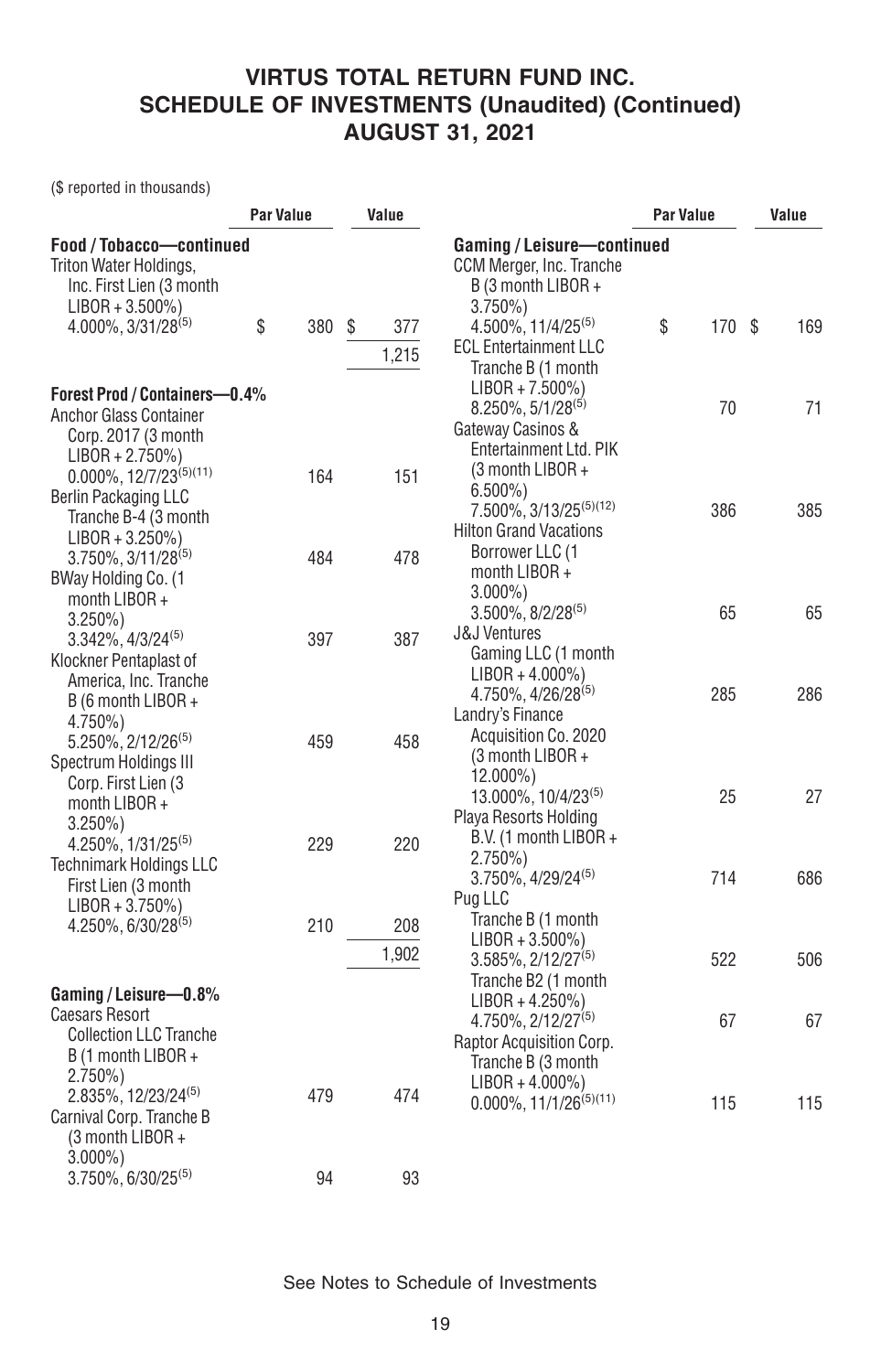(\$ reported in thousands)

| Par Value |                                                                       | Value                   |     |                                                                                               | Par Value                                                                                                                                                                                                                                                                                                                   | Value                          |        |
|-----------|-----------------------------------------------------------------------|-------------------------|-----|-----------------------------------------------------------------------------------------------|-----------------------------------------------------------------------------------------------------------------------------------------------------------------------------------------------------------------------------------------------------------------------------------------------------------------------------|--------------------------------|--------|
|           |                                                                       |                         |     | Healthcare-continued<br><b>Heartland Dental LLC</b><br>2021 (1 month LIBOR<br>$+4.000\%$      |                                                                                                                                                                                                                                                                                                                             |                                |        |
| \$        | 175                                                                   | - \$                    | 174 | Insulet Corp. Tranche B (1)<br>month LIBOR +<br>$3.250\%$                                     |                                                                                                                                                                                                                                                                                                                             |                                | 384    |
|           | 333                                                                   |                         | 331 | 3.750%, 4/28/28(5)<br>LifePoint Health, Inc.                                                  | 110                                                                                                                                                                                                                                                                                                                         |                                | 110    |
|           |                                                                       |                         |     | month LIBOR +<br>$3.750\%$                                                                    |                                                                                                                                                                                                                                                                                                                             |                                |        |
|           |                                                                       |                         |     | One Call Corp. Tranche B,<br>First Lien (3 month                                              |                                                                                                                                                                                                                                                                                                                             |                                | 368    |
|           |                                                                       |                         |     | $6.250\%$ , 4/22/27 <sup>(5)</sup><br><b>Packaging Coordinators</b><br>Midco, Inc. Tranche B, | 620                                                                                                                                                                                                                                                                                                                         |                                | 621    |
|           |                                                                       |                         |     | $LIBOR + 3.500\%)$<br>4.250%, 11/30/27(5)<br>Parexel International                            | 239                                                                                                                                                                                                                                                                                                                         |                                | 239    |
|           | 174                                                                   |                         | 171 | (1 month LIBOR +<br>$2.750\%)$                                                                |                                                                                                                                                                                                                                                                                                                             |                                | 474    |
|           | 130                                                                   |                         | 130 | (3 month LIBOR +<br>$3.500\%$                                                                 |                                                                                                                                                                                                                                                                                                                             |                                | 130    |
|           | 614                                                                   |                         | 614 | Pearl Intermediate<br><b>Parent LLC First Lien</b><br>(1 month LIBOR +                        |                                                                                                                                                                                                                                                                                                                             |                                |        |
|           |                                                                       |                         |     | 2.835%, 2/14/25 <sup>(5)</sup><br>PetVet Care Centers LLC                                     | 535                                                                                                                                                                                                                                                                                                                         |                                | 528    |
|           |                                                                       |                         |     | month $LIBOR +$<br>$3.500\%$ )                                                                | 195                                                                                                                                                                                                                                                                                                                         |                                | 194    |
|           | 155                                                                   |                         | 136 | Phoenix Guarantor, Inc.<br>Tranche B-1 (1 month<br>$LIBOR + 3.250\%)$                         |                                                                                                                                                                                                                                                                                                                             |                                |        |
|           |                                                                       |                         |     |                                                                                               |                                                                                                                                                                                                                                                                                                                             |                                | 303    |
|           | Gaming / Leisure-continued<br>4.345% - 4.377%, 2/11/26 <sup>(5)</sup> | 470<br>105<br>25<br>334 |     | 3,449<br>467<br>105<br>25<br>334                                                              | $4.096\%$ , $4/30/25^{(5)}$<br>Tranche B, First Lien (1<br>3.835%, 11/17/25 <sup>(5)</sup><br>$LIBOR + 5.500\%)$<br>First Lien (3 month<br>Corp.<br>$2.835\%, 9/27/24^{(5)}$<br>$0.000\%$ , 8/11/28 <sup>(5)(11)</sup><br>$2.750\%)$<br>2021, First Lien (1<br>4.250%, 2/14/25 <sup>(5)</sup><br>$3.339\%$ , $3/5/26^{(5)}$ | \$<br>371<br>475<br>130<br>306 | 385 \$ |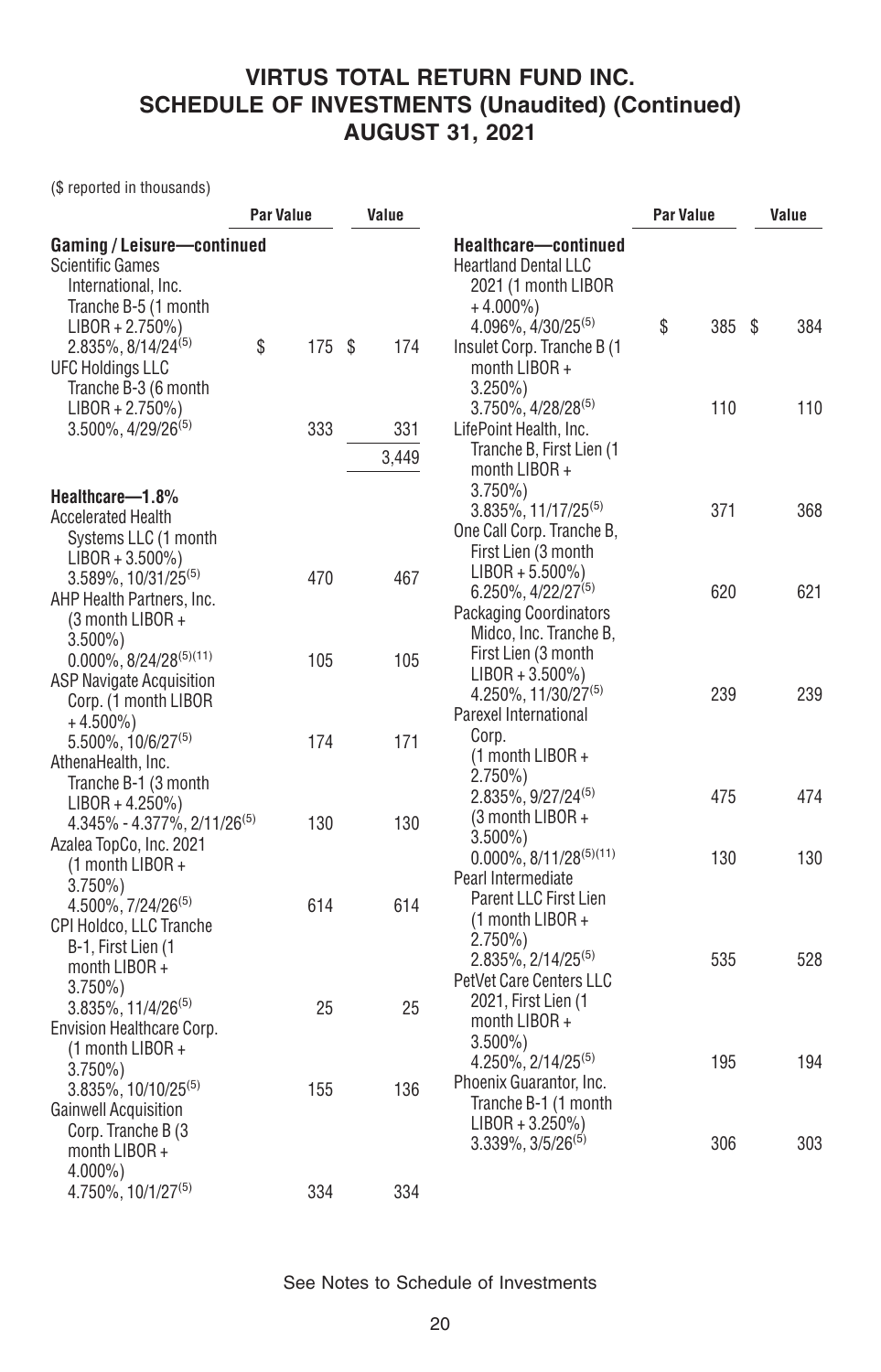(\$ reported in thousands)

|                                                                                                                                                                       | <b>Par Value</b> |        | Value |              |                                                                                                                                                                | <b>Par Value</b> | Value  |  |       |
|-----------------------------------------------------------------------------------------------------------------------------------------------------------------------|------------------|--------|-------|--------------|----------------------------------------------------------------------------------------------------------------------------------------------------------------|------------------|--------|--|-------|
| Healthcare-continued<br>Tranche B-3 (1 month<br>$LIBOR + 3.500\%)$<br>$3.596\%$ , $3/5/26^{(5)}$<br>Pluto Acquisition I, Inc.<br>2021, First Lien (1<br>month LIBOR + | \$               | 568 \$ |       | 565          | Housing-continued<br>SRS Distribution, Inc.<br>2021 (6 month LIBOR<br>$+3.750\%$<br>$4.250\%, 6/2/28^{(5)}$<br>Standard Industries, Inc.<br>Tranche B (3 month | \$               | 170 \$ |  | 169   |
| $4.000\%$ )<br>$4.085\% - 4.121\%, 6/20/26^{(5)}$                                                                                                                     |                  | 265    |       | 264          | $LIBOR + 2.500\%)$<br>$0.000\%$ , $8/6/28^{(5)(11)}$                                                                                                           |                  | 375    |  | 374   |
| Sterigenics-Nordion<br>Holdings LLC (3 month                                                                                                                          |                  |        |       |              |                                                                                                                                                                |                  |        |  | 1,292 |
| $LIBOR + 2.750\%)$<br>$3.250\%$ , 12/11/26 <sup>(5)</sup><br>Sunshine Luxembourg<br>VII S.a.r.I. Tranche B-3<br>(3 month LIBOR +                                      |                  | 170    |       | 169          | Information Technology-1.5%<br>Applied Systems, Inc.<br>Second Lien (3 month<br>$LIBOR + 5.500\%)$<br>$6.250\%, 9/19/25^{(5)}$                                 |                  | 208    |  | 210   |
| $3.750\%$<br>4.500%, 10/1/26 <sup>(5)</sup><br>Surgery Center Holdings,<br>Inc. 2021 (1 month                                                                         |                  | 175    |       | 175          | Aston Finco S.a.r.l. First<br>Lien (1 month LIBOR +<br>$4.250\%$<br>4.338%, 10/9/26 <sup>(5)</sup>                                                             |                  | 242    |  | 240   |
| $LIBOR + 3.750\%)$<br>$4.500\%$ , $8/31/26^{(5)}$<br>Upstream Newco, Inc.<br>2021 (1 month LIBOR                                                                      |                  | 324    |       | 324          | Boxer Parent Co., Inc.<br>2021 (1 month LIBOR<br>$+3.750\%)$<br>$3.835\%$ , 10/2/25 <sup>(5)</sup>                                                             |                  | 462    |  | 459   |
| $+4.250\%$<br>4.346%, 11/20/26 <sup>(5)</sup><br>Viant Medical Holdings,<br>Inc. First Lien (1 month                                                                  |                  | 234    |       | 233          | Epicor Software Corp.<br>Tranche C (3 month<br>$LIBOR + 3.250\%)$<br>$4.000\%$ , $7/30/27^{(5)}$                                                               |                  | 632    |  | 631   |
| $LIBOR + 3.750\%)$<br>$3.835\%$ , $7/2/25^{(5)}$<br>Waystar Technologies,<br>Inc. 2021 (1 month                                                                       |                  | 811    |       | 781          | Greeneden US Holdings<br>II LLC Tranche B-4 (1<br>month $LIBOR +$<br>$4.000\%$ )                                                                               |                  |        |  |       |
| $LIBOR + 4.000\%)$<br>4.085%, 10/22/26 <sup>(5)</sup>                                                                                                                 |                  | 347    |       | 346<br>8,190 | 4.750%, 12/1/27 <sup>(5)</sup><br>Hunter Holdco 3 Ltd. First<br>Lien (3 month LIBOR +<br>4.250%)                                                               |                  | 269    |  | 269   |
| Housing $-0.3\%$<br>84 Lumber Co. Tranche<br>B-1 (1 month LIBOR +<br>$3.000\%$ )                                                                                      |                  |        |       |              | $4.750\%$ , $8/4/28^{(5)}$<br>Hyland Software, Inc.<br>2018 (1 month LIBOR<br>$+3.500\%$ )                                                                     |                  | 300    |  | 300   |
| $3.750\%$ , 11/13/26 <sup>(5)</sup><br>Quikrete Holdings, Inc.<br>Tranche B1 (3 month<br>$LIBOR + 3.000\%)$                                                           |                  | 234    |       | 233          | 4.250%, 7/1/24 <sup>(5)</sup><br>Infinite Bidco LLC<br>First Lien (1 month<br>$LIBOR + 3.750\%)$                                                               |                  | 486    |  | 487   |
| $0.000\%$ , 6/11/28 <sup>(5)(11)</sup>                                                                                                                                |                  | 520    |       | 516          | 4.250%, 3/2/28 <sup>(5)</sup>                                                                                                                                  |                  | 355    |  | 353   |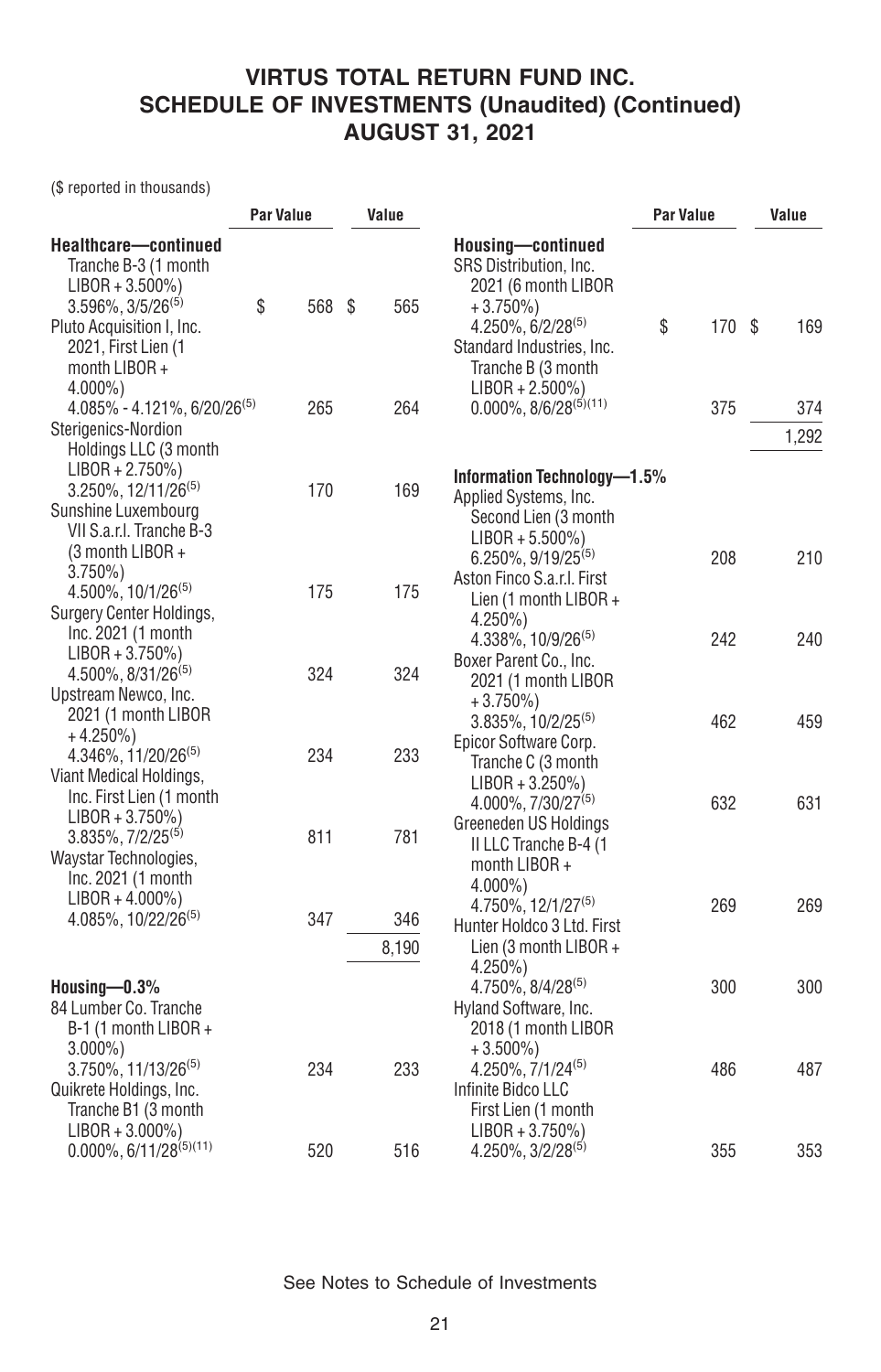(\$ reported in thousands)

|                                         | Par Value |      | Value |     |                                     | Par Value |     | Value     |
|-----------------------------------------|-----------|------|-------|-----|-------------------------------------|-----------|-----|-----------|
| <b>Information Technology-continued</b> |           |      |       |     | Information Technology-continued    |           |     |           |
| Second Lien (1 month                    |           |      |       |     | Vertiv Group Corp.                  |           |     |           |
| $LIBOR + 7.000\%)$                      |           |      |       |     | Tranche B (1 month                  |           |     |           |
| $7.500\%$ , $3/2/29^{(5)}$              | \$        | 135S |       | 136 | $LIBOR + 2.750\%)$                  |           |     |           |
| Magenta Buyer LLC First                 |           |      |       |     | 2.846%, 3/2/27 <sup>(5)</sup>       | \$        | 406 | \$<br>403 |
| Lien (3 month LIBOR +                   |           |      |       |     |                                     |           |     | 6,609     |
| $5.000\%$ )                             |           |      |       |     |                                     |           |     |           |
| 5.750%, 7/27/28 <sup>(5)</sup>          |           | 235  |       | 234 | Manufacturing-0.7%                  |           |     |           |
| Project Ruby Ultimate                   |           |      |       |     | <b>Alliance Laundry</b>             |           |     |           |
| Parent Corp. First Lien                 |           |      |       |     | <b>Systems LLC Tranche</b>          |           |     |           |
| (1 month LIBOR +                        |           |      |       |     | B (3 month LIBOR +                  |           |     |           |
| $3.250\%$                               |           |      |       |     | $3.500\%$ )                         |           |     |           |
| 4.000%, 3/10/28(5)                      |           | 354  |       | 352 | $4.250\%$ , 10/8/27 <sup>(5)</sup>  |           | 394 | 394       |
| Proofpoint, Inc. (3 month               |           |      |       |     | Arcline FM Holdings LLC             |           |     |           |
| $LIBOR + 3.250\%)$                      |           |      |       |     | First Lien (3 month                 |           |     |           |
| $0.000\%$ , 6/9/28 <sup>(5)(11)</sup>   |           | 340  |       | 338 | $LIBOR + 4.750\%)$                  |           |     |           |
| RealPage, Inc. First Lien               |           |      |       |     | 5.500%, 6/23/28 <sup>(5)</sup>      |           | 195 | 193       |
| $(1$ month LIBOR +                      |           |      |       |     | Second Lien (3 month                |           |     |           |
| $3.250\%$ )                             |           |      |       |     | $LIBOR + 8.250\%)$                  |           |     |           |
| $3.750\%$ , $4/24/28^{(5)}$             |           | 435  |       | 432 | 9.000%, 6/15/29(5)                  |           | 95  | 95        |
| Rocket Software, Inc.                   |           |      |       |     | Backyard Acquireco, Inc.            |           |     |           |
| 2021 (3 month LIBOR                     |           |      |       |     | (3 month LIBOR +                    |           |     |           |
| $+4.250\%)$                             |           |      |       |     | $3.750\%$                           |           |     |           |
| $0.000\%$ , 11/28/25 <sup>(5)(11)</sup> |           | 320  |       | 314 | $4.500\%$ , 11/2/27 <sup>(5)</sup>  |           | 322 | 322       |
| Sophia LP (3 month                      |           |      |       |     | Circor international, Inc.          |           |     |           |
| $LIBOR + 3.750\%)$                      |           |      |       |     | (1 month LIBOR +                    |           |     |           |
| 4.500%, 10/7/27 <sup>(5)</sup>          |           | 353  |       | 353 | $3.250\%)$                          |           |     |           |
| Turing Midco LLC (1                     |           |      |       |     | $4.250\%$ , 12/11/24 <sup>(5)</sup> |           | 380 | 377       |
| month LIBOR +                           |           |      |       |     | Filtration Group Corp. (1           |           |     |           |
| $3.000\%$                               |           |      |       |     | month LIBOR +                       |           |     |           |
| $3.500\% - 5.500\%$ , $3/24/28^{(5)}$   |           | 300  |       | 299 | $3.000\%$ )                         |           |     |           |
| UKG, Inc. 2021 (3 month                 |           |      |       |     | $3.092\%$ , $3/31/25^{(5)}$         |           | 584 | 578       |
| $LIBOR + 3.250\%)$                      |           |      |       |     | Gates Global LLC Tranche            |           |     |           |
| $4.000\%$ , 5/4/26 <sup>(5)</sup>       |           | 551  |       | 551 | $B-3$ (1 month LIBOR +              |           |     |           |
| Ultimate Software Group,                |           |      |       |     | $2.500\%$ )                         |           |     |           |
| Inc. (The) Second Lien                  |           |      |       |     | 3.250%, 3/31/27(5)                  |           | 583 | 580       |
| (3 month LIBOR +                        |           |      |       |     | Star US Bidco LLC (1                |           |     |           |
| $6.750\%$                               |           |      |       |     | month LIBOR +                       |           |     |           |
| 7.500%, 5/3/27 <sup>(5)</sup>           |           | 15   |       | 15  | 4.250%)                             |           |     |           |
| Ultra Clean Holdings, Inc.              |           |      |       |     | 5.250%, 3/17/27 <sup>(5)</sup>      |           | 317 | 317       |
| Tranche B (1 month                      |           |      |       |     | Truck Hero, Inc. (1 month           |           |     |           |
| $LIBOR + 3.750\%)$                      |           |      |       |     | $LIBOR + 3.250\%)$                  |           |     |           |
| $3.835\%$ , $8/27/25^{(5)}$             |           | 133  |       | 133 | 4.000%, 1/29/28 <sup>(5)</sup>      |           | 149 | 149       |
| Veritas US, Inc. 2021,                  |           |      |       |     |                                     |           |     |           |
| Tranche B (3 month                      |           |      |       |     |                                     |           |     |           |
| $LIBOR + 5.000\%)$                      |           | 100  |       | 100 |                                     |           |     |           |
| $0.000\%, 9/1/25^{(5)(11)}$             |           |      |       |     |                                     |           |     |           |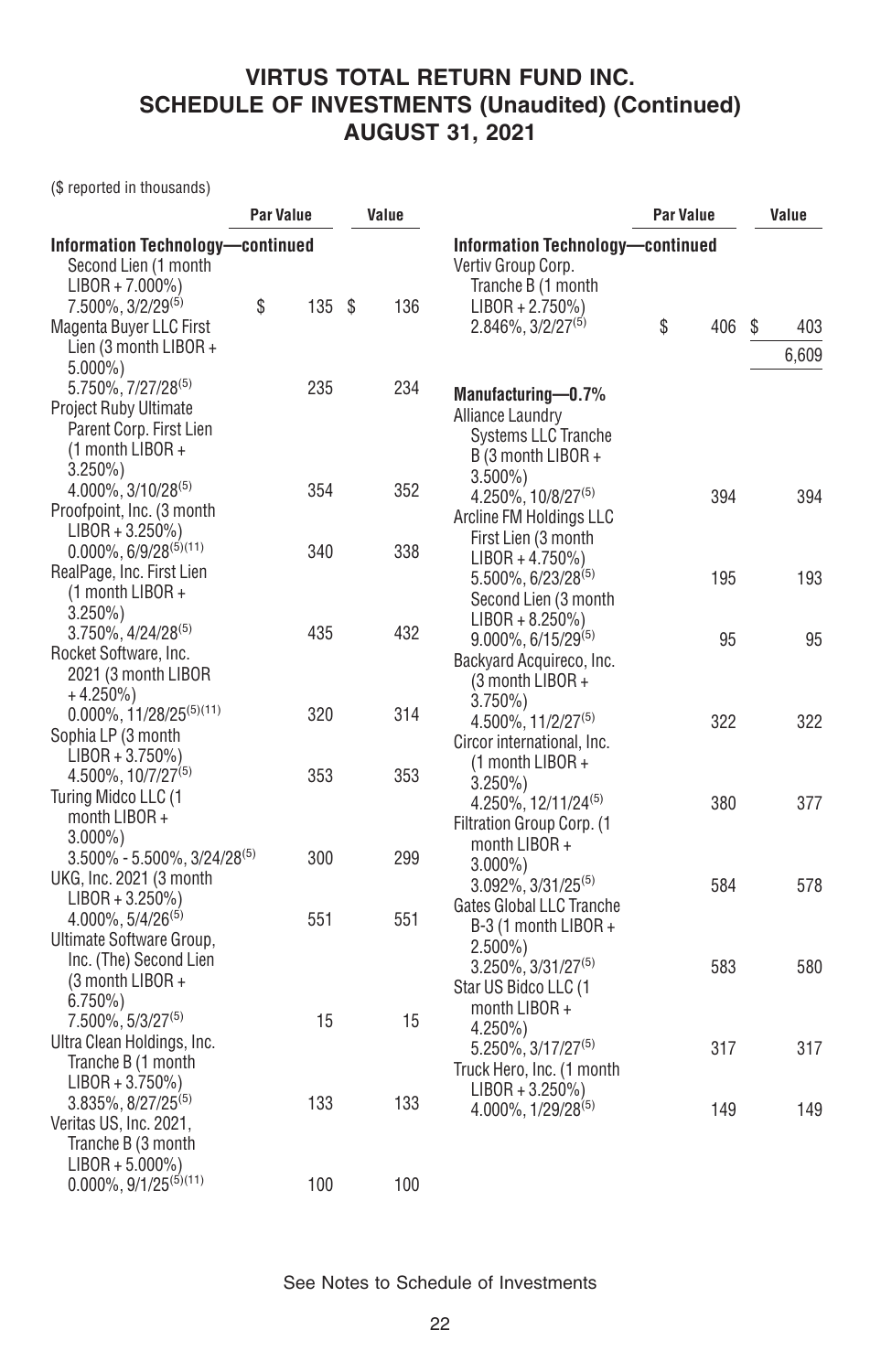(\$ reported in thousands)

|                                                                                                                                                 | <b>Par Value</b> |     |   | Value        |                                                                                                                                                                                                       | <b>Par Value</b> | Value |    |            |
|-------------------------------------------------------------------------------------------------------------------------------------------------|------------------|-----|---|--------------|-------------------------------------------------------------------------------------------------------------------------------------------------------------------------------------------------------|------------------|-------|----|------------|
| <b>Manufacturing-continued</b><br>US Farathane LLC<br>Tranche B-5 (3 month<br>$LIBOR + 4.250\%)$<br>5.250%, 12/23/24(5)                         | \$               | 174 | S | 172<br>3,177 | <b>Media / Telecom - Diversified</b><br>Media-continued<br><b>William Morris Endeavor</b><br><b>Entertainment LLC</b><br>Tranche B-1 (1 month<br>$LIBOR + 2.750\%)$<br>2.840%, 5/18/25 <sup>(5)</sup> | \$               | 354   | \$ | 344        |
| Media / Telecom - Broadcasting-0.1%                                                                                                             |                  |     |   |              |                                                                                                                                                                                                       |                  |       |    | 921        |
| Diamond Sports<br>Group LLC (1 month<br>$LIBOR + 3.250\%)$<br>$3.340\%$ , $8/24/26^{(5)}$<br><b>DIRECTV Financing LLC</b><br>$(1$ month LIBOR + |                  | 118 |   | 73           | Media / Telecom -<br>Telecommunications-0.1%<br>CenturyLink, Inc. Tranche<br>B (1 month LIBOR +<br>$2.250\%)$                                                                                         |                  |       |    |            |
| $5.000\%$ )<br>5.750%, 8/2/27 <sup>(5)</sup><br>Univision<br>Communications, Inc.                                                               |                  | 177 |   | 177          | 2.335%, 3/15/27 <sup>(5)</sup><br>Consolidated<br>Communications, Inc.<br>Tranche B-1 (1 month                                                                                                        |                  | 172   |    | 170        |
| 2017 (1 month LIBOR<br>$+2.750\%)$<br>$3.750\%$ , $3/15/24^{(5)}$                                                                               |                  | 355 |   | 354<br>604   | $LIBOR + 3.500\%)$<br>4.250%, 10/2/27 <sup>(5)</sup><br>Securus Technologies<br>Holdings, Inc. First<br>Lien (3 month LIBOR +                                                                         |                  | 154   |    | 153        |
| <b>Media / Telecom - Cable/Wireless</b><br>Video—0.1%<br>Intelsat Jackson Holdings                                                              |                  |     |   |              | 4.500%)<br>$5.500\%$ , 11/1/24 <sup>(5)</sup>                                                                                                                                                         |                  | 149   |    | 141<br>464 |
| S.A. Tranche B-5<br>8.625%, 1/2/24 <sup>(13)</sup><br>Radiate Holdco LLC<br>Tranche B (1 month<br>$LIBOR + 3.500\%)$                            |                  | 260 |   | 264          | Retail-0.4%<br><b>CNT Holdings I Corp. First</b><br>Lien (3 month LIBOR +<br>$3.750\%$                                                                                                                |                  |       |    |            |
| 4.250%, 9/25/26 <sup>(5)</sup>                                                                                                                  |                  | 67  |   | 67<br>331    | 4.500%, 11/8/27 <sup>(5)</sup><br><b>Great Outdoors</b><br>Group LLC Tranche B-1                                                                                                                      |                  | 284   |    | 284        |
| <b>Media / Telecom - Diversified</b><br>Media $-0.2\%$<br>McGraw-Hill Education,<br>Inc. (1 month LIBOR +<br>4.750%)                            |                  |     |   |              | $(6$ month LIBOR +<br>4.250%)<br>5.000%, 3/6/28(5)<br>Harbor Freight Tools USA,<br>Inc. 2021 (1 month                                                                                                 |                  | 353   |    | 354        |
| 5.250%, 7/28/28 <sup>(5)</sup><br><b>UPC Financing</b><br>Partnership Tranche<br>AX (1 month LIBOR +                                            |                  | 296 |   | 294          | $LIBOR + 2.750\%)$<br>$3.250\%$ , 10/19/27 <sup>(5)</sup><br>Michaels Cos., Inc. (The)<br>Tranche B (1 month<br>$LIBOR + 4.200\%)$                                                                    |                  | 473   |    | 471        |
| $3.000\%$ )<br>3.096%, 1/31/29(5)                                                                                                               |                  | 285 |   | 283          | 5.000%, 4/15/28 <sup>(5)</sup>                                                                                                                                                                        |                  | 240   |    | 240        |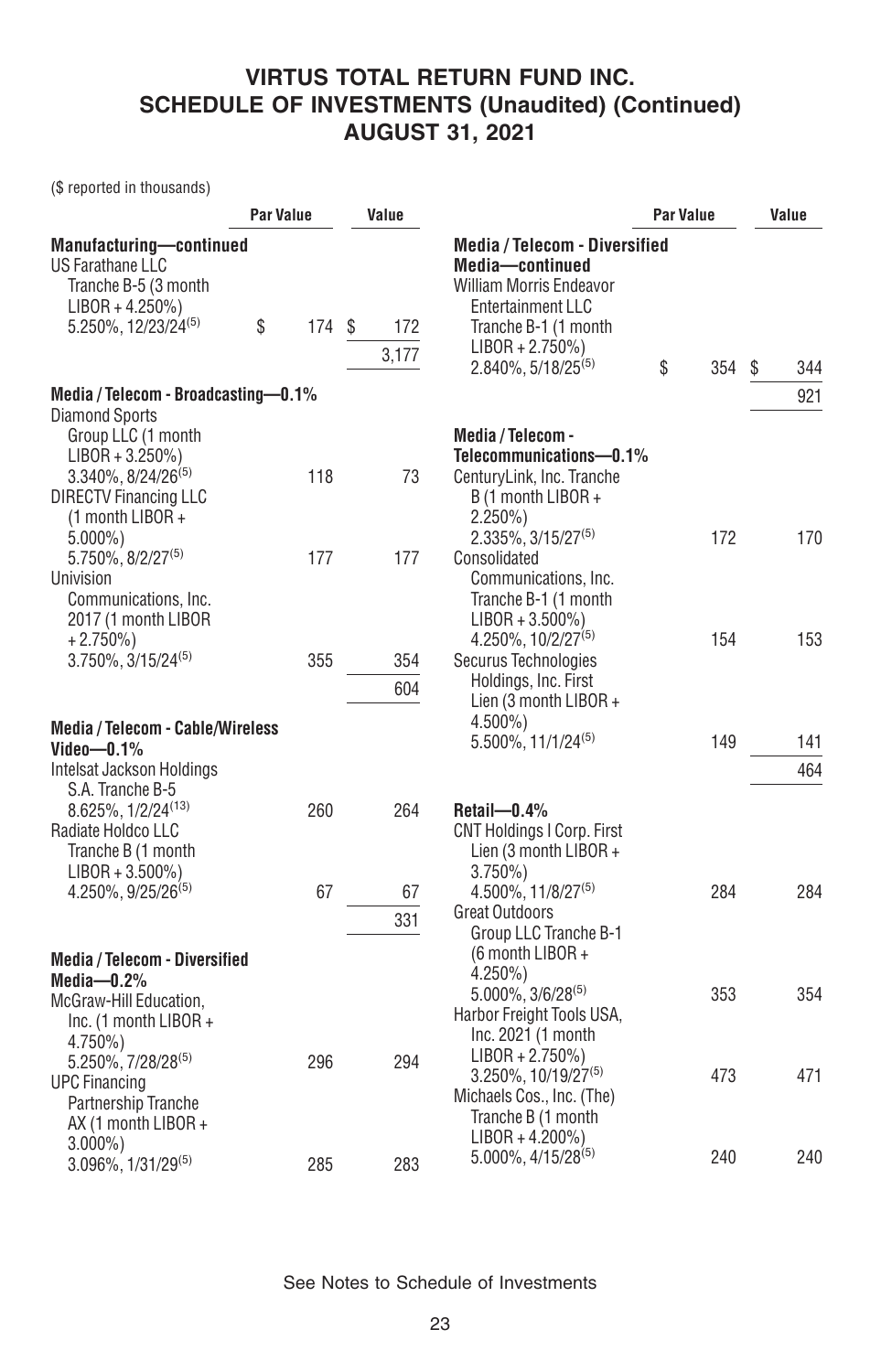(\$ reported in thousands)

|                                                                                                        | <b>Par Value</b> |     | Value |       |                                                                                                           | Par Value |     | Value |     |
|--------------------------------------------------------------------------------------------------------|------------------|-----|-------|-------|-----------------------------------------------------------------------------------------------------------|-----------|-----|-------|-----|
| Retail-continued<br>Petco Health and<br>Wellness Co., Inc. First<br>Lien (3 month LIBOR +<br>$3.250\%$ |                  |     |       |       | Service-continued<br>Grab Holdings, Inc. (6)<br>month LIBOR +<br>$4.500\%$<br>$5.500\%$ , $1/29/26^{(5)}$ | \$        | 499 | S     | 502 |
| $4.000\%$ , $3/3/28^{(5)}$<br>PetsMart LLC (3 month<br>$LIBOR + 3.750\%)$                              | \$               | 255 | S     | 254   | Hertz Corp. (The)<br>Tranche B (1 month<br>$LIBOR + 3.500\%)$                                             |           |     |       |     |
| $4.500\%$ , $2/11/28^{(5)}$<br>Rising Tide Holdings, Inc.<br>First Lien (1 month                       |                  | 260 |       | 260   | $4.000\%$ , 6/30/28 <sup>(5)</sup><br>Tranche C (1 month<br>$LIBOR + 3.500\%)$                            |           | 313 |       | 312 |
| $LIBOR + 4.750\%)$<br>$5.500\%$ , 6/1/28 <sup>(5)</sup>                                                |                  | 190 |       | 190   | $4.000\%$ , 6/30/28 <sup>(5)</sup><br>Hoya Midco LLC First<br>Lien (1 month LIBOR +                       |           | 59  |       | 59  |
| Service-1.5%                                                                                           |                  |     |       | 2,053 | $3.500\%$<br>$4.500\%$ , 6/30/24 <sup>(5)</sup>                                                           |           | 365 |       | 363 |
| AIT Worldwide Logistics,<br>Inc. First Lien (3 month<br>$LIBOR + 4.750\%)$                             |                  |     |       |       | NAB Holdings LLC 2018<br>(3 month LIBOR +<br>$3.000\%$ )                                                  |           |     |       |     |
| $5.500\%$ , $4/6/28^{(5)}$<br>AlixPartners LLP (1<br>month LIBOR +<br>$2.750\%)$                       |                  | 215 |       | 215   | $4.000\%$ , $7/1/24^{(5)}$<br>Paysafe Holdings US<br>Corp. Tranche B1 (3)<br>month $LIBOR +$              |           | 362 |       | 362 |
| $3.250\%$ , $2/4/28^{(5)}$<br><b>Allied Universal</b><br>Holdco LLC (3 month<br>$LIBOR + 3.000\%)$     |                  | 240 |       | 238   | $2.750\%)$<br>$3.250\%$ , 6/28/28 <sup>(5)</sup><br>Peraton Corp. Tranche B,<br>First Lien (3 month       |           | 335 |       | 331 |
| $4.250\%$ , $5/12/28^{(5)}$<br>Carlisle Foodservice<br>Products, Inc. First<br>Lien (6 month LIBOR +   |                  | 60  |       | 60    | $LIBOR + 3.750\%)$<br>$4.500\%$ , $2/1/28^{(5)}$<br>Pike Corp. 2028 (1 month<br>$LIBOR + 3.000\%)$        |           | 394 |       | 394 |
| $3.000\%$ )<br>4.000%, 3/20/25 <sup>(5)</sup>                                                          |                  | 393 |       | 384   | $3.090\%$ , $1/21/28^{(5)}$<br>PODS LLC (1 month<br>$LIBOR + 3.000\%)$                                    |           | 571 |       | 568 |
| Dun & Bradstreet Corp.<br>(The) Tranche B (1<br>month LIBOR +<br>$3.250\%$                             |                  |     |       |       | $3.750\%$ , $3/31/28^{(5)}$<br>Sedgwick Claims<br>Management Services,                                    |           | 519 |       | 517 |
| $3.338\%$ , $2/6/26^{(5)}$<br>DXP Enterprises, Inc. (1<br>month LIBOR +<br>4.750%)                     |                  | 589 |       | 584   | Inc. 2019 (1 month<br>$LIBOR + 3.750\%)$<br>$3.835\%$ , $9/3/26^{(5)}$<br>St. George's University         |           | 549 |       | 545 |
| 5.750%, 12/23/27 <sup>(5)</sup><br>Ensemble RCM LLC (3<br>month LIBOR +                                |                  | 209 |       | 208   | Scholastic<br>Services LLC Tranche<br>B (3 month LIBOR +<br>$3.250\%$                                     |           |     |       |     |
| $3.750\%$<br>3.879%, 8/3/26(5)                                                                         |                  | 85  |       | 84    | $0.000\%$ , 6/29/28 <sup>(5)(11)</sup>                                                                    |           | 290 |       | 288 |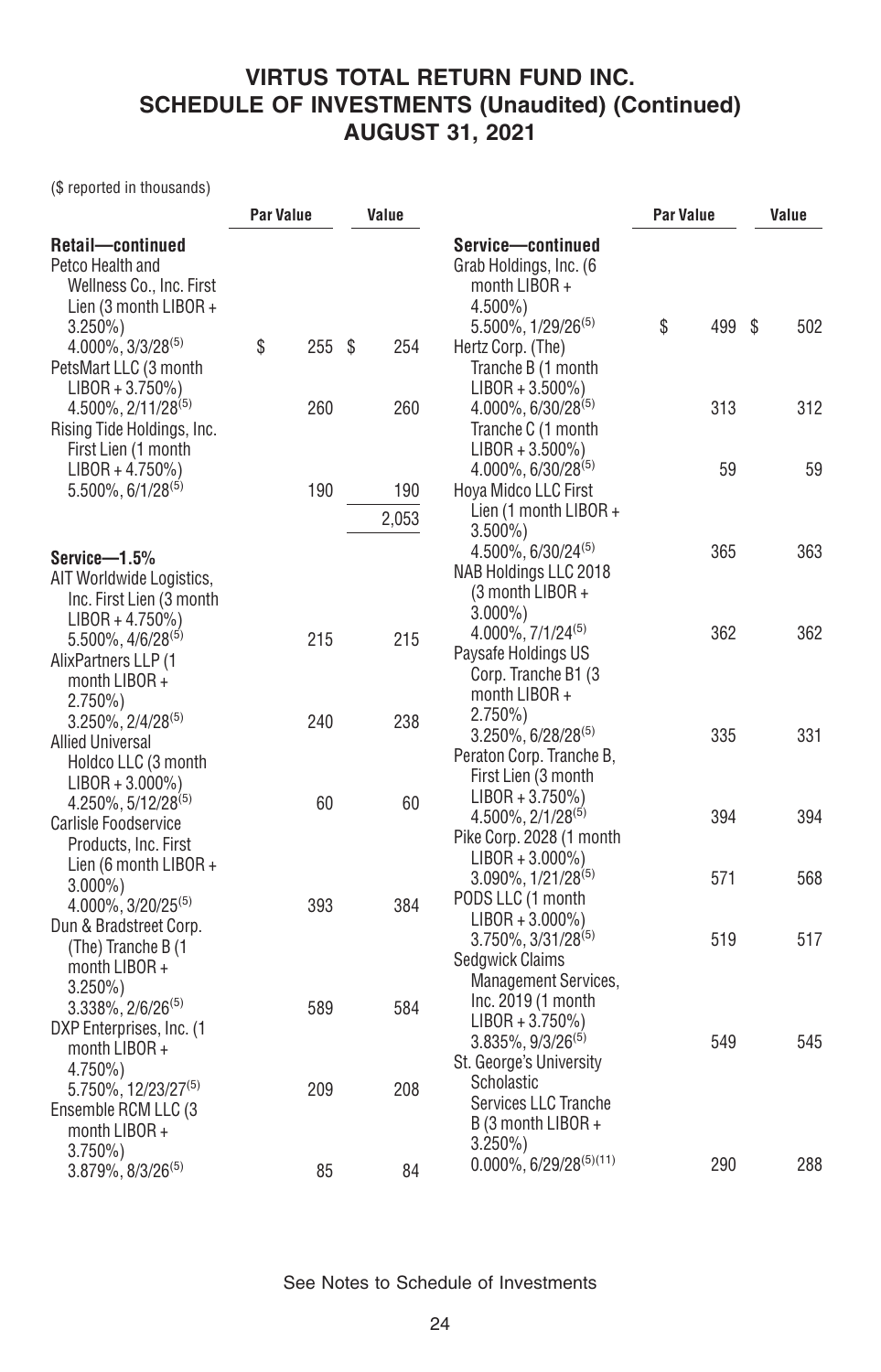(\$ reported in thousands)

|                                                                                                                | Par Value |     | Value |              |                                                                                                                             | Par Value              | Value      |  |
|----------------------------------------------------------------------------------------------------------------|-----------|-----|-------|--------------|-----------------------------------------------------------------------------------------------------------------------------|------------------------|------------|--|
| Service-continued<br>Sweetwater<br>Borrower LLC (1<br>month $LIBOR +$<br>4.750%)<br>$5.500\%$ , $8/5/28^{(5)}$ | \$        | 255 | S.    | 253          | Utility-continued<br>PG&E Corp. Tranche B (3)<br>month LIBOR +<br>$3.000\%$ )<br>$3.500\%$ , 6/23/25 <sup>(5)</sup>         | \$<br>94 \$            | 90<br>548  |  |
| TTF Holdings LLC (1<br>month LIBOR +<br>$4.000\%$ )                                                            |           |     |       |              | TOTAL LEVERAGED LOANS<br>(Identified Cost \$48,377)                                                                         |                        | 48,378     |  |
| 4.750%, 3/31/28 <sup>(5)</sup><br><b>Weld North</b><br>Education LLC 2020 (1<br>month $LIBOR +$                |           | 112 |       | 112          | PREFERRED STOCKS-0.7%                                                                                                       | <b>Shares</b>          |            |  |
| $4.000\%$ )<br>4.750%, 12/15/27 <sup>(5)</sup>                                                                 |           | 383 |       | 384<br>6,763 | Financials-0.5%<br>Capital Farm Credit ACA<br>Series 1 144A, 5.000% <sup>(1)(4)</sup><br><b>Discover Financial Services</b> | $310^{(14)}$           | 320        |  |
| Transportation - Automotive-0.3%<br><b>Clarios Global LP First</b>                                             |           |     |       |              | Series D, 6.125% <sup>(1)</sup><br>JPMorgan Chase & Co. Series                                                              | $233^{(14)}$           | 262        |  |
| Lien (3 month LIBOR +                                                                                          |           |     |       |              | HH, 4.600% <sup>(1)</sup><br>MetLife, Inc. Series D.                                                                        | $285^{(14)}$           | 297        |  |
| $3.250\%$<br>3.342%, 4/30/26 <sup>(5)</sup>                                                                    |           | 241 |       | 238          | $5.875\%^{(1)}$<br>Truist Financial Corp. Series                                                                            | $329^{(14)}$           | 385        |  |
| Cooper-Standard<br>Automotive, Inc.<br>Tranche B-1 (1 month                                                    |           |     |       |              | $Q. 5.100\%^{(1)}$<br>Zions Bancorp NA, 6.950% <sup>(1)</sup>                                                               | $565^{(14)}$<br>17,485 | 650<br>479 |  |
| $LIBOR + 2.000\%)$<br>2.750%, 11/2/23(5)                                                                       |           | 682 |       | 656          |                                                                                                                             |                        | 2,393      |  |
| <b>Mavis Tire Express</b><br>Services Topco Corp.<br>First Lien (3 month<br>$LIBOR + 4.000\%)$                 |           |     |       |              | Industrials-0.2%<br>General Electric Co. Series D,<br>$3.449\%^{(1)(5)}$                                                    | $622^{(14)}$           | 603        |  |
| 4.750%, 5/4/28 <sup>(5)</sup><br>PAI Holdco, Inc. Tranche                                                      |           | 265 |       | 265          | <b>TOTAL PREFERRED STOCKS</b><br>(Identified Cost \$2,830)                                                                  |                        | 2,996      |  |
| B (3 month LIBOR +<br>$4.000\%$ )<br>4.750%, 10/28/27 <sup>(5)</sup>                                           |           | 94  |       | 94           | <b>COMMON STOCKS-82.8%</b>                                                                                                  |                        |            |  |
|                                                                                                                |           |     |       | 1,253        | <b>Communication Services-3.3%</b><br>Cellnex Telecom SA <sup>(1)</sup>                                                     | 213,838                | 14,644     |  |
| Utility- $-0.1\%$<br>Brookfield WEC Holdings,<br>Inc. (1 month LIBOR +<br>$2.750\%)$                           |           |     |       |              | <b>Consumer Discretionary-0.0%</b><br><b>MYT Holding LLC</b><br>Class $B^{(1)(15)}$                                         | 22,362                 | 115        |  |
| $3.250\%$ , $8/1/25^{(5)}$                                                                                     |           | 462 |       | 458          |                                                                                                                             |                        |            |  |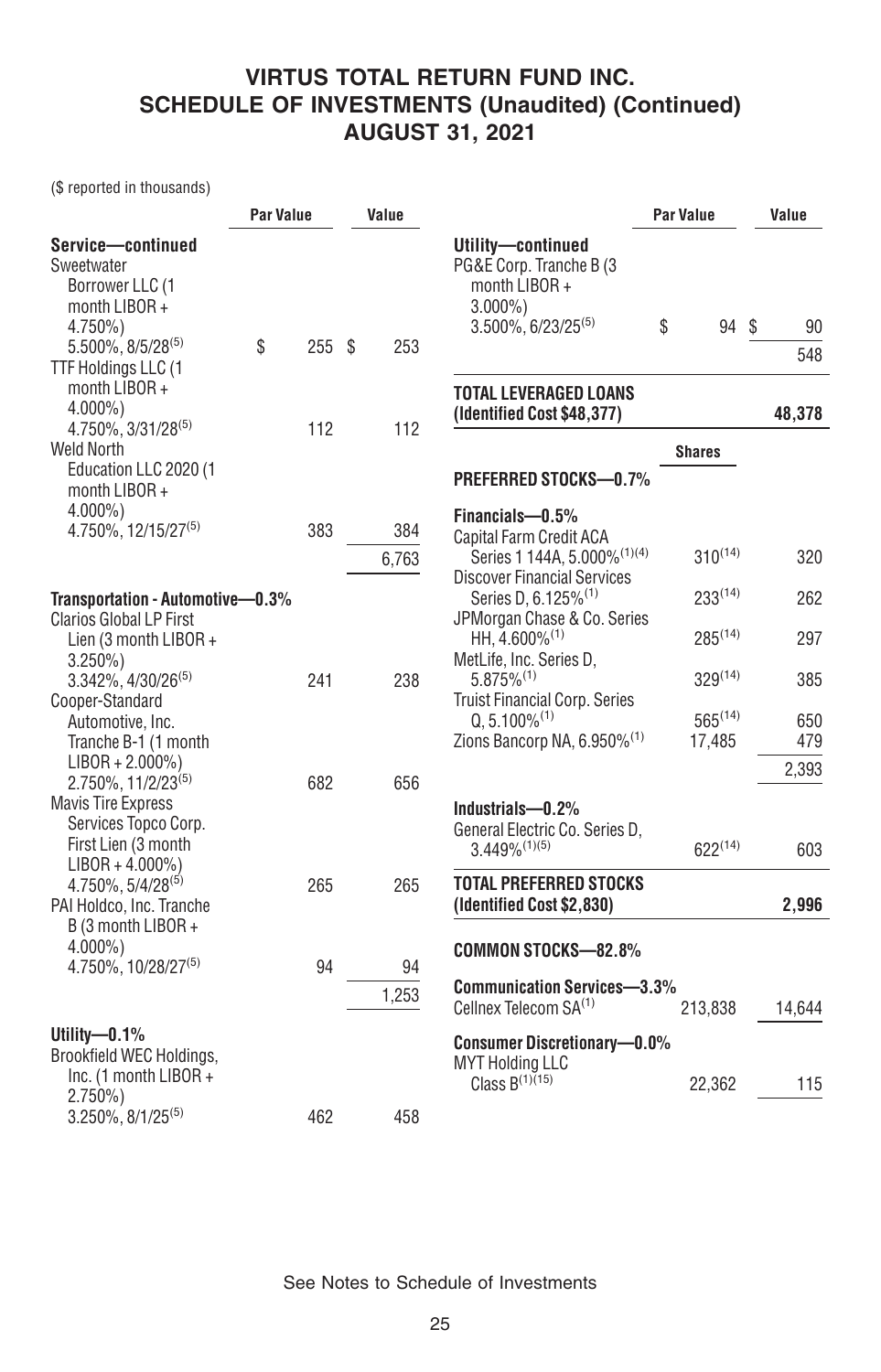(\$ reported in thousands)

|                                                                                                                                                                         | <b>Shares</b>                                        | Value                                        |                                                                                                                                                                     | <b>Shares</b>                                      | Value                                     |
|-------------------------------------------------------------------------------------------------------------------------------------------------------------------------|------------------------------------------------------|----------------------------------------------|---------------------------------------------------------------------------------------------------------------------------------------------------------------------|----------------------------------------------------|-------------------------------------------|
| Energy- $10.1\%$<br>Cheniere Energy, Inc.(1)(15)<br>Enbridge, Inc. <sup>(1)</sup><br>Frontera Energy Corp. (1)(15)<br>ONEOK, Inc. <sup>(1)</sup>                        | 85.840 \$<br>286,207<br>1,636<br>119,310             | 7,508<br>11,251<br>9<br>6,266                | Utilities-continued<br>CMS Energy Corp. <sup>(1)</sup><br>Dominion Energy, Inc. <sup>(1)</sup><br>Edison International <sup>(1)</sup><br>EDP - Energias de Portugal | 112,540 \$<br>195,000<br>105.310                   | 7,217<br>15,179<br>6.091                  |
| Pembina Pipeline Corp. <sup>(1)</sup><br>Targa Resources Corp. <sup>(1)</sup><br>TC Energy Corp. <sup>(1)</sup>                                                         | 204,160<br>167,600<br>139,712                        | 6,222<br>7,361<br>6,633<br>45,250            | SA <sup>(1)</sup><br>Emera, $Inc.$ <sup>(1)</sup><br>Enel $SpA^{(1)}$<br>Evergy, Inc. <sup>(1)</sup><br>Eversource Energy <sup>(1)</sup>                            | 1,199,563<br>84,910<br>781,195<br>71,810<br>86,980 | 6,589<br>4,008<br>7.118<br>4,915<br>7,892 |
| Financials-0.0%<br>NMG Parent LLC <sup>(1)(15)</sup>                                                                                                                    | 368                                                  | 46                                           | Fortis, Inc. <sup>(1)</sup><br>Iberdrola $SA(1)$<br>National Grid plc(1)<br>NextEra Energy, Inc. <sup>(1)</sup>                                                     | 110,655<br>567,273<br>800,020<br>320,904           | 5,069<br>7,030<br>10.353<br>26,953        |
| Industrials-21.8%<br>Aena SME SA <sup>(1)(15)</sup><br>Aeroports de Paris <sup>(1)(15)</sup>                                                                            | 93,908<br>44,270                                     | 14,991<br>5,198                              | Orsted $A/S(1)$<br><b>Public Service Enterprise</b><br>Group, Inc. <sup>(1)</sup>                                                                                   | 57,438<br>155,190                                  | 9,129<br>9,923                            |
| Atlantia SpA(1)(15)<br>Auckland International Airport<br>$Ltd.$ $(1)(15)$<br>Canadian Pacific Railway                                                                   | 256,210<br>930,591                                   | 4,802<br>4,728                               | Sempra Energy <sup>(1)</sup><br>Southern Co. (The) <sup>(1)</sup><br>Spire, Inc. <sup>(1)</sup>                                                                     | 99,805<br>58,750<br>53,430                         | 13,210<br>3,862<br>3,564                  |
| $Ltd.$ <sup>(1)</sup><br>CSX Corp. <sup>(1)</sup><br>Flughafen Zurich AG <sup>(1)(15)</sup>                                                                             | 60,020<br>235,635<br>37,265                          | 4,129<br>7,665<br>6,194                      | <b>TOTAL COMMON STOCKS</b><br>(Identified Cost \$321,206)                                                                                                           |                                                    | 172,225<br>372,792                        |
| Norfolk Southern Corp. <sup>(1)</sup><br>Sydney Airport <sup>(1)(15)</sup><br>Transurban Group <sup>(1)</sup><br>Union Pacific Corp. <sup>(1)</sup><br>Vinci $SA^{(1)}$ | 45,611<br>1,715,436<br>1,579,638<br>19,232<br>78,611 | 11,564<br>10,002<br>16,421<br>4,170<br>8,436 | <b>EXCHANGE-TRADED FUND-0.5%</b><br>VanEck Vectors High Yield<br>Muni ETF <sup>(1)(16)</sup>                                                                        | 37,825                                             | 2,402                                     |
|                                                                                                                                                                         |                                                      | 98,300                                       | TOTAL EXCHANGE-TRADED FUND<br>(Identified Cost \$2,370)                                                                                                             |                                                    | 2,402                                     |
| Real Estate-9.4%<br>American Tower Corp. <sup>(1)</sup><br>Crown Castle International                                                                                   | 82,680                                               | 24,157                                       | <b>RIGHTS-0.0%</b>                                                                                                                                                  |                                                    |                                           |
| Corp. <sup>(1)</sup>                                                                                                                                                    | 92,740                                               | 18,055<br>42,212                             | Utilities-0.0%<br>Vistra Energy Corp. <sup>(6)</sup>                                                                                                                | 2,084                                              | 3                                         |
| Utilities-38.2%<br>Ameren Corp. <sup>(1)</sup>                                                                                                                          | 71,855                                               | 6,303                                        | <b>TOTAL RIGHTS</b><br>(Identified Cost \$2)                                                                                                                        |                                                    | 3                                         |
| American Water Works Co.,<br>Inc <sup>(1)</sup><br>Atmos Energy Corp. <sup>(1)</sup><br>CenterPoint Energy, Inc. <sup>(1)</sup>                                         | 27,060<br>63,490<br>266,905                          | 4,932<br>6,191<br>6,697                      | <b>TOTAL LONG-TERM</b><br><b>INVESTMENTS-134.2%</b><br>(Identified Cost \$549,025)                                                                                  |                                                    | 604,666                                   |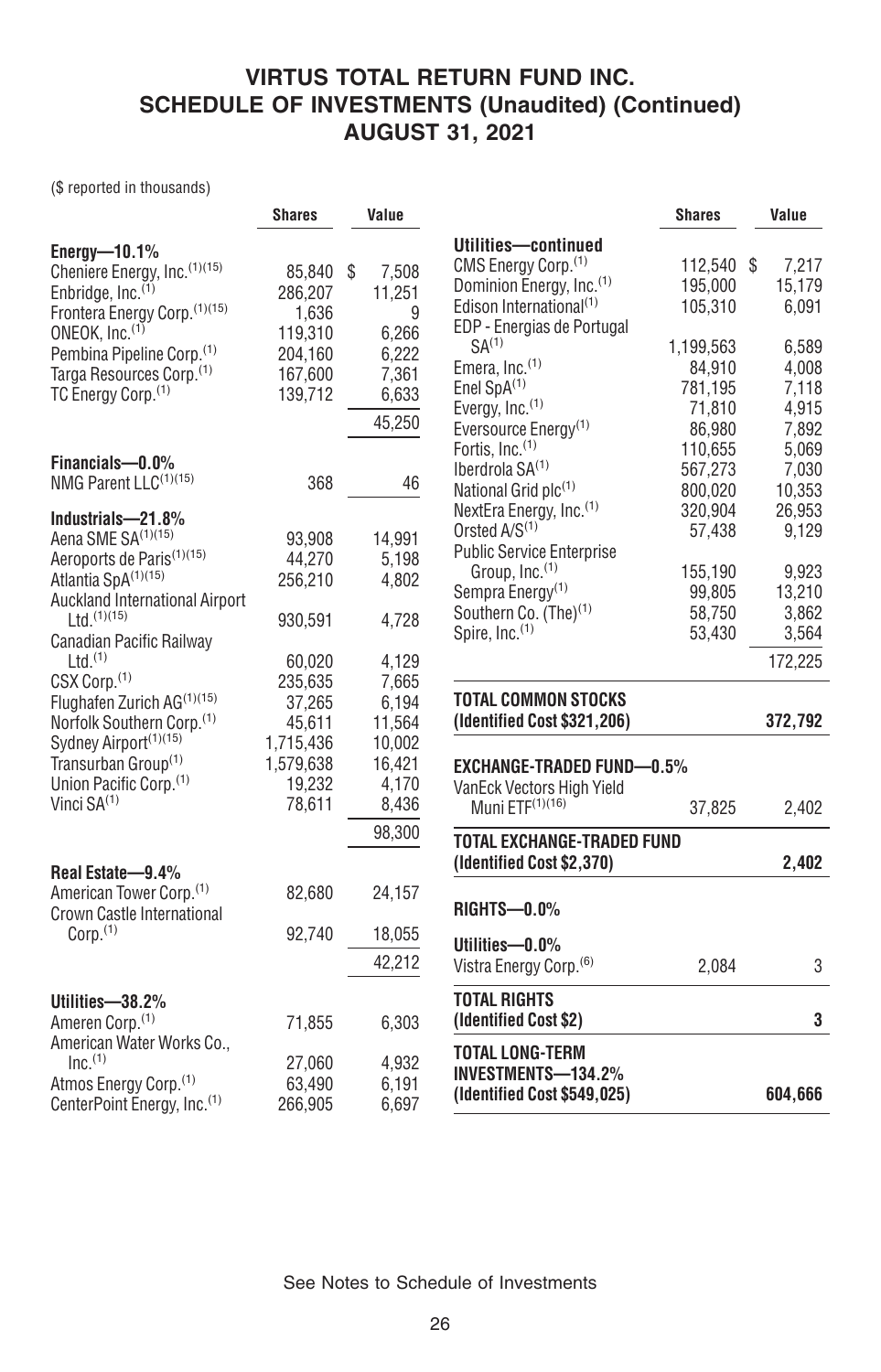(\$ reported in thousands)

|                                                                   |                                                                                                                                                                                                                                                                                                                                                                                                                                     | <b>Shares</b> | Value     |                         |  |
|-------------------------------------------------------------------|-------------------------------------------------------------------------------------------------------------------------------------------------------------------------------------------------------------------------------------------------------------------------------------------------------------------------------------------------------------------------------------------------------------------------------------|---------------|-----------|-------------------------|--|
|                                                                   | SHORT-TERM INVESTMENT-0.9%                                                                                                                                                                                                                                                                                                                                                                                                          |               |           |                         |  |
|                                                                   | Money Market Mutual Fund-0.9%<br>Dreyfus Government Cash<br>Management Fund -<br><b>Institutional Shares</b><br>(seven-day effective yield<br>$0.030\%/^{(1)(16)}$                                                                                                                                                                                                                                                                  |               |           |                         |  |
|                                                                   |                                                                                                                                                                                                                                                                                                                                                                                                                                     | 3,870,829 \$  |           | 3,871                   |  |
|                                                                   | <b>TOTAL SHORT-TERM INVESTMENT</b><br>(Identified Cost \$3,871)                                                                                                                                                                                                                                                                                                                                                                     |               |           | 3,871                   |  |
|                                                                   | TOTAL INVESTMENTS-135.1%<br>(Identified Cost \$552,896)<br>Other assets and liabilities, net-(35.1)%                                                                                                                                                                                                                                                                                                                                |               |           | \$608,537<br>(158, 114) |  |
| <b>NET ASSETS-100.0%</b>                                          |                                                                                                                                                                                                                                                                                                                                                                                                                                     |               | \$450,423 |                         |  |
| ABS<br>ACA<br>BAM<br>ETF<br>JSC<br>LLC<br>LLLP<br>LP<br>NА<br>PIK | <b>Abbreviations:</b><br><b>Asset-Backed Securities</b><br>American Capital Access Financial Guarantee<br>Corp.<br><b>Build America Municipal Insured</b><br>Exchange-Traded Fund<br><b>Joint Stock Company</b><br><b>LIBOR London Interbank Offered Rate</b><br><b>Limited Liability Company</b><br>Limited Liability Limited Partnership<br><b>Limited Partnership</b><br><b>National Association</b><br>Payment-in-Kind Security |               |           |                         |  |
| (1)                                                               | <b>Footnote Legend:</b><br>All or a portion of securities is segregated as                                                                                                                                                                                                                                                                                                                                                          |               |           |                         |  |
| (2)                                                               | collateral for borrowings.<br>Security in default; no interest payments are<br>being received during the bankruptcy<br>proceedinas.                                                                                                                                                                                                                                                                                                 |               |           |                         |  |

(3) Regulation S security. Security is offered and sold outside of the United States, therefore, it is exempt from registration with the SEC under Rules 903 and 904 of the Securities Act of 1933.

- (4) Security exempt from registration under Rule 144A of the Securities Act of 1933. These securities may be resold in transactions exempt from registration, normally to qualified institutional buyers. At August 31, 2021, these securities amounted to a value of \$130,806 or 29.0% of net assets.
- (5) Variable rate security. Rate disclosed is as of August 31, 2021. Information in parenthesis represents benchmark and reference rate for each security. Certain variable rate securities are not based on a published reference rate and spread but are determined by the issuer or agent and are based on current market conditions, or, for mortgage-backed securities, are impacted by the individual mortgages which are paying off over time. These securities do not indicate a reference rate and spread in their descriptions.
- $(6)$  The value of this security was determined using significant unobservable inputs and is reported as a Level 3 security in the Fair Value Hierarchy table located after the Schedule of Investments.
- (7) No contractual maturity date.
- (8) Amount is less than \$500.
- (9) First pay date will be in October 2021.
- (10) 100% of the income received was in cash.
- (11) This loan will settle after August 31, 2021, at which time the interest rate, based on the LIBOR and the agreed upon spread on trade date, will be reflected.
- (12) 60% of the income received was in cash and 40% was in PIK.
- (13) Security in default, interest payments are being received during the bankruptcy proceedings.
- (14) Value shown as par value.
- (15) Non-income producing.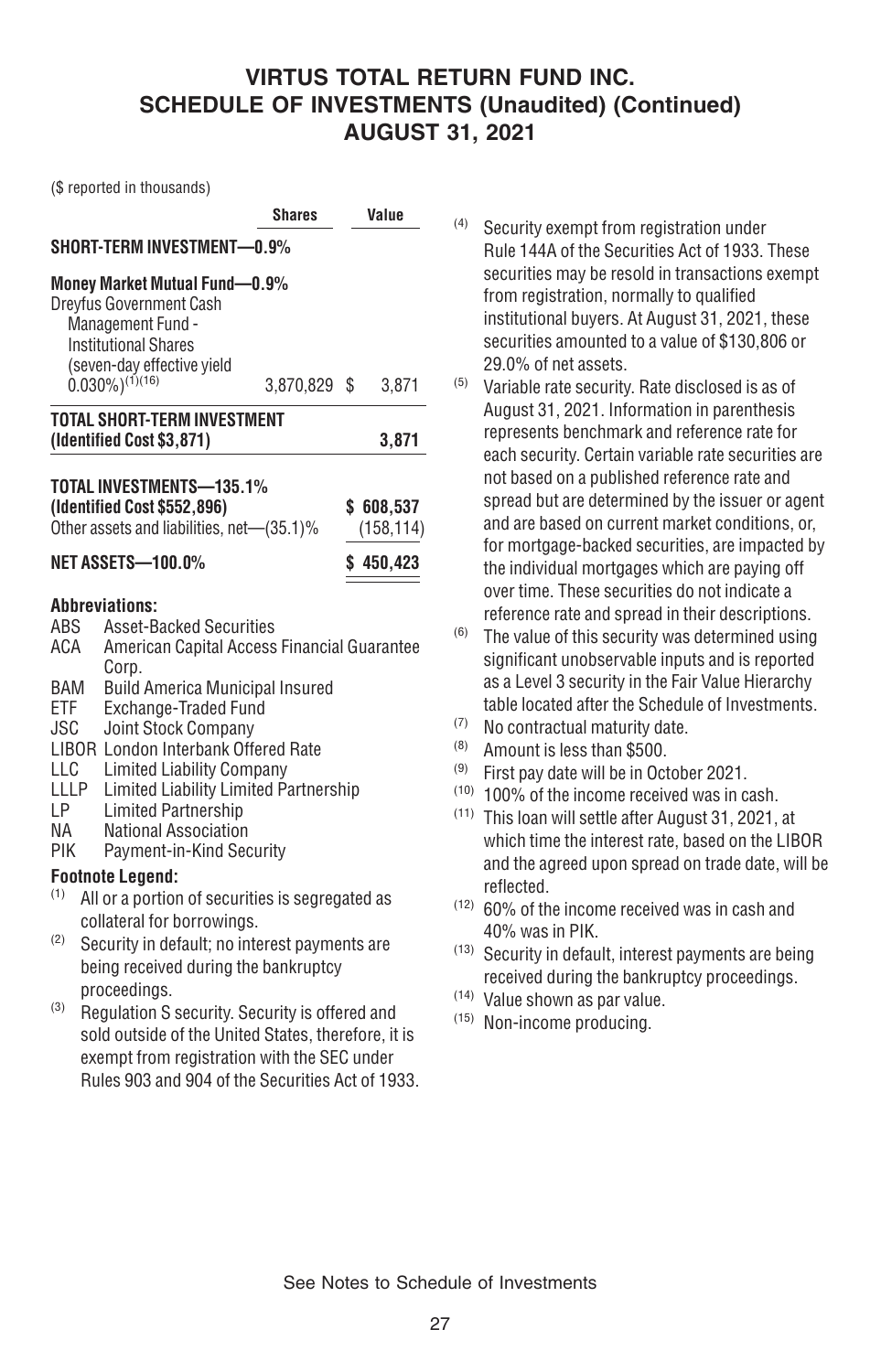(\$ reported in thousands)

(16) Shares of this fund are publicly offered, and its prospectus and annual report are publicly available.

#### **Country Weightings†**

| <b>United States</b>                                       | 66%            |
|------------------------------------------------------------|----------------|
| Canada                                                     |                |
| Spain                                                      | 6              |
| Australia                                                  | 5              |
| France                                                     | 3              |
| Italy                                                      | $\overline{2}$ |
| <b>United Kingdom</b>                                      | $\overline{2}$ |
| <b>Other</b>                                               | 9              |
| Total                                                      | 100%           |
| <sup>†</sup> % of total investments as of August 31, 2021. |                |

The following table summarizes the market value of the Fund's investments as of August 31, 2021, based on the inputs used to value them (See Security Valuation Note 1 in the Notes to Schedule of Investments):

|                                      | Total<br>Value at<br>August 31, 2021 | Level 1<br><b>Quoted Prices</b> | Level 2<br>Significant<br>Observable<br>Inputs | Level 3<br>Significant<br>Unobservable<br>Inputs |  |
|--------------------------------------|--------------------------------------|---------------------------------|------------------------------------------------|--------------------------------------------------|--|
| Assets:                              |                                      |                                 |                                                |                                                  |  |
| <b>Debt Securities:</b>              |                                      |                                 |                                                |                                                  |  |
| <b>Asset-Backed Securities</b>       | \$25.749                             | \$                              | \$25,749                                       | \$                                               |  |
| <b>Corporate Bonds and Notes</b>     | 100,569                              |                                 | 100,222                                        | $347^{(1)}$                                      |  |
| <b>Foreign Government Securities</b> | 17,130                               |                                 | 17,130                                         |                                                  |  |
| Leveraged Loans                      | 48,378                               |                                 | 48.378                                         |                                                  |  |
| Mortgage-Backed Securities           | 32,565                               |                                 | 31,860                                         | 705                                              |  |
| <b>Municipal Bonds</b>               | 1,603                                |                                 | 1.603                                          |                                                  |  |
| U.S. Government Security             | 479                                  |                                 | 479                                            |                                                  |  |
| <b>Equity Securities:</b>            |                                      |                                 |                                                |                                                  |  |
| <b>Common Stocks</b>                 | 372,792                              | 372,631                         | 161                                            |                                                  |  |
| <b>Preferred Stocks</b>              | 2,996                                | 479                             | 2,517                                          |                                                  |  |
| Rights                               | 3                                    |                                 |                                                | 3                                                |  |
| Exchange-Traded Fund                 | 2,402                                | 2,402                           |                                                |                                                  |  |
| Money Market Mutual Fund             | 3,871                                | 3,871                           |                                                |                                                  |  |
| <b>Total Investments</b>             | \$608,537                            | \$379,383                       | \$228,099                                      | \$1,055                                          |  |
|                                      |                                      |                                 |                                                |                                                  |  |

(1) Includes internally fair valued securities currently priced at zero (\$0).

Securities held by the Fund with an end of period value of \$2 was transferred from Level 2 to Level 3 due to a decrease in trading activities during the period.

Security held by the Fund with an end of period value of \$115 were transferred from Level 3 to Level 2 due to an increase in trading activities during the period.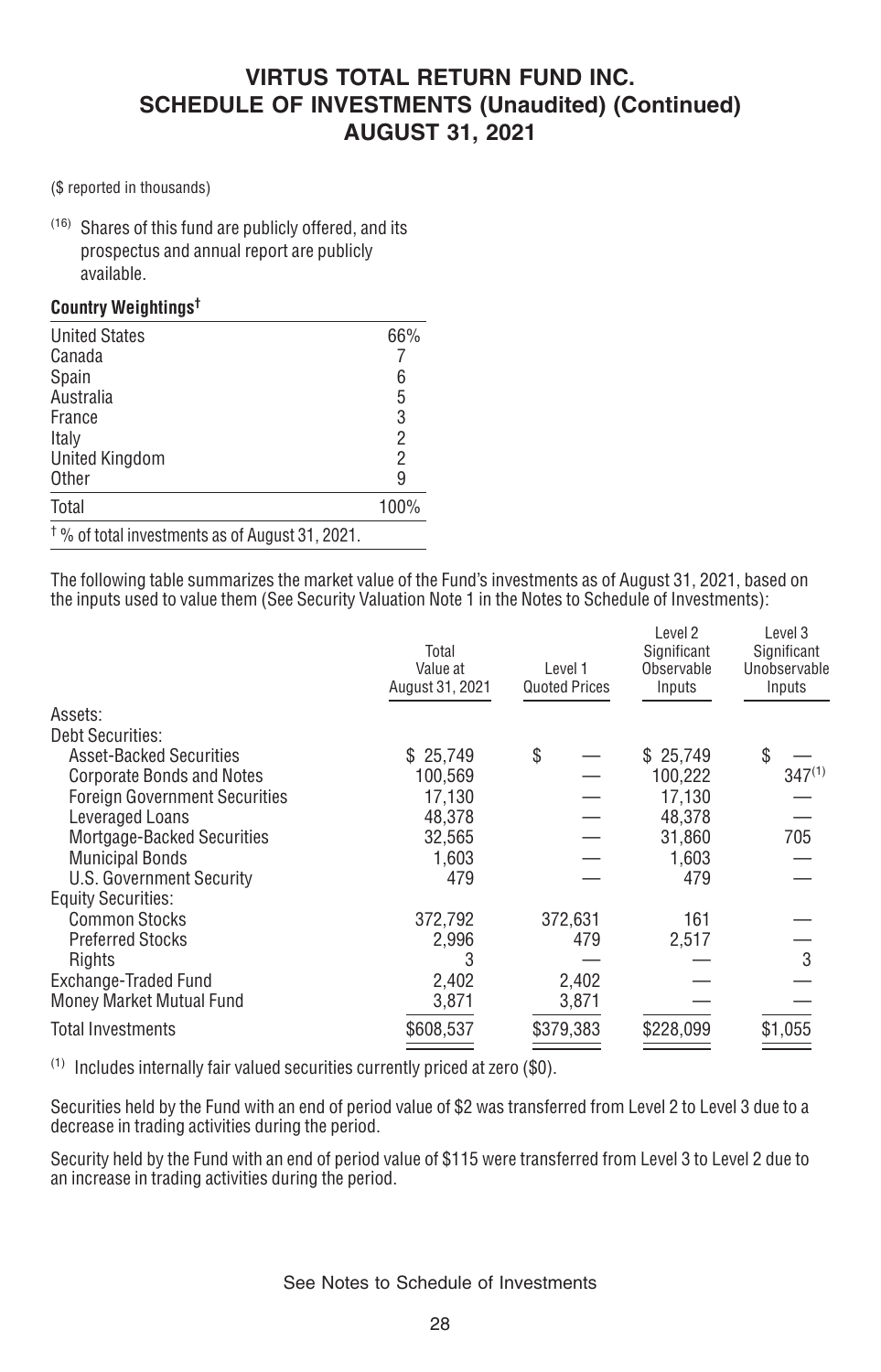Some of the Fund's investments that were categorized as Level 3 were valued utilizing third party pricing information without adjustment. Such valuations are based on unobservable inputs. A significant change in third party information could result in a significantly lower or higher value of Level 3 investments.

Management has determined that the total value of Level 3 securities compared to total net assets is not material; therefore, the rollforward of Level 3 securities and valuation inputs are not shown for the period ended August 31, 2021.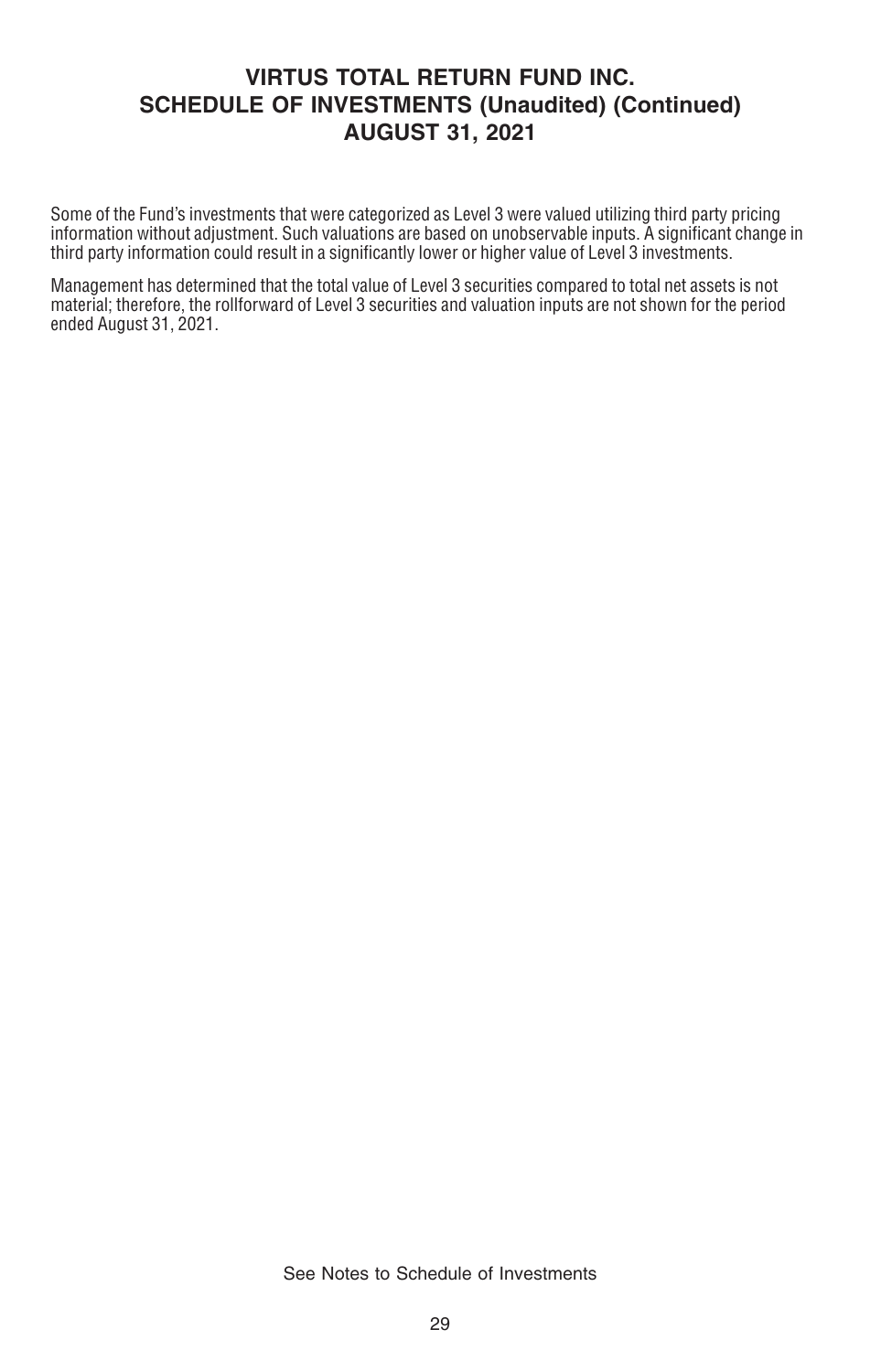#### **VIRTUS TOTAL RETURN FUND INC. NOTES TO SCHEDULE OF INVESTMENTS (Unaudited) AUGUST 31, 2021**

#### **Note 1. Significant Accounting Policies**

The Fund utilizes a fair value hierarchy which prioritizes the inputs to valuation techniques used to measure fair value into three broad levels. The Fund's policy is to recognize transfers into or out of Level 3 at the end of the reporting period.

- Level 1 quoted prices in active markets for identical securities (security types generally include listed equities).
- Level 2 prices determined using other significant observable inputs (including quoted prices for similar securities, interest rates, prepayment speeds, credit risk, etc.).
- Level 3 prices determined using significant unobservable inputs (including the Valuation Committee's own assumptions in determining the fair value of investments).

A description of the valuation techniques applied to the Fund's major categories of assets and liabilities measured at fair value on a recurring basis is as follows:

Equity securities are valued at the official closing price (typically last sale) on the exchange on which the securities are primarily traded or, if no closing price is available, at the last bid price and are categorized as Level 1 in the hierarchy. Restricted equity securities and private placements that are illiquid, or are internally fair valued by the Valuation Committee, are generally categorized as Level 3 in the hierarchy.

Certain non-U.S. securities may be fair valued in cases where closing prices are not readily available or are deemed not reflective of readily available market prices. For example, significant events (such as movement in the U.S. securities market, or other regional and local developments) may occur between the time that non-U.S. markets close (where the security is principally traded) and the time that the Fund calculates its net asset value ("NAV") at the close of regular trading on the New York Stock Exchange ("NYSE") (generally 4 p.m. Eastern time) that may impact the value of securities traded in these non-U.S. markets. In such cases, the Fund fair values non-U.S. securities using an independent pricing service which considers the correlation of the trading patterns of the non-U.S. security to the intraday trading in the U.S. markets for investments such as American Depositary Receipts, financial futures, Exchange Traded Funds ("ETFs"), and certain indexes, as well as prices for similar securities. Such fair valuations are categorized as Level 2 in the hierarchy. Because the frequency of significant events is not predictable, fair valuation of certain non-U.S. common stocks may occur on a frequent basis.

Debt securities, including convertible bonds, and restricted securities, are valued based on evaluated quotations received from independent pricing services or from dealers who make markets in such securities. For most bond types, the pricing service utilizes matrix pricing that considers one or more of the following factors: yield or price of bonds of comparable quality, coupon, maturity, current cash flows, type, activity of the underlying equities, and current day trade information, as well as dealer supplied prices. These valuations are generally categorized as Level 2 in the hierarchy. Structured debt instruments, such as mortgage-backed and asset-backed securities may also incorporate collateral analysis and utilize cash flow models for valuation and are generally categorized as Level 2 in the hierarchy. Pricing services do not provide pricing for all securities and therefore indicative bids from dealers are utilized which are based